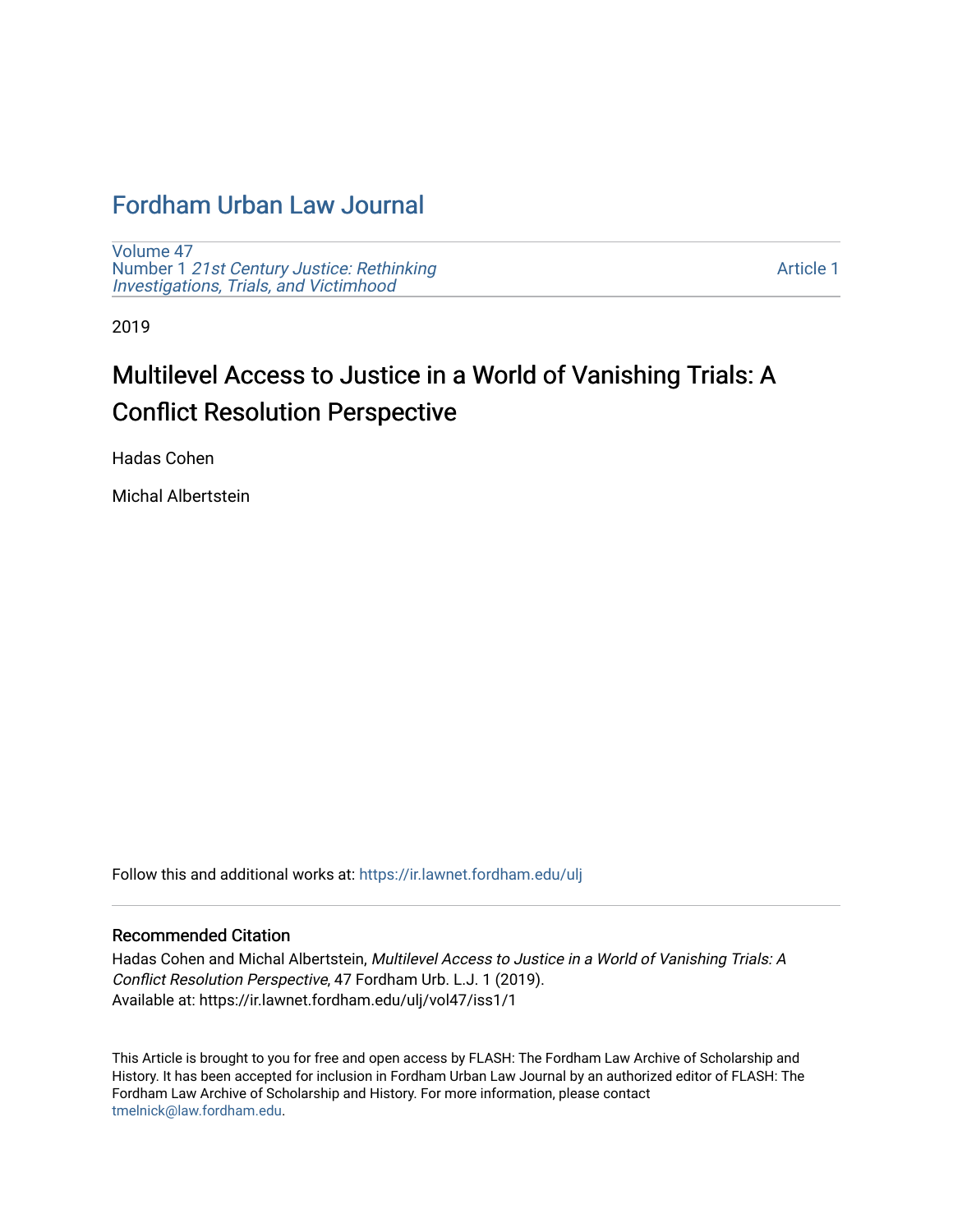### MULTILEVEL ACCESS TO JUSTICE IN A WORLD OF VANISHING TRIALS: A CONFLICT RESOLUTION PERSPECTIVE

Hadas Cohen\* & Michal Alberstein\*\*

#### **ABSTRACT**

Access to justice emphasizes the notion of making law available to all, from the most advantaged to the disempowered, and has generally focused on the legal process as a whole. Using the access to justice framework, Dispute System Design, and principles from the alternative dispute resolution movement, this Article proposes a multi-level model of access to justice, which underscores the various stages of a legal conflict, from its inception as a dispute, up to its resolution in an adjudication on the merits or an out of court settlement. Drawing on legal theory and using methodology from law and society scholarship, we propose solutions to each stage that ensure access to justice for disempowered litigants. Furthermore, as many judicial systems experience the vanishing trial phenomenon, wherein most legal conflicts do not result in a trial but end in various pretrial procedures, we focus primarily on the pretrial phase where judges employ ADR techniques to facilitate and promote consensual dispositions. Based on data collected through interviews with judges and court observations, we argue that a new public sphere has formed in the pretrial phase, where judges develop and apply their own understanding of access to justice. In our attempt to enhance the access to justice paradigm, we conclude by proposing an "ideal type" model of access to justice exemplified by the Canadian justice system in Québec, which is based on a conflict resolution perspective instead of adjudication and litigation — as preferred forms of justice. We further draw inspiration from a public health perspective on law,

<sup>\*</sup> Post-doctoral Research Fellow, Judicial Conflict Resolution Lab, Faculty of Law, Bar-Ilan University.

Professor; Primary Investigator, Judicial Conflict Resolution Lab, Faculty of Law, Bar-Ilan University (SJD, 2000, Harvard Law School).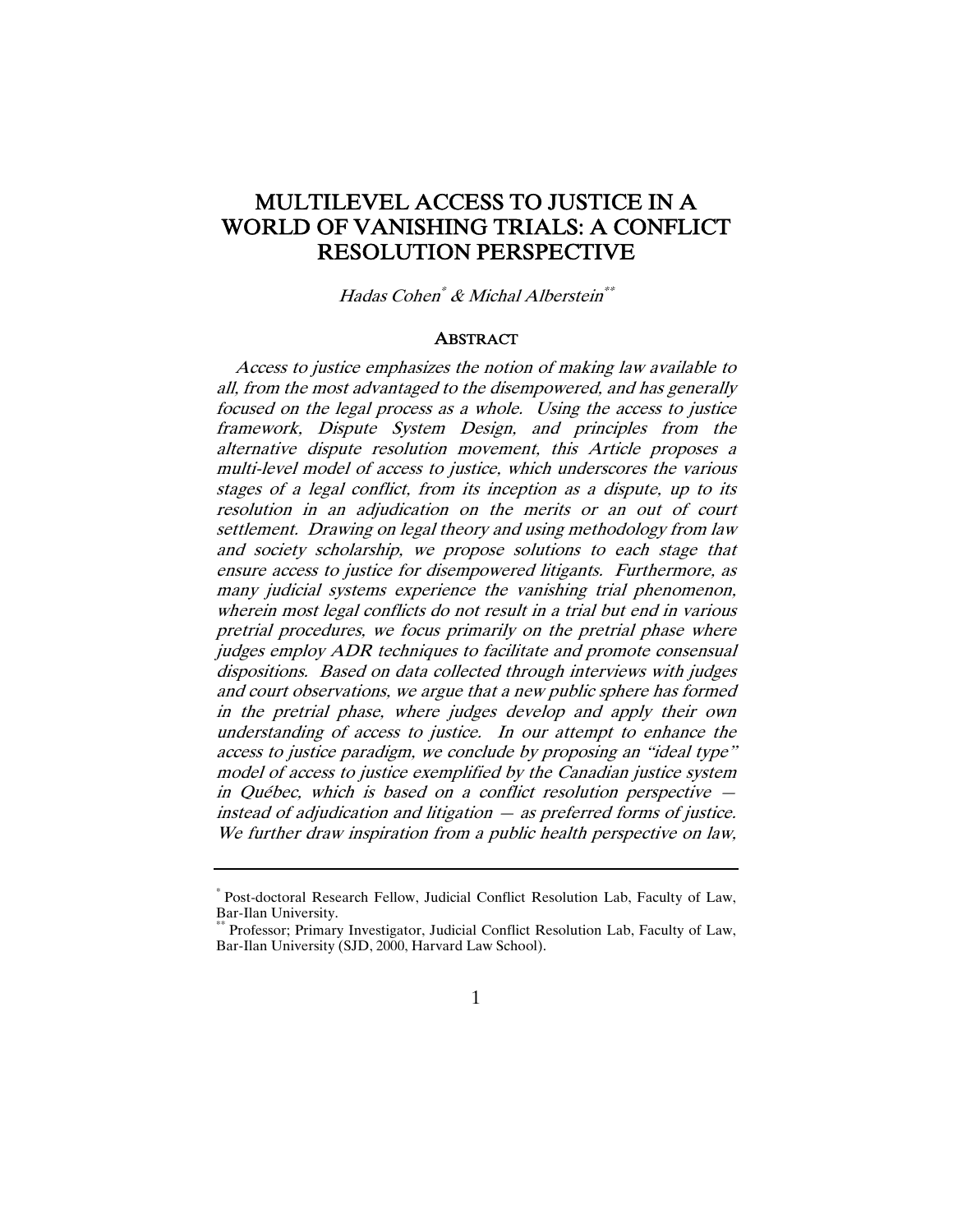which focuses on prevention as part of the solution to social problems, be they diseases or social conflict.

| II. The Multilevel Model of the Development of Disputes and |  |
|-------------------------------------------------------------|--|
|                                                             |  |
|                                                             |  |
|                                                             |  |
|                                                             |  |
|                                                             |  |
|                                                             |  |
|                                                             |  |
|                                                             |  |
|                                                             |  |
| I. Avoiding Future Conflicts and Implementing the Norm25    |  |
|                                                             |  |
| IV. An "Ideal Type"? The Canadian Civil Code Declaration36  |  |
|                                                             |  |
|                                                             |  |

#### **INTRODUCTION**

The search for access to justice for disempowered populations, in terms of gender, class, race or ethnicity, is central to many legal systems to help enable litigants to claim their rights under the institutions of the state; over time it has carried different meanings and implications.<sup>1</sup> This Article proposes a novel approach to access to justice by introducing a complex multilevel model to address the various stages of the development of legal conflicts in an age of vanishing trials.<sup>2</sup> It provides a nuanced understanding of various

 <sup>1.</sup> Mauro Cappelletti & Bryant Garth, Access to Justice: The Newest Wave in the Worldwide Movement to Make Rights Effective, 27 BUFF. L. REV. 181, 182 (1978) [hereinafter Cappelletti & Garth, The Newest Wave] ("The words 'access to justice' are admittedly not easily defined, but they serve to focus on two basic purposes of the legal system — the system by which people may vindicate their rights and/or resolve their disputes under the general auspices of the state.").

 <sup>2.</sup> Since WWII, we have seen a decline in civil trials, as well as settlements and plea bargains far outnumbering fully written and final verdicts despite the rise in case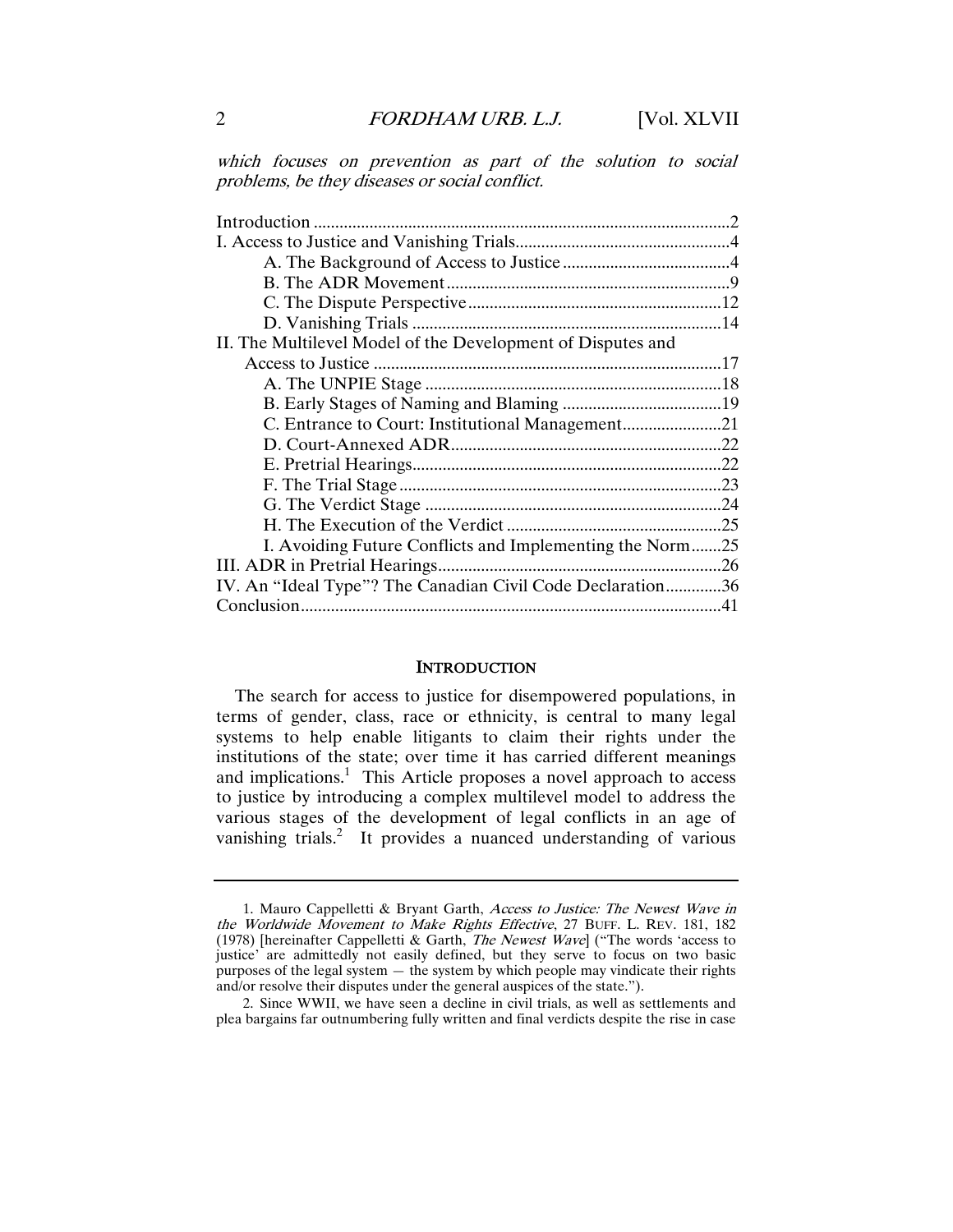modes of access to justice that correspond to different needs of disempowered citizens before they enter the legal system and as they make their long journey within it. Parties trying to resolve disputes through the civil justice system nowadays end up drifting through an incoherent, inconsistent, and opaque process generally resulting in some form of reluctant compromise.<sup>3</sup> During this procedure, reliable data regarding expected case disposition and outcome (on the basis of similar cases) is not made available to the parties. $4$  No systematic screening mechanism directs parties to holistic conflict resolution alternatives.<sup>5</sup> Accordingly, many people who initiate lawsuits normally find themselves within an adversarial and incoherent negotiation process in the shadow of the courts.<sup>6</sup> This problem is particularly true for unrepresented litigants, a growing population seeking access to justice in contemporary court systems.<sup>7</sup> It is also true for conflicts that never reach the court or go through any other legal procedure due to barriers of costliness and lack of access to legal information.<sup>8</sup>

To address the question of access to justice in an age of vanishing trials, this Article develops an interdisciplinary multilevel model in light of the failure of alternative dispute resolution (ADR) to become the prevailing paradigm for resolving conflicts against the backdrop of the decline of litigation. The model integrates theoretical insights from the ADR movement with methodology from law and society

filings. See Marc Galanter, The Vanishing Trial: An Examination of Trials and Related Matters in Federal and State Courts, 1 J. EMPIRICAL LEGAL STUD. 459, 461– 64 (2004) [hereinafter Galanter, The Vanishing Trial]; see also infra Part IV.

<sup>3</sup>. See generally Ayelet Sela et al., Judges as Gatekeepers and the Dismaying Shadow of the Law: Courtroom Observations of Judicial Settlement Practices, 24 HARV. NEGOT. L. REV. 83 (2018).

 <sup>4.</sup> See Ayelet Sela & Limor Gabay-Egozi, The Role of Judges in Adjudication, Settlement and Other Vanished Trials: Evidence from Civil Trial Courts 17–19 (Sept. 27, 2017) (unpublished manuscript), https://www.law.uchicago.edu/files/The%20role%20of%20judges%20in%20adjudicatio n,%20settlement%20and%20other%20vanished%20trials\_27-9-17.pdf judicial regulated and unregulated, on and off and the record judicial activity aimed at settlements making).

<sup>5</sup>. Id.

 <sup>6.</sup> Peter S. Adler, Is ADR a Social Movement?, 3 NEGOT. J. 59, 61–62 (1987) (discussing the consequences of a delayed and inefficient justice system).

 <sup>7.</sup> Anna E. Carpenter, Active Judging and Access to Justice, 93 NOTRE DAME L. REV. 647, 649 (2017).

<sup>8</sup>. See generally Marc Galanter, Why the "Haves" Come Out Ahead: Speculations on the Limits of Legal Change, 9 LAW & Soc'y REV. 95 (1974) [hereinafter Galanter, Why the Haves Come Out Ahead] (outlining the barriers facing parties preventing them from litigating, among them high costs, lack of information, and know-how of the justice system).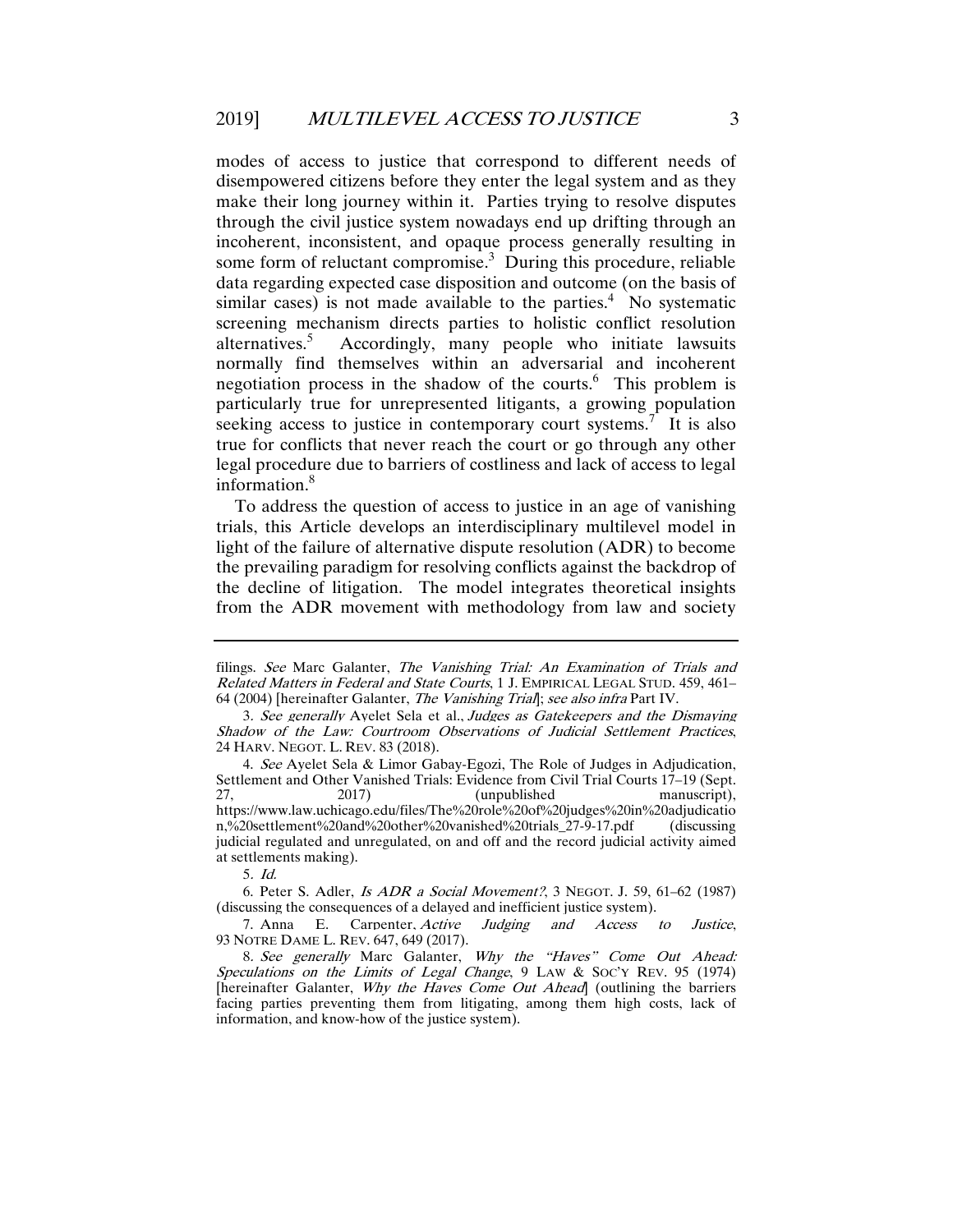scholarship. This model addresses ways for improving access to justice during each stage of civil conflict, focusing specifically on the pretrial stage and settlement hearings, which today is the main public sphere for parties seeking justice. Our findings, based on comparative legal study as well as comparative court observations and interviews with judges, suggest that there are different models of framing access to justice in a world of vanishing trials. This Article proposes expanding the horizons of access to justice by adopting a modular multilevel model to enhance conflict resolution awareness. Further, this Article focuses on developing a judicial conflict resolution perspective for the stage of the preliminary hearing  $-$  a stage at which most civil cases settle today.

Part I of this Article provides an overview of the debate on access to justice in legal scholarship, outlining the differences between three perspectives on conflicts that were developed in the 1970s, and discussing contemporary challenges to access to justice in an age of vanishing trials. Part II presents our multilevel model of the development of the civil conflict. Using this model, which offers a broad perspective of conflict resolution, we discuss possible developments of the principle of access to justice based on a broad perspective of conflict resolution. Part III focuses on two specific stages of a civil legal conflict: the pretrial stage and use of ADR during the trial itself. It provides examples from the Israeli justice system, which is particularly pertinent for understanding the effect of vanishing trials on access to judicial discretion, as judges are granted inquisitorial powers that allow them an informal space for judicial conflict resolution activities. We add actual impressions, interviews, and findings from the ground to these examples. Furthermore, Part III reveals findings regarding perceptions of judges on their role in promoting access to justice within a settlement culture. Part IV presents an ideal model of access to justice, developed in Québec, which is based on a conflict resolution perspective instead of adjudication and litigation as the main forms of justice. Part IV concludes by analyzing these findings and offers to implement our multilevel model in order to develop our access to justice perspective in an age of conflict resolution and vanishing trials.

#### I. ACCESS TO JUSTICE AND VANISHING TRIALS

#### A. The Background of Access to Justice

The concept of access to justice, which originated in the 18th century, at first centered around a narrow understanding of the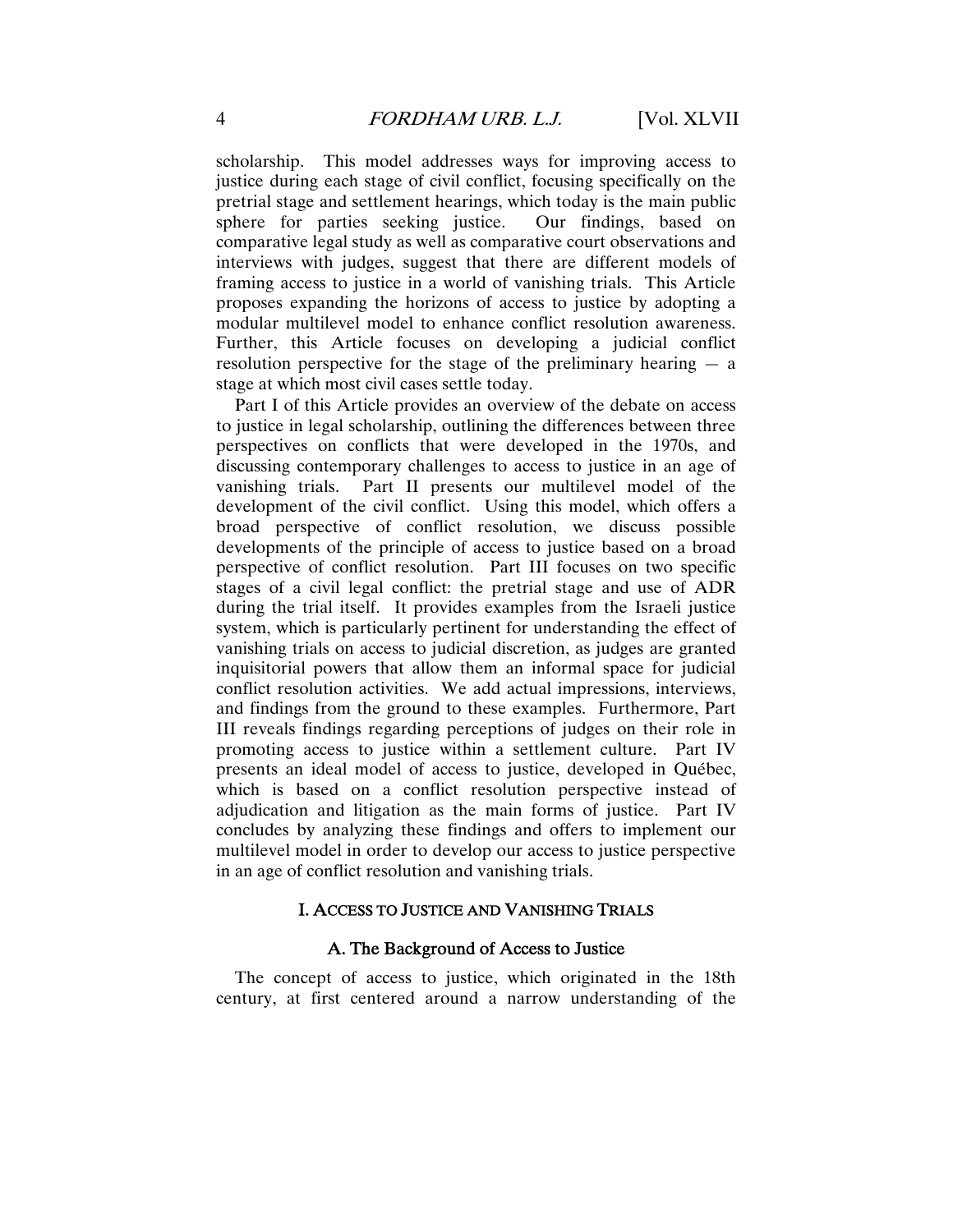"formal" right to self-representation, namely, the right to litigate and defend one's claim in court.<sup>9</sup> This right was perceived as fundamental, with no need for state affirmation. At the time, the state was not responsible for assisting those who could not afford proper legal help, and justice could be attained only by those who had adequate means.<sup>10</sup>

In the mid-20th century, the access to justice movement evolved from a formal rights-centered approach to one focusing on the obligation of the state to provide an affordable, effective justice system accessible to all, including "ordinary people."<sup>11</sup> There was a widespread movement demanding rights for disempowered individuals and communities. This was done by helping people gain access to fair representation in the courts, lowering legal costs, and reducing delays and the complexity of the justice systems.<sup>12</sup> These new rights enable state-sponsored legal aid and law clinics to provide free legal representation for disadvantaged populations.<sup>13</sup>

Moving forward, access to justice focused on procedural justice and the rights of litigants. In addition, it highlighted barriers in legal procedures including costly litigation — either direct expenses for

 <sup>9.</sup> Cappelletti & Garth, The Newest Wave, supra note 1, at 183 ("A right of access to judicial protection meant essentially the aggrieved individual's *formal* right to litigate or defend a claim.") (emphasis in original)).

<sup>10.</sup> See Mauro Cappelletti et al., Access to Justice: Comparative General Report, ARTICLES BY MAURER FACULTY 669, 674–75 (1976) [hereinafter Cappelletti et al., Comparative General Report] (underscoring the need to be able to afford costs of the "winner-takes-all" systems, where the loser pays for the winner's expenses (as takes place in the UK) and the high cost of attorneys' fees). See generally id. at 671 (noting that "while access to the law, and more particularly, access to justice may have a been 'natural right,' natural rights did not require affirmative state action for their protection . . . . The state thus remained passive with respect to such problems as the ability . . . of a party to recognize his legal rights and to defend them adequately."); Mauro Cappelletti, Fundamental Guarantees of the Parties in Civil Litigation: Comparative Constitutional, International, and School Trends, 25 STAN. L. REV. 651 (1973).

<sup>11.</sup> Cappelletti & Garth, *The Newest Wave, supra* note 1, at 238–39.

<sup>[</sup>T]he effort to create more egalitarian, just societies has focused attention on ordinary people — those traditionally isolated and powerless in their dealings with strong organizations and governmental bureaucracies. Our modern societies, as we have noted, have in recent years gone some distance toward providing more substantive rights to the relatively weak.

Id.

 <sup>12.</sup> Cappelletti et al., Comparative General Report, supra note 10, at 672 ("The right of effective access to justice has emerged with the new social rights" which means that "*affirmative* action by the state is necessary to ensure the enjoyment of these social rights." (emphasis in original)).

<sup>13.</sup> See generally id. (covering the evolution of access to justice and its various types).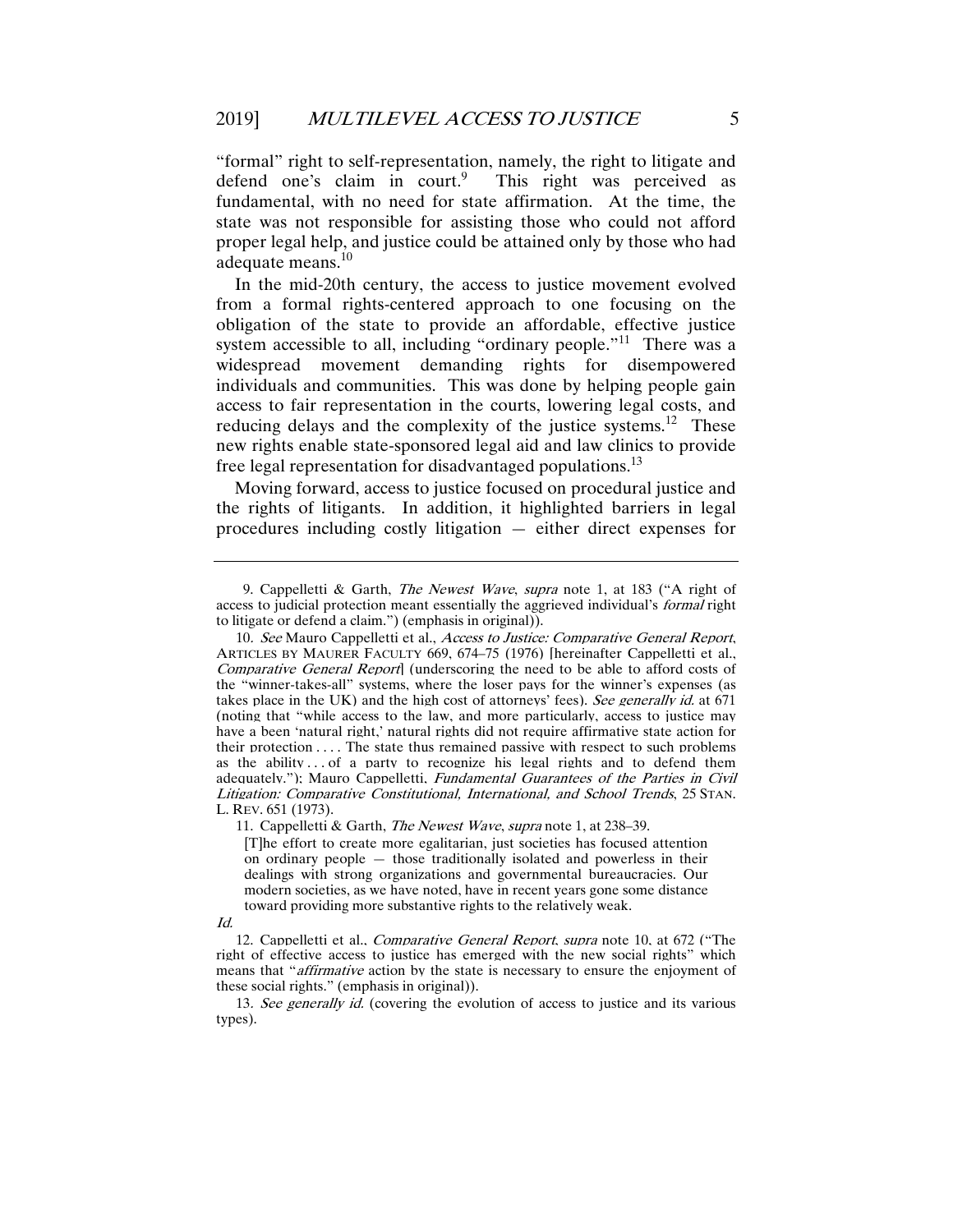legal counsel or other expenses associated with high-risk legal systems that operated under the "winner takes all" scheme by which the losing party paid the expenses of the winners<sup>14</sup>  $-$  and lengthy proceedings, since "late justice is bad justice."<sup>15</sup> Parties' inability to fairly litigate and their strategic disadvantages compared to their adversaries were also considered a significant barrier to access to justice.<sup>16</sup> Another obstacle to access to justice particularly pertinent for disempowered and disadvantaged litigants was legal literacy, namely, the legal knowledge needed to recognize enforceable legal rights.<sup>17</sup> Recently, the "erosion of meaningful consent"<sup>18</sup> has also been articulated as a significant barrier in light of mandatory legal mechanisms such as mediation and arbitration to which litigants are referred. Other factors that deprive access to justice include "one shot" litigants, who have the lower hand against "repeat player" litigants, with the latter enjoying various advantages such as litigation experience, knowledge of the law, or informal networks with decision makers.<sup>19</sup>

The importance of the broader principle of access to justice was recognized in different places around the world, and the idea was implemented through various experimentations. One of the most significant was the Florence Project, a four-year comparative project led by Italian jurist Mauro Cappelletti in Florence, Italy in the 1970s. Cappelletti analyzed comparative global data, and the interdisciplinary Florence Project charted the historical evolution of

17. See generally BRIAN ABEL-SMITH ET AL., LEGAL PROBLEMS AND THE CITIZEN: A STUDY IN THREE LONDON BOROUGHS (1973).

19. Galanter, Why the Haves Come Out Ahead, supra note 8, at 98-101.

 <sup>14.</sup> Such is the case in the British legal system. See The Civil Procedure Rules 1998, SI 1998/3132, Part 36 (Eng.).

 <sup>15.</sup> Cappelletti et al., Comparative General Report, supra note 10, at 676 (explaining that "court delay . . . can effectively cause a denial of justice").

 <sup>16.</sup> Marc Galanter, Afterword: Explaining Litigation, 9 LAW & SOC'Y REV. 347, 347 (1975) (noting that such advantages or hindrances to fair litigation may include "ability to structure the transaction; expertise, economies of scale, low start-up costs; informal relations with institutional incumbents; bargaining credibility; ability to adopt optimal strategies; ability to play for rules in both political forums and in litigation itself by litigation strategy and settlement policy; and ability to invest to secure penetration of favorable rules").

 <sup>18.</sup> Jacqueline Nolan-Haley, Does ADR's "Access to Justice" Come at the Expense of Meaningful Consent?, 33 OHIO ST. J. ON DISP. RESOL. 373, 391 (2018) [hereinafter Nolan-Haley, ADR's Access to Justice] (explaining that informed consent is "an ethical, moral, and legal concept" that "must be based on relevant information and be voluntary. Informed consent is a foundational principle that promotes human dignity, advances autonomy, and enhances party selfdetermination.").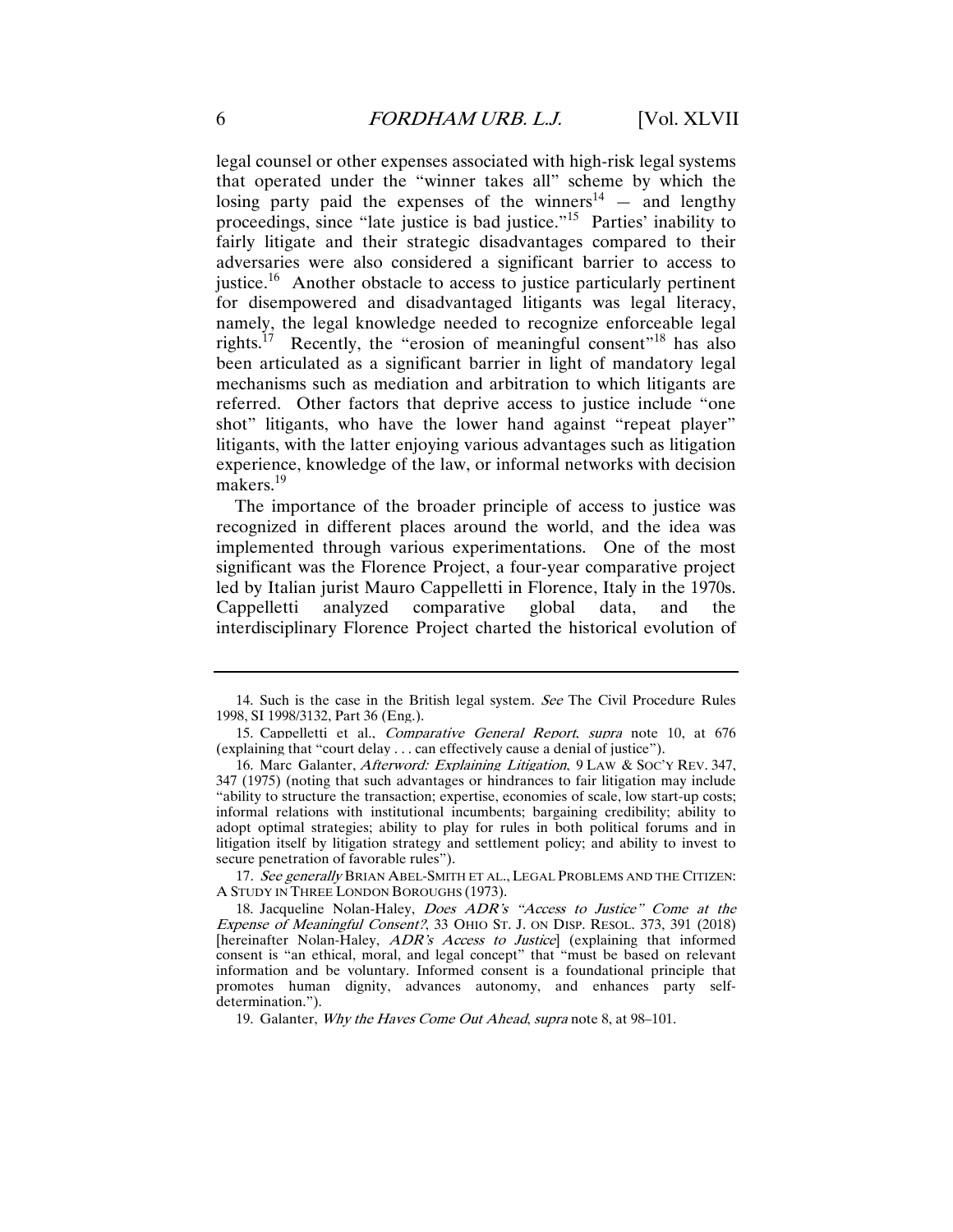access to justice and the legal mechanisms developed to implement it around the world, emphasizing its importance beyond both legal representation and the justice-seeking arenas of the courts.<sup>20</sup> Cappelletti further described the development of access to justice as related to a set of institutional reforms and the development of the welfare state, which strived to provide effective access to justice to the population.21 The first wave manifested in the rise of the 1965 Office of Economic Opportunity's neighborhood reform program, which aimed to bring legal services to the poor.<sup>22</sup> The second wave extended the notion of representation of the "diffused interests" of interest groups, such as consumer groups or environmental players, and led to the establishment of U.S.-based public interest law firms that were supported by foundations.<sup>23</sup> The third wave represented attempts to tackle barriers to access to justice more comprehensively by going "beyond advocacy" and attempting to provide mechanisms to process and prevent disputes.<sup>24</sup>

Current understanding of access to justice has come to conceptualize this principle as including both accessibility (access to courts that can offer litigants just results based on the law) and fairness in the legal process itself. In 2016, in an attempt to underscore the practical implications of these terms, a group of legal experts evaluated the effect of recent British legal reforms that were intended to enhance efficiency, introduce new technologies to modernize the justice system, make the legal process accessible to more users, and reduce costs on litigants' access to justice.<sup>25</sup> They set

<sup>20.</sup> See generally Cappelletti & Garth, The Newest Wave, supra note 1. The Florence Project was a four-year comparative research project lead by Professor Mauro Cappelletti, a law professor at Stanford University and the European University Institute at Florence, and the President of the Florence Center for Comparative Judicial Studies. The project was entitled "Florence Access-to-Justice Project" and was sponsored by the Ford Foundation. See generally Mauro Cappelletti, Alternative Dispute Resolution Processes Within the Framework of the Worldwide Access to Justice Movement, 56 MOD. L. REV. 282 (1993) [hereinafter Cappelletti, Alternative Dispute Resolution Processes]; Mauro Cappelletti, Repudiating Montesquieu? The Expansion and Legitimacy of "Constitutional Justice, "35 CATH. U. L. REV. 1 (1985).

 <sup>21.</sup> Cappelletti et al., Comparative General Report, supra note 10, at 693–94.

<sup>22</sup>. Id. at 683.

<sup>23</sup>. Id. at 693.

<sup>24</sup>. Id. at 704–05.

 <sup>25.</sup> NATALIE BYROM, LEGAL EDUC. FOUND., DEVELOPING THE DETAIL: EVALUATING THE IMPACT OF COURT REFORM IN ENGLAND AND WALES ON ACCESS TO  $J$ USTICE (2019). TO JUSTICE (2019), https://www.srln.org/system/files/attachments/Developing%20the%20Detail-

<sup>%</sup>20Evaluating%20the%20Impact%20of%20Court%20Reform%20in%20England%20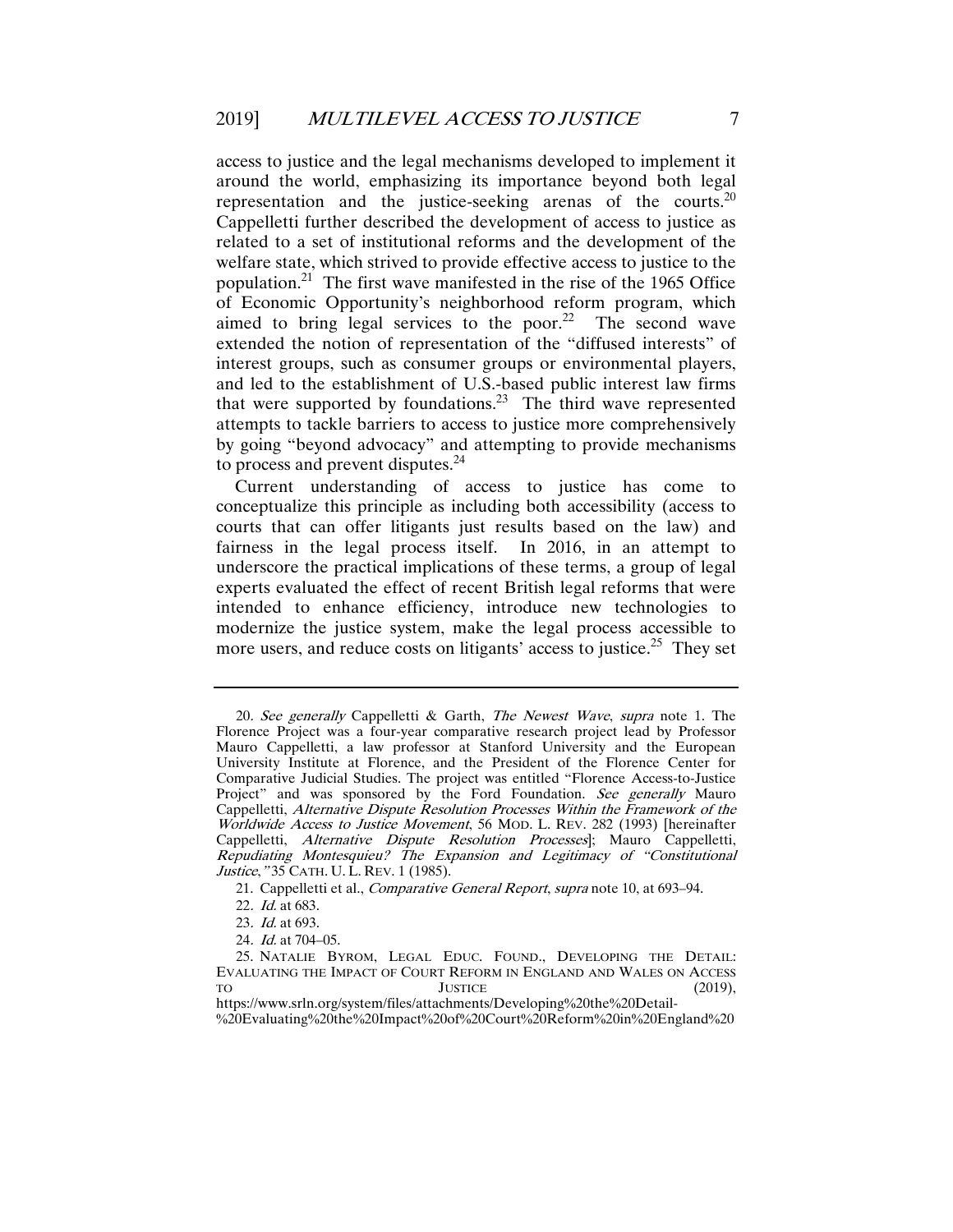a four-component minimum standard. First, "[a]ccess to the formal legal system,"26 which must be "practical and effective" and not "theoretical and illusory,"27 with simple application processes and emphasis on including those who are "digitally excluded."<sup>28</sup> Second, access to an effective hearing, which includes opportunities to participate, with neutral authorities who are trusted and treat litigants with dignity.<sup>29</sup> It additionally includes representation if the case "is too factually or legally complex"30 for a legally illiterate litigant to understand, and when there is no representation, the "individual [must be] able to put his or her case effectively."31 This component includes effective participation, which means that litigants — and especially disempowered ones — must not be exploited, as research has indicated that they are "more likely to accept as legitimate processes that they perceive as procedurally just, regardless of whether these processes comply with the law." $32^\circ$  Third, access to a decision in accordance with substantive law, which entails access to courts in which the "disputes can be determined in accordance with the rights prescribed by the legislature."33 And lastly, fourth, access to remedy, which is not "futile or irrational to bring to claim."<sup>34</sup> The four components should be "interrelated, mutually supportive and non-divisible."<sup>35</sup>

Placing the access to justice debate within the context of current technological developments, the experts further discussed the structural implications of online dispute resolution (ODR), stating that access to justice must include the following: reduction in cost to the litigant and the system, reduction in time to reach a resolution, reduction in the need to carry out hearings, increase in the rate of settlement, increase in the volume and the litigants' engagement, and the need to create subjective measures for "procedural justice and user satisfaction."36

31. BYROM, supra note 25, at 18.

- 33. Id. at 25.
- 34. Id. at 26.
- 35. Id. at 5.
- 36. Id. at 7.

and%20Wales%20on%20Access%20to%20Justice%20FINAL.pdf [https://perma.cc/9A4R-7GFH].

<sup>26</sup>. Id. at 5.

<sup>27</sup>. Id. at 16.

<sup>28</sup>. Id.

<sup>29</sup>. Id. at 19.

<sup>30</sup>. Id.

<sup>32</sup>. Id. at 21.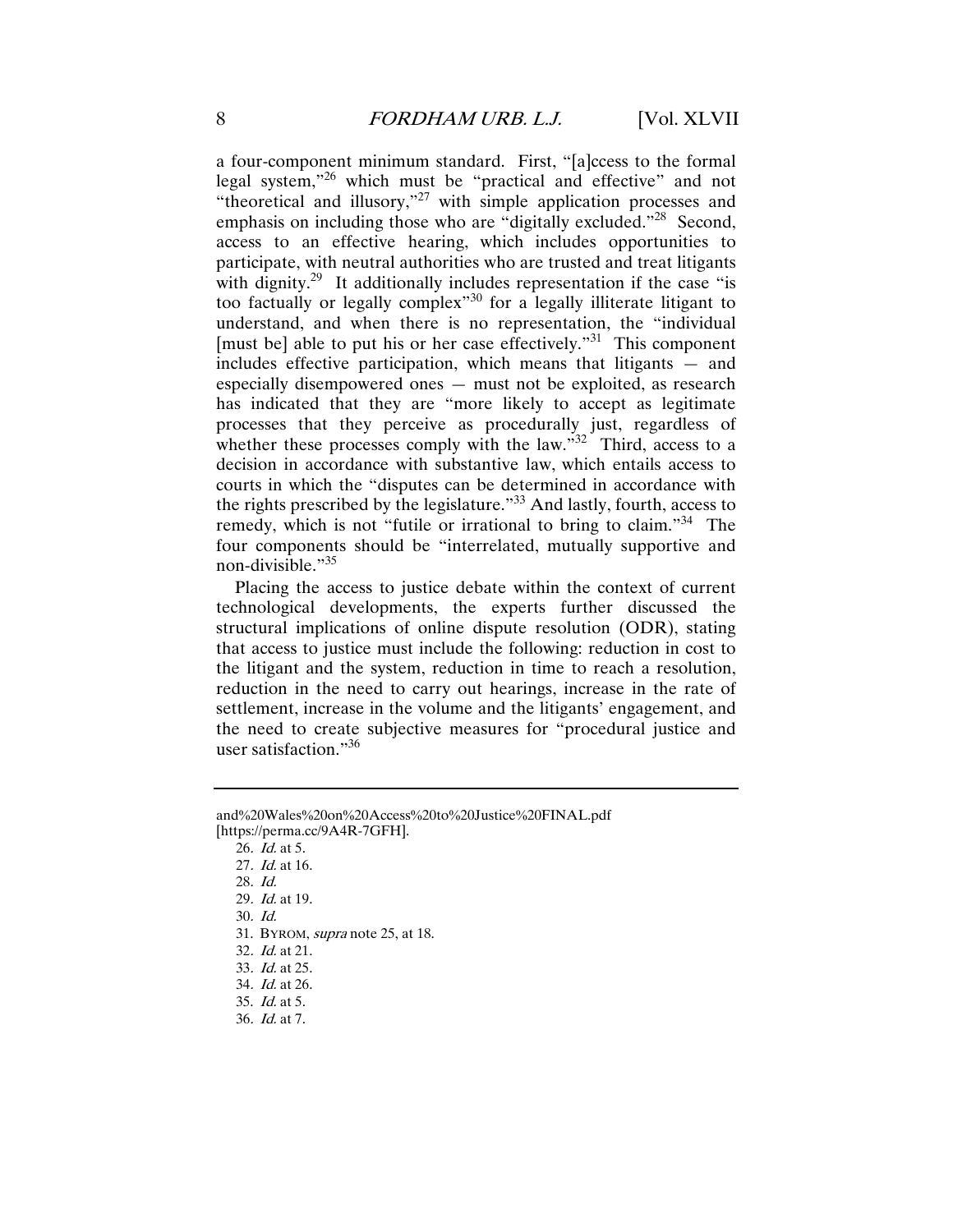Aside from various global manifestations of the access to justice movement, like those discussed above, its rise in the 1970s was accompanied by two other significant movements that also aspired to seek justice beyond the courtrooms and beyond representation: the ADR movement and the socio-legal studies-based dispute perspective.

#### B. The ADR Movement

The ADR movement sought, among other goals, to help disempowered communities by narrowing the power imbalance between litigants.37 Its members created mediation centers in poor neighborhoods<sup>38</sup> and sought to address the lack of efficiency in the courts by providing alternative dispute resolution methods to resolve conflicts in the courtroom.<sup>39</sup>

The movement was committed to community solidarity.<sup>40</sup> By including the narratives of the litigants themselves, it introduced new

 38. Adler, supra note 6, at 61–62 (providing historical background of neighborhood justice centers).

 39. Richard Delgado, Alternative Dispute Resolution: A Critical Reconsideration, 70 SMU L. REV. 595, 595–96 (2017). The ADR movement, which started in the 1970s as a law reform movement in the United States, was first perceived as an alternative to court adjudication, which was considered expensive, anxiety-inducing, and time consuming. Mediators who used simple, accessible language replaced judges and legal jargon. The ADR movement was an expression of anti-lawyer, anti-adversary justice. *Id.*; Adler, *supra* note 6, at 63. The movement, which included the processes of mediation, arbitration, negotiation, and consensus building, embraced "the notions of empowerment and voluntarism, the idea that disputants themselves can be the architects of their own futures."  $Id$  at 64. The goals of the movement are "reforming the economic and organizational inefficiencies of large bureaucracies; strengthening local communities; increasing public accessibility to dispute resolution forums; demystifying the justice process; and freeing disputants from the excesses of some over-priced professionals." Id.

40. See Nolan-Haley, ADR's Access to Justice, supra note 18, at 375 (arguing that the ADR movement would allow communities "to create their own mosaic of justice, personalized and individualized justice"); see also Michal Alberstein, Using ADR to Promote Traditional Justice and the Rule of Law, 16 DISP. RESOL. MAG. 25, 28 (2010) (maintaining that in cases of transitional justice that used ADR techniques, community courts where the judges are elected by their peers "helped to overcome the dysfunctional judicial system" and "are an expression of local community work that empowers the population and especially victims"). See generally Austin

 <sup>37.</sup> The aspiration for social justice and for empowering the poor was one of the stories promoted by the ADR movement; among them was also the "satisfaction story," which was much more dominant than the transformative story. Other stories were the oppression story and the transformative one. See generally JOSEPH P. FOLGER & ROBERT A. BARUCH, THE PROMISE OF MEDIATION: RESPONDING TO CONFLICT THROUGH EMPOWERMENT AND RECOGNITION (Jeffrey Z. Rubin ed., 2014); CARRIE MENKEL-MEADOW, MEDIATION AND ITS APPLICATION FOR GOOD DECISION MAKING AND DISPUTE RESOLUTION (2016).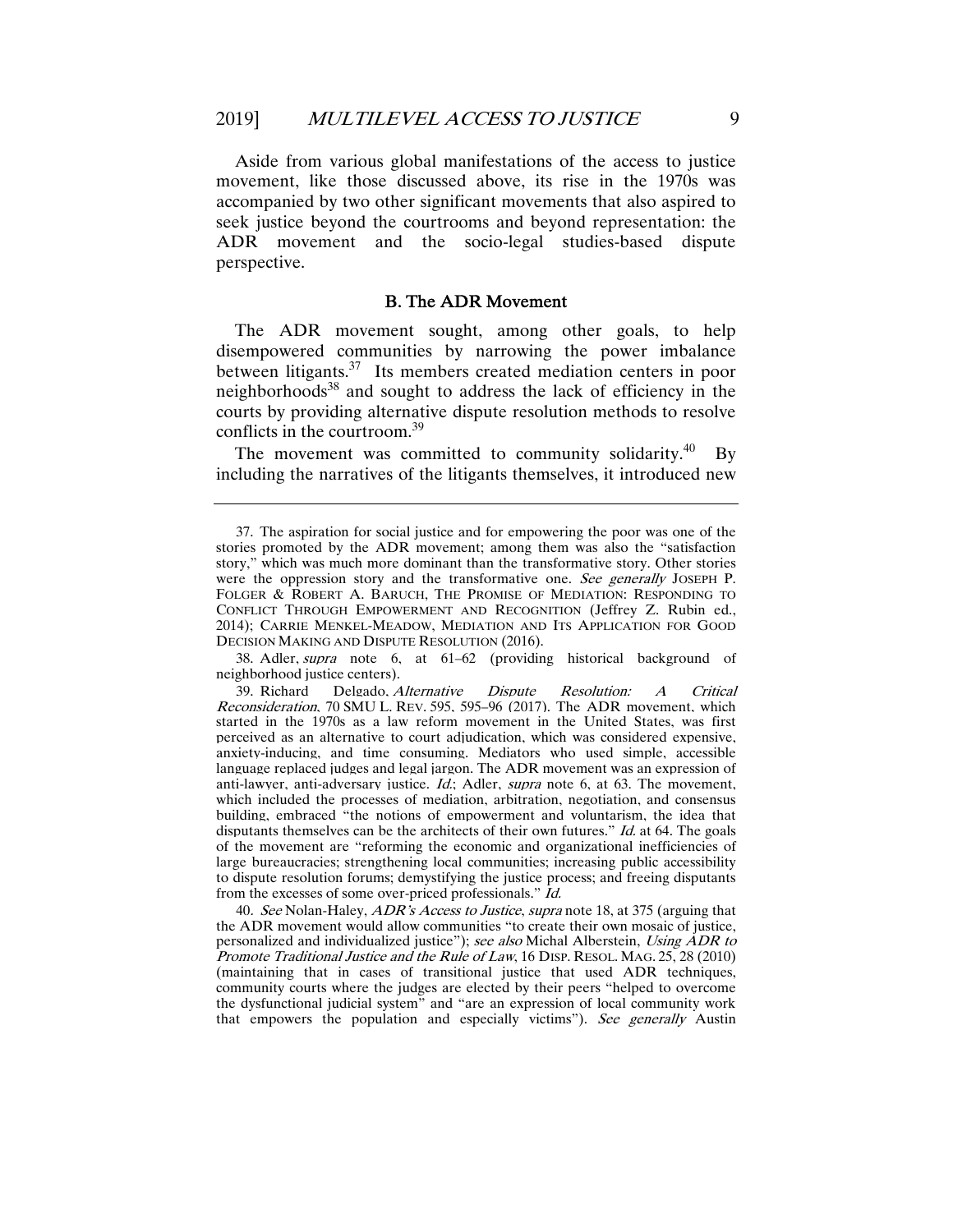points of view into the courtroom and, consequently, enhanced rights for disempowered groups.<sup>41</sup> In addition, the option of mediation promised specifically crafted justice, focusing on solutions to the particular legal problem rather than classifying the conflict into preexisting, supposedly objective, and seemingly universal categories. In mediation, the opposing sides of the conflict had significant agency. The structure of the mediation process broke down the hierarchies that existed in the courtroom, and as the conversation took place on an eye-to-eye level, each side trusted the other. Furthermore, the sides themselves were the ones creating the norms relevant to their particular dispute, and thus, the movement provided a sense of justice and personal empowerment.<sup>42</sup>

While the ADR movement was first welcomed for its promise to help disempowered communities, it was later criticized for doing just the opposite when it convinced disempowered litigants to give up their rights in exchange for voicing their complaints.<sup>43</sup> As such, it produced systemic pressures that caused weaker sides to settle even when settling was against their interests.<sup>44</sup> The movement was further denounced for promoting "lean" procedural justice and for ignoring factors, such as class, that cause social stratification and reify existing power relations.45 The movement was also criticized for not

41. See Delgado, supra note 39, at 597 (underscoring the reasons mediation gave disputants an empowering experience: "The comfortable setting and informal atmosphere instead provide an ideal situation for a more empowered actor to behave in his usual confident fashion and to expect the mediator to enact his wishes as well."). See generally Sally Engle Merry & Susan S. Silbey. What Do Plaintiffs Want? Reexamining the Concept of Dispute, 9 JUST. SYS. J. 151 (1984).

42. See generally JOHN THIBAUT & LAURENS WALKER, PROCEDURAL JUSTICE: A PSYCHOLOGICAL ANALYSIS (1975).

43. Nolan-Haley, *ADR's Access to Justice, supra* note 18, at 386–88.

Sarat, Exploring the Hidden Domains of Civil Justice: "Naming, Blaming, and Claiming" in Popular Culture, 50 DEPAUL L. REV. 425 (2001); Adler, supra note 6, at 62 (asserting that the ADR movement brought mediation to communities and fostered community solidarity through grassroots activity that aimed at "rebuilding the American justice system from the ground up").

<sup>44.</sup> Id. at 385 n.72. See generally Julie Macfarlane, Culture Change?: A Tale of Two Cities and Mandatory Court-Connected Mediation, 2002 J. DISP. RESOL. 241 (2002) (discussing features of mandatory mediation programs in two Canadian cities, Toronto and Ottawa); Vicki Waye, Mandatory Mediation in Australia's Civil Justice System, 45 COMM. L. WORLD REV. 214 (2016) (speaking critically of mandatory mediation developments in Australia).

 <sup>45.</sup> Robert A. Baruch Bush & Joseph P. Folger, Mediation and Social Justice: Risks and Opportunities, 27 OHIO ST. J. ON DISP. RESOL. 1, 24–26 (2012); see Richard L. Abel, The Contradictions of Informal Justice, in THE POLITICS OF INFORMAL JUSTICE 287 (Richard L. Abel ed., 1982); Richard Delgado et al., Fairness and Formality: Minimizing the Risk of Prejudice in Alternative Dispute Resolution, 1985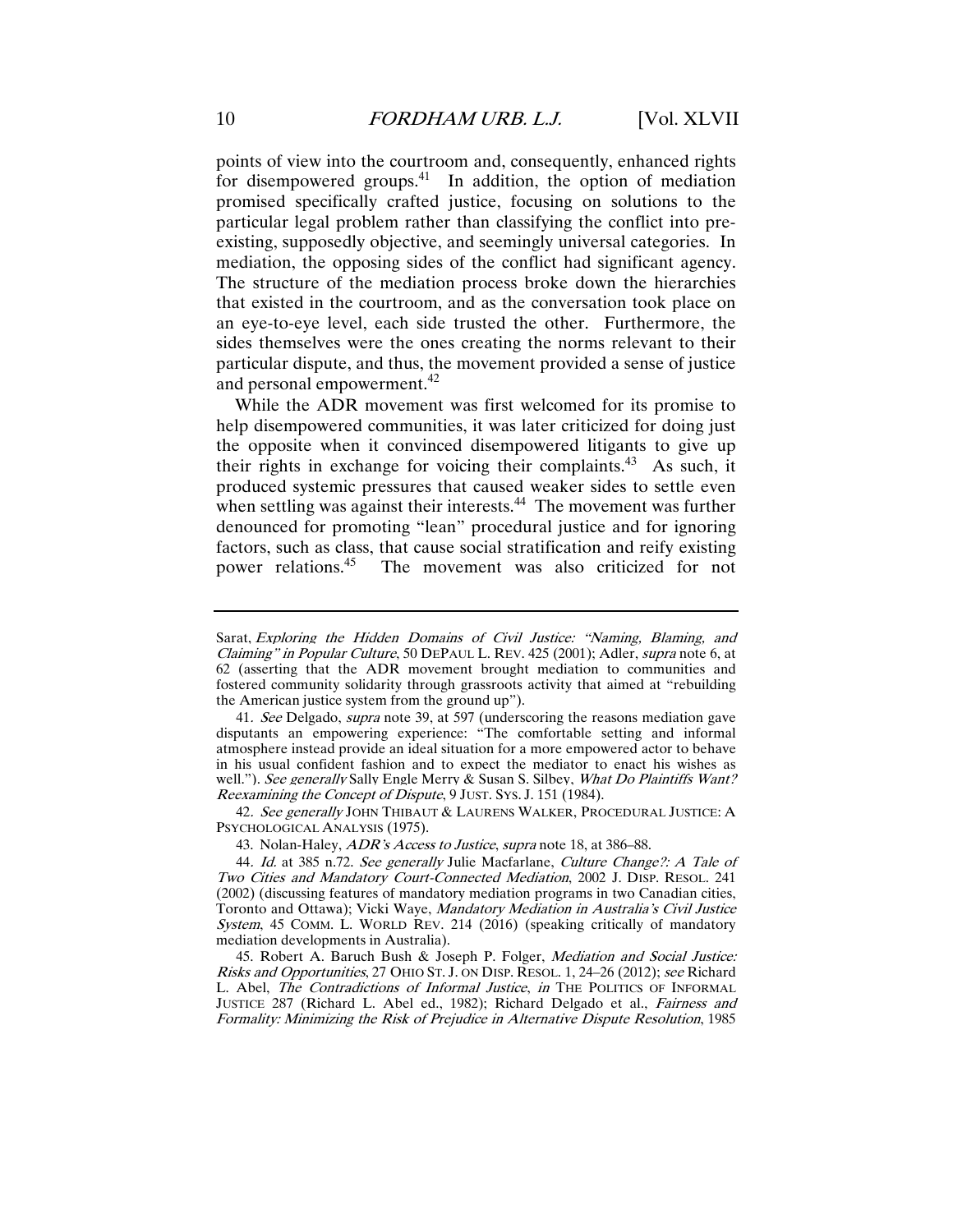promoting "thick" justice that addressed the place of the individual within social and economic structures and did not protect minorities.<sup>46</sup> Under this view, the focus on alternative dispute resolution methods seemed to come at the expense of structural reforms. Thus, the ADR movement was accused of refraining from promoting social awareness of inequality and of repressing disempowered communities through privatization and soft practices.<sup>47</sup>

The lack of legal verdicts resulting from the use of mediation prevented the creation of a symbolic horizon that could delineate norms and values. Ending legal cases with settlements rather than adjudicated decisions impeded the creation of public values. For instance, fewer legal precedents were created to provide guidance when laws could not do so. $48$  Adjudicated decisions delineate a common legal normative standard that "defin[ed] a society and gave it its identity and inner coherence."49 The courts that represented the state, as Professor Owen Fiss asserted when discussing the public function of the law, are mandated to enforce these moral ideas as part of maintaining social cohesion.<sup>50</sup> If legal disputes are resolved according to individual preferences rather than in accordance with state law, the law as a public good will be replaced by "individual interests or at best individual morality."<sup>51</sup> Therefore, the ADR movement was charged with curtailing the promotion of public values, one of the most essential functions of judicial adjudication.<sup>52</sup> While some purported that the ADR movement was offering privatized justice,<sup>53</sup> others were less adamant in their critique,

WIS. L. REV. 1359 (1994) [hereinafter Delgado et al., Fairness and Formality]; Trina Grillo, The Mediation Alternative: Process Dangers for Women, 100 YALE L.J. 1545, 1547–51 (1991).

<sup>46</sup>. See generally Delgado et al., Fairness and Formality, supra note 45.

 <sup>47.</sup> Adler, supra note 6, at 67.

 <sup>48.</sup> Owen M. Fiss, Against Settlement, 93 YALE L.J. 1073, 1086 (1984) [hereinafter Fiss, *Against Settlement*]; see also Brown v. Bd. of Educ., 347 U.S. 483 (1954) (setting the important precedent that abolished segregation in public schools).

 <sup>49.</sup> Owen M. Fiss, The Social and Political Foundations of Adjudication, 6 LAW & HUM. BEHAV. 121, 128 (1982) [hereinafter Fiss, The Social and Political Foundations of Adjudication].

 <sup>50.</sup> Fiss, The Social and Political Foundations of Adjudication, supra note 49, at 121–22.

<sup>51</sup>. Id. at 128.

<sup>52</sup>. Id.; see also Judith Resnik, Whither and Whether Adjudication, 86 B.U. L. REV. 1101, 1154 (2006).

<sup>53</sup>. See generally Penelope E. Bryan, Killing Us Softly: Divorce Mediation and the Politics of Power, 40 BUFF. L. REV. 441 (1992); Kim Dayton, The Myth of Alternative Dispute Resolution in the Federal Courts, 76 IOWA L. REV. 889, 892 (1991); Richard Delgado, ADR and the Dispossessed: Recent Books about the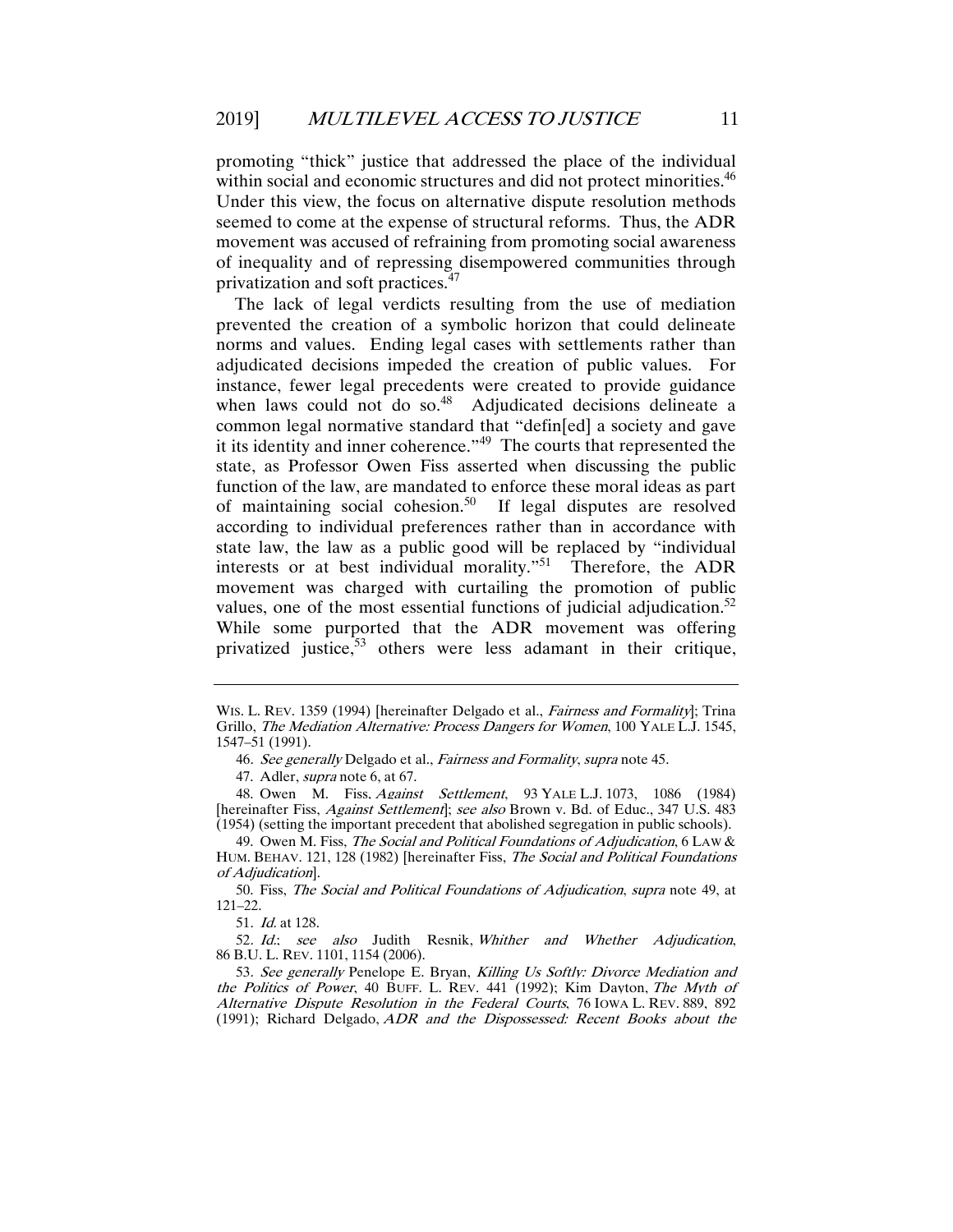asserting that using ADR in the courtroom could generate the necessary public values, "but only if they are crafted with this end in mind — and only if we are prepared to oppose settlements that defeat these values."54 Lastly, the question of the litigant's consent was also raised. Fiss contended that "[c]onsent is often coerced."<sup>55</sup> Cappelletti also expressed concerns regarding "second-hand justice" due to a lack of procedural fairness perpetuated by the abuse of stronger litigants with unequal bargaining power.<sup>56</sup> Lack of meaningful consent, then, impairs the fairness of ADR processes, because parties fail to know what they are agreeing and committing to, nor understand what the possible outcomes of the process are.<sup> $57$ </sup> Consequently, the absence of consent infringes on litigants' access to justice.<sup>58</sup>

#### C. The Dispute Perspective

The dispute perspective is the third theoretical trope we use in our analysis of the access to justice framework and the ADR movement. While the access to justice framework focused on the trial and litigation, assuming a verdict, the ADR movement suggested alternatives to classic dispute systems. The dispute perspective, on which this Section expands, highlighted the pre-court arena — that is,

Deformalization Movement, 13 LAW & SOC. INQUIRY 145 (1988); Harry T. Edwards, Alternative Dispute Resolution: Panacea or Anathema?, 99 HARV. L. REV. 668, 677 (1986); Michele G. Hermann, The Dangers of ADR: A Three-Tiered System of Justice, 3 J. CONTEMP. LEGAL ISSUES 117 (1989-1990); David Luban, Bargaining and Compromise: Recent Work on Negotiation and Informal Justice, 14 PHIL. & PUB. AFF. 397, 414 (1985); Carrie Menkel-Meadow, Pursuing Settlement in an Adversary Culture: A Tale of Innovation Co-Opted or "The Law of ADR", 19 FLA. ST. U. L. REV. 1, 1–2 (1991); Marjorie A. Silver, The Uses and Abuses of Informal Procedures in Federal Civil Rights Enforcement, 55 GEO. WASH. L. REV. 482, 483–84 (1987); Jana B. Singer, *The Privatization of Family Law*, 1992 WIS. L. REV. 1443 (1987); Delgado et al., *Fairness and Formality, supra* note 45, at 1404; Grillo, *supra* note 45, at 1552 n.19.

 <sup>54.</sup> David Luban, Settlements and the Erosion of the Public Realm, 83 GEO. L.J. 2619, 2620 (1995). Settlements are done in secret, and thus "award[] officials the discretion to keep secrets or grant confidentiality is itself a policy that should be able to withstand public scrutiny." *Id.* at 2648. As such, they might conceal "important" health and safety information from the public" and infringe on public values. Id. at 2650.

 <sup>55.</sup> Fiss, Against Settlement, supra note 48, at 1075.

 <sup>56.</sup> Cappelletti, Alternative Dispute Resolution Processes, supra note 20, at 290.

 <sup>57.</sup> Nolan-Haley, ADR's Access to Justice, supra note 18, at 392.

<sup>58</sup>. See generally id.; see also Cappelletti, Alternative Dispute Resolution Processes, supra note 20, at 294–95.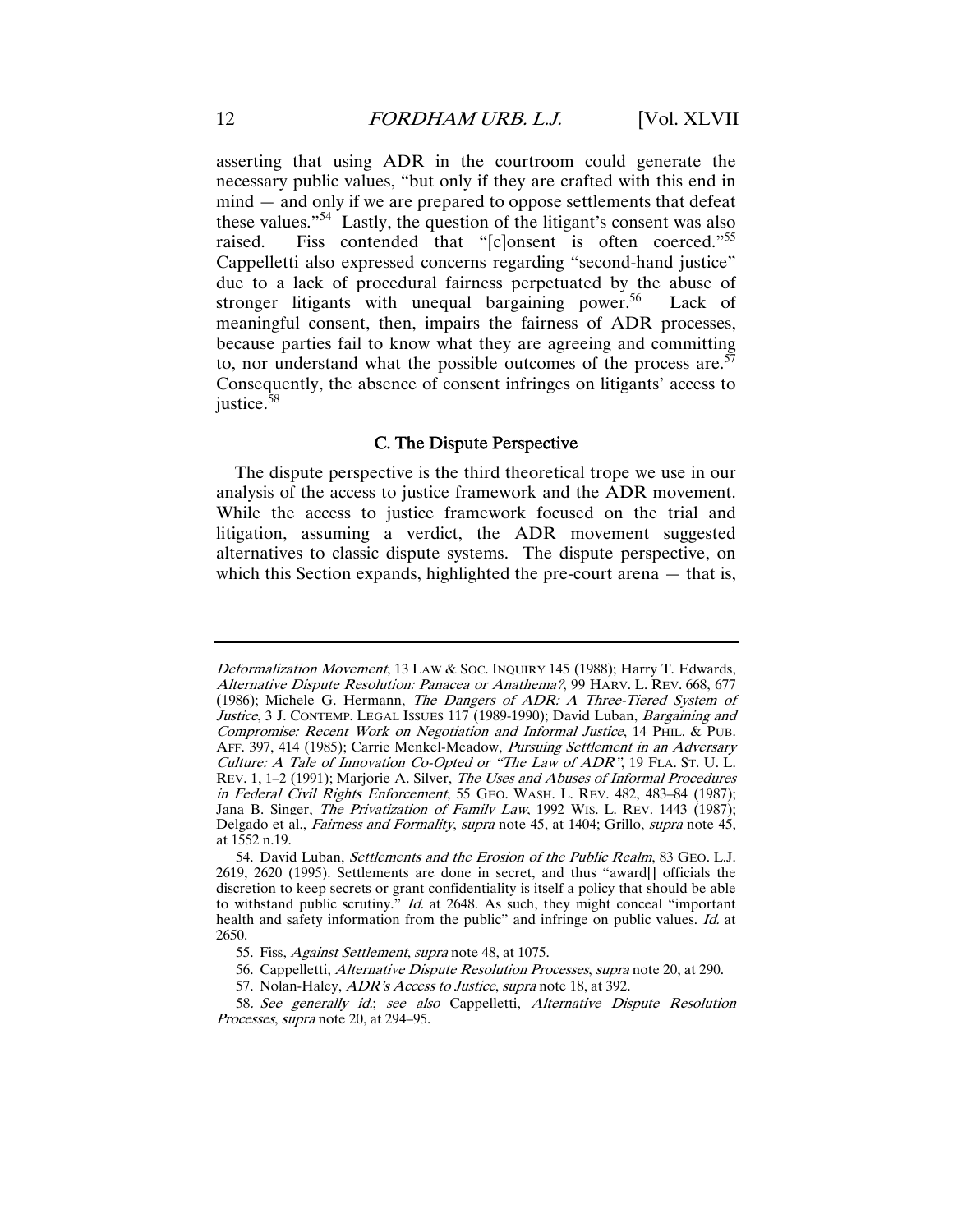disputes that have not yet reached court  $-$  and as such, complements the two others.

Legal conflicts begin long before they enter court.<sup>59</sup> The perception that social disputes are legal ones is shaped by social constructs of legal rights and entitlements. This shifts the focus from analyzing disputes in the courts, to analyzing the different stages disputes undergo in their development from the embryonic stage to the trial stage. $60$  According to this view, legal cases reaching court are only a small, non-representative sample of the many conflicts existing in society. Many people are not conscious of their legal rights and the infringement of such rights, and even when they have some awareness, they fail to pursue the fulfillment of their rights.<sup>61</sup> When attempting to seek remedies, they give up after encountering various economic and institutional barriers. Later, when potential litigants do meet a lawyer or enter the court system, their perceptions and motivations change, and they may withdraw or modify their claims when encountering the laws relevant to their dispute, finding new information, or after realizing the high costs they may incur during the legal process. $62$  This perspective of a dispute as a social construct, guided law and society scholars William L. F. Felstiner, Austin Sarat, and Richard L. Abel who studied civil conflicts in the 1980s.<sup>63</sup> According to their view, focusing on the late stage of disputes that materialize and reach the court  $-$  as the ADR movement suggested — while ignoring the many stages of dispute development, resulted in a limited perspective on dispute processing in society.<sup>64</sup>

We supplement their analysis with a broad understanding of conflict resolution and prevention. Assuming that conflicts are an important positive source of friction and learning, we propose to study the dispute perspective through a Dispute Systems Design (DSD), articulated by legal scholars William L Ury, Jeanne M. Brett, and Stephen B. Goldberg in the late  $1980s$ .<sup>65</sup> DSD focuses on "internal organizational processes that have been adopted to prevent,

<sup>59</sup>. See William L. F. Felstiner et al., The Emergence and Transformation of Disputes: Naming, Blaming, Claiming . . . , 15 LAW & SOC'Y REV. 631, 633–38 (1980).

<sup>60</sup>. Id.

<sup>61</sup>. Id. at 636.

<sup>62</sup>. Id. at 642 ("A party may change his objectives in two ways: what he seeks or is willing to concede and how much. Stakes go up or down as new information becomes available, a party's needs change, rules are adjusted, and costs are incurred.").

<sup>63</sup>. Id. at 631–32.

<sup>64</sup>. Id. at 632.

<sup>65</sup>. See generally WILLIAM L. URY ET AL., GETTING DISPUTES RESOLVED: DESIGNING SYSTEMS TO CUT THE COSTS OF CONFLICT (1988).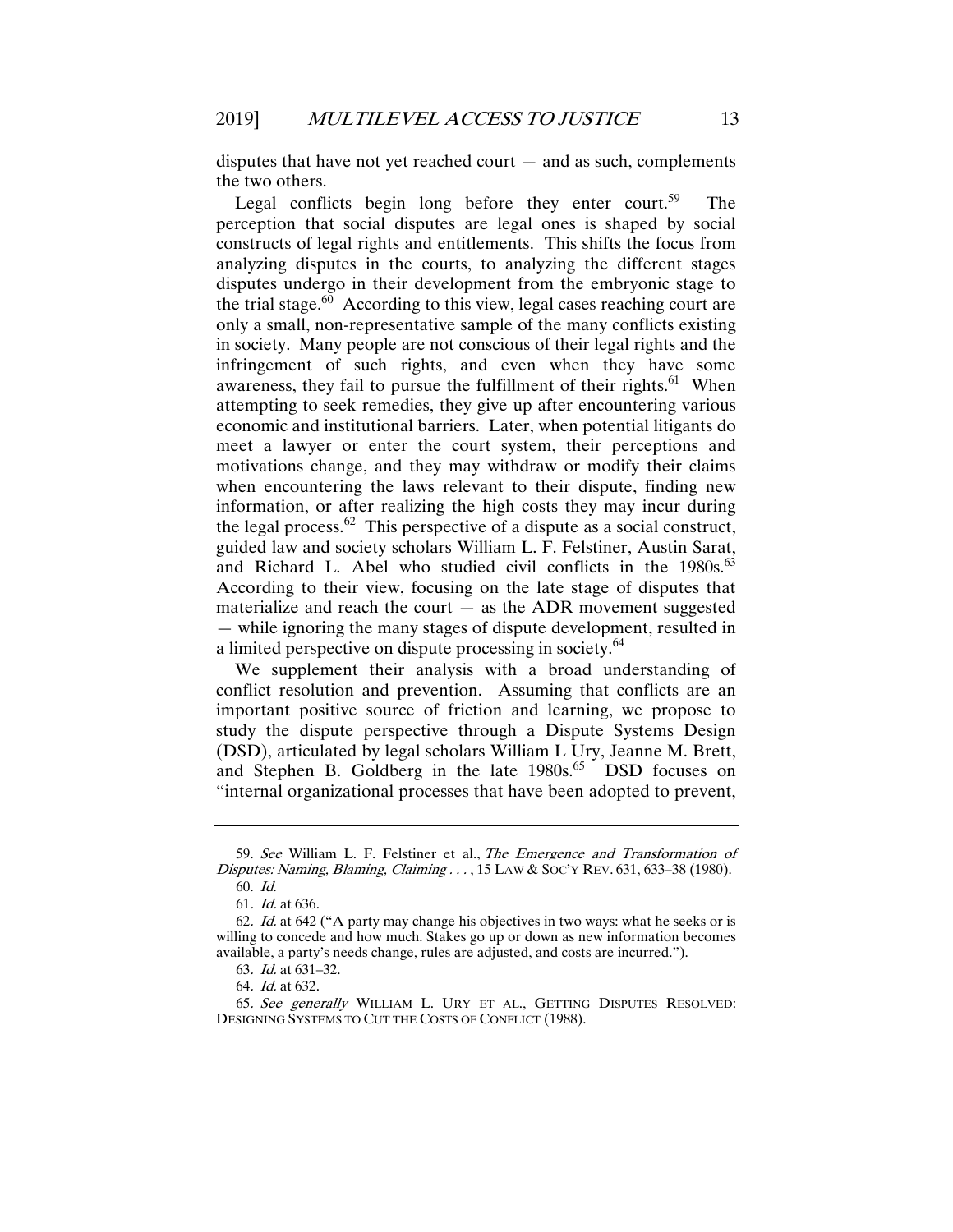manage or resolve a stream of disputes connected to an organization or institution."66 Such mechanisms may include binding arbitration or other multi-option ADR processes that are either interest-based or rights-based processes,<sup>67</sup> confidential voluntary participation assisted by neutral third parties,<sup>68</sup> and the system's transparency and accountability.69 In keeping with this framework, we consider addressing disputes to be inherent to any organization and a source of learning and growth that requires collaborative planning, and a gradual system of interest-based assisted negotiation, mediation, and information regarding legal rights. This framework is particularly important to understand the new legal mechanisms developed in place of adjudicated verdicts, $70$  as discussed in the next Section addressing vanishing trials.

#### D. Vanishing Trials

The need to develop a systematic approach to legal disputes intensifies when considering that we are currently in the era of vanishing trials, wherein despite the rise in the number of case filings, settlements and plea bargains far exceed fully written and final verdicts.  $71$  The decline in civil trials traces back to the end of World War II, and its origins have been attributed to the enormous caseload faced by the courts, and the need to use judicial time efficiently.<sup>72</sup> The United States, for example, has seen a steady decrease in civil trials over the past 40 years, with the number of federal civil cases resolved by trials dropping to a mere  $1.8\%$ <sup>73</sup> Other countries such as England, Canada, and Israel have shown similar trends.<sup>74</sup>

 <sup>66.</sup> Stephanie Smith & Janet Martinez, An Analytic Framework for Dispute Systems Design, 14 HARV. NEGOT. L. REV. 123, 126 (2009). See generally NANCY H. ROGERS ET AL., DESIGNING SYSTEMS AND PROCESSES FOR MANAGING DISPUTES (2d ed. 2013).

 <sup>67.</sup> SOC'Y OF PROFS. IN DISP. RESOL., DESIGNING INTEGRATED CONFLICT MANAGEMENT SYSTEMS — GUIDELINES FOR PRACTITIONERS AND DECISIONMAKERS IN ORGANIZATIONS 7–14 (2001), http://digitalcommons.ilr.cornell.edu/icr/2 [https://perma.cc/RH29-EF3U].

<sup>68</sup>. Id. at 15.

 <sup>69.</sup> URY ET AL., supra note 65, at 61–62.

<sup>70.</sup> See generally Sela et al., *supra* note 3.

<sup>71</sup>. See generally Galanter, The Vanishing Trial, supra note 2.

 <sup>72.</sup> Marc Galanter, The Hundred-Year Decline of Trials and the Thirty Years War, 57 STAN. L. REV. 1255, 1269 (2005).

 <sup>73.</sup> Galanter, The Vanishing Trial, supra note 2, at 461.

<sup>74</sup>. See generally Herbert M. Kritzer, Disappearing Trials? A Comparative Perspective, 1 J. EMPIRICAL LEGAL STUD. 735 (2004) (discussing the phenomena in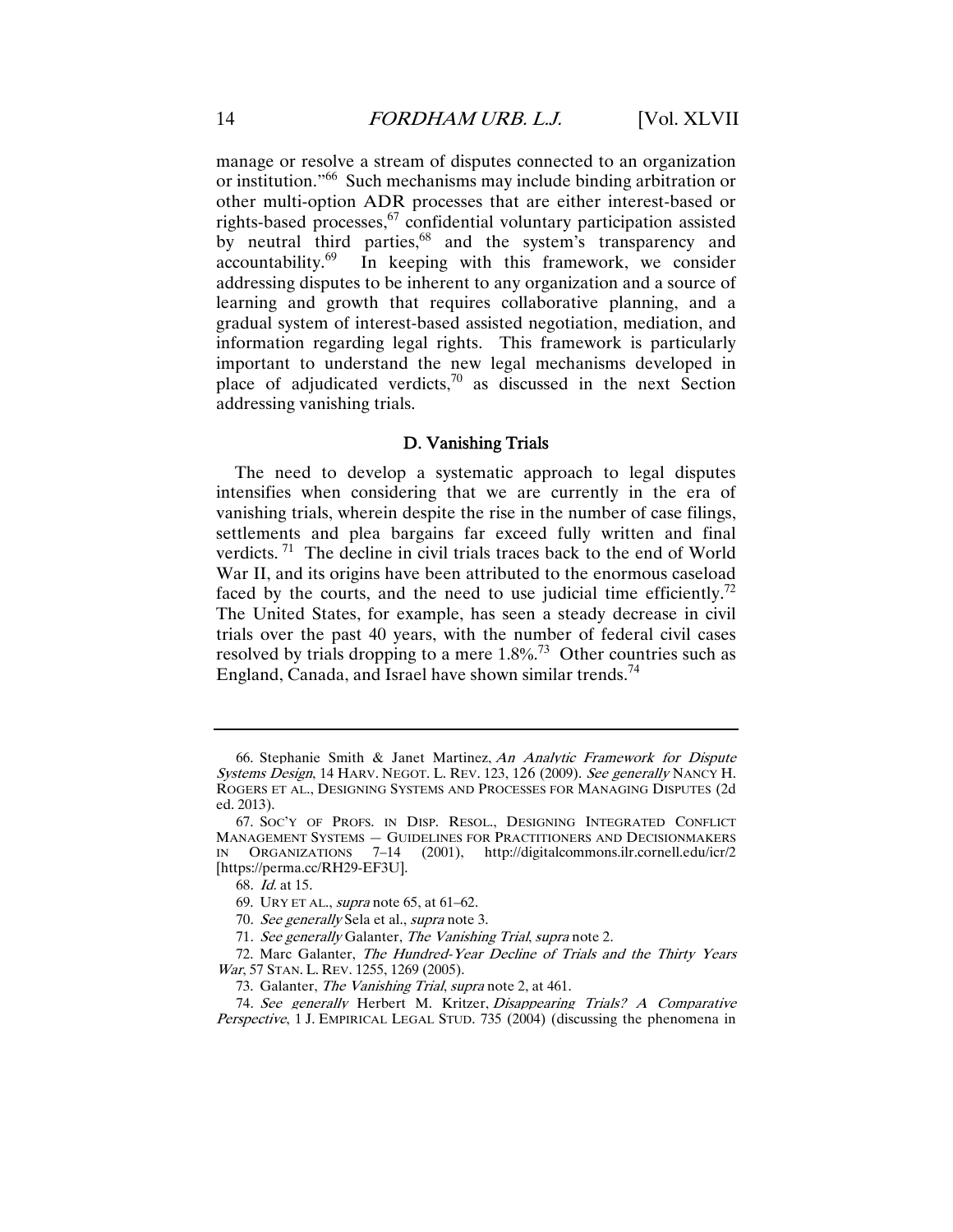The concept of vanishing trials does not mean that trials do not take place, but rather that resolution of legal cases typically takes place in the pretrial stage, such as when judges facilitate the settlement the cases themselves or send them to be resolved in out-ofcourt mediation or arbitration proceedings.<sup>75</sup> Direct judicial activity prompts the early termination of legal cases by persuading litigating sides to settle, thus creating a "settlement culture."<sup>76</sup> This shift has led to a change in judges' roles from one of adjudication to case management, which means extensive judicial involvement aimed at accelerating resolutions and convincing litigants to settle rather than trying their cases in court.<sup>77</sup>

The phenomenon has received considerable scholarly attention, in an effort to characterize it and underscore its implications. Marc Galanter named this particular judicial activity "litigotiation," defining it as "strategic pursuit of a settlement through mobilizing the court process."78 Judith Resnik asserted that while at first judicial management comprised a host of techniques aimed at narrowing the issues at hand to those solely relevant to the trial, it later evolved into a settlement-inducing dispute resolution method due to the incentives created by the rules of civil procedure.<sup>79</sup> One of the authors of this Article has further shown the various roles judges play, asserting that "judges are often parties to the negotiation as to whether to adjudicate the legal conflict, third parties in an effort to mediate it,

England in Canada); Ayelet Sela & Gabav-Egozi, supra note 4 (discussing the phenomenon in Israel).

<sup>75</sup>. See Shari Seidman Diamond & Jessica Bina, Puzzles About Supply-Side Explanations for Vanishing Trials: A New Look at Fundamentals, 1 J. EMPIRICAL LEGAL STUD. 637, 654–56 (2004).

<sup>76</sup>. See Bobbi McAdoo & Nancy A. Welsh, Look Before You Leap and Keep on Looking: Lessons from the Institutionalization of Court-Connected Mediation, 5 NEV. L.J. 399, 410–11 (2004).

 <sup>77.</sup> Judith Resnik, Managerial Judges, 96 HARV. L. REV. 374, 379 (1982).

 <sup>78.</sup> Marc Galanter, World of Deals: Using Negotiation to Teach about Legal Process, 34 J. LEGAL EDUC. 268, 268 (1984).

 <sup>79.</sup> Resnik, supra note 77, at 378–80 (explaining that discovery rules in the 1938 Federal Rule of Civil Procedure have generated the need of pretrials, in which judges became "mediators, negotiators, and planners — as well as adjudicators," and that later, judges were encouraged to use "informal dispute resolution and . . . case management" to deal with their extensive case load); see also E. Donald Elliott, Managerial Judging and the Evolution of Procedure, 53 U. CHI. L. REV. 306, 308 (1986).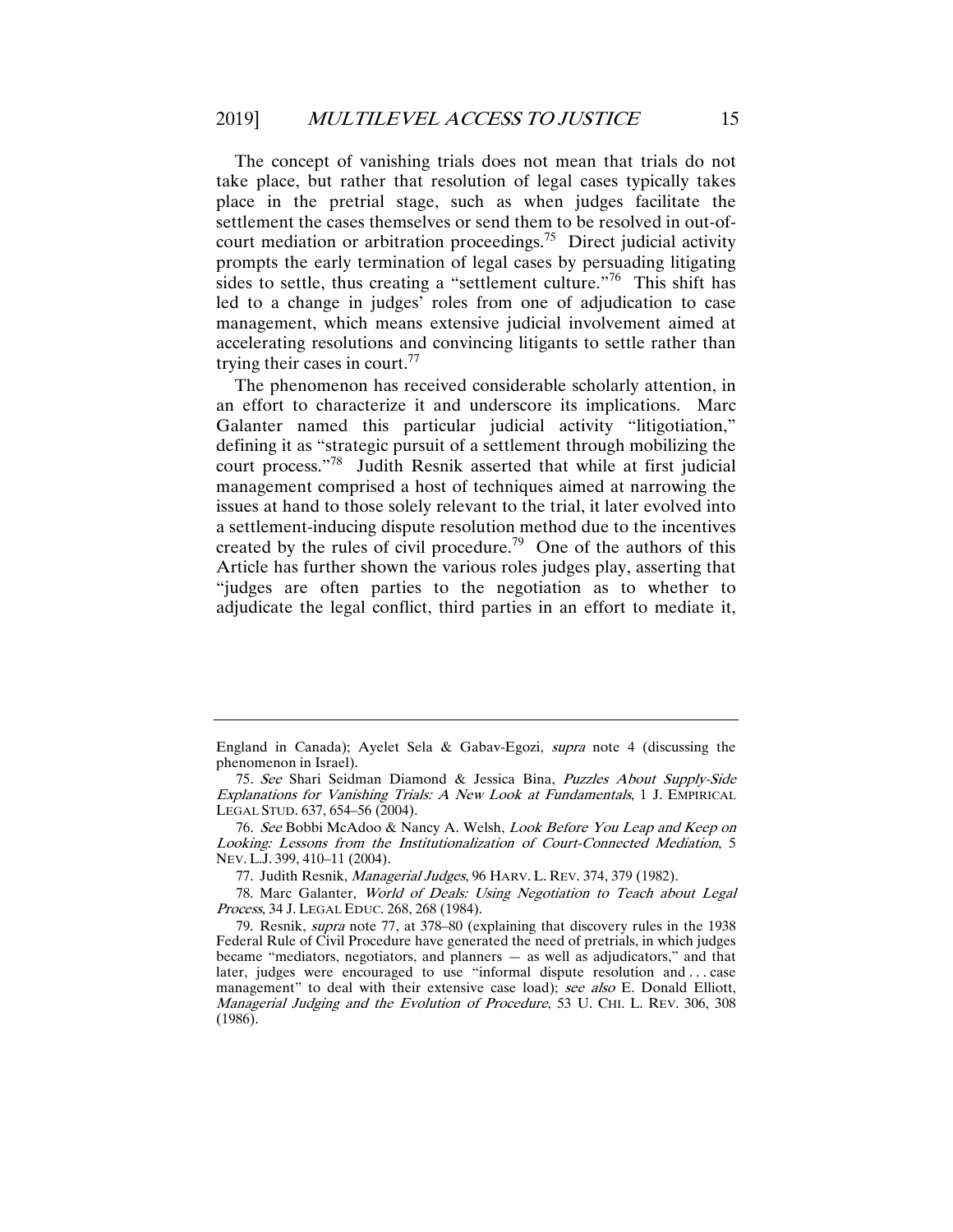arbitrators as to guiding rules of compromise, and facilitators of dialogue, problem solvers and dispute designers."<sup>80</sup>

In practice, the phenomenon of the vanishing trial affects the ability of litigants to access justice, and it has an especially significant impact on disempowered litigants. First, extensive use of ADR in the courts by judges, as well as the use of mandatory and quasimandatory mediation (depending on the discretion of the judge, or on the civil procedure) programs as an acceptable form of conflict resolution has altered the nature of consent.<sup>81</sup> In a recent study, Jacqueline Nolan-Haley expanded upon the effects of ADR on the erosion of the litigants' ability to consent.<sup>82</sup> She asserted that pressure on litigants to take part in procedures, such as courtmandated mediation and arbitration that come in place of an adjudicated decision, has affected their ability to express informed consent for these processes. $83$  Furthermore, these recent trends have eroded litigants' "informed consent," which is a "foundational principle that promotes human dignity, advances autonomy . . . [and] depends on context."84 Accordingly, the noted erosion of informed consent poses an "assault on human dignity."<sup>85</sup> The erosion of consent further affects litigants' access to justice due to the infringement of the parties' autonomy within the mediation and

 <sup>80.</sup> Michal Alberstein, Judicial Conflict Resolution (JCR): A New Jurisprudence for an Emerging Judicial Practice, 16 CARDOZO J. CONFLICT RESOL. 879, 879 (2015); Sela et al., *supra* note 3, at 92.

 <sup>81.</sup> Nolan-Haley, ADR's Access to Justice, supra note 18, at 385 n.71

In the case of England, as a result of amendments to the Civil Procedure Rule, courts have the discretion to impose costs on a party who unreasonably refuses to mediate. Some scholars have argued that this creates a situation in which parties are deprived of any choice . . . . More recently, the Civil Justice Working Council on ADR issued an interim report indicating that the group was considering whether to mandate the use of ADR processes.

Id.; see also Giuseppe De Palo & Dr. Leonardo D'Urso, Achieving a Balanced Relationship Between Mediation and Judicial Proceedings, in EUROPEAN PARLIAMENT, THE IMPLEMENTATION OF THE MEDIATION DIRECTIVE 12-13 (2016), https://www.adrcenterfordevelopment.com/wp-content/uploads/2018/06/balancedrelationship-mediation.pdf [https://perma.cc/5HP9-BCU7] (discussing the various incentives and sanctions employed in EU countries); Jacqueline M. Nolan-Haley, Is Europe Headed Down the Primrose Path with Mandatory Mediation?, 37 N.C.J. INT'L L. & COM. REG. 981, 998–99 (2012) (discussing Europe's turn towards compulsory mediation).

<sup>82.</sup> Nolan-Haley, ADR's Access to Justice, supra note 18, at 384-85.

<sup>83</sup>. Id. at 385–86.

<sup>84</sup>. Id. at 391.

<sup>85</sup>. Id. at 377.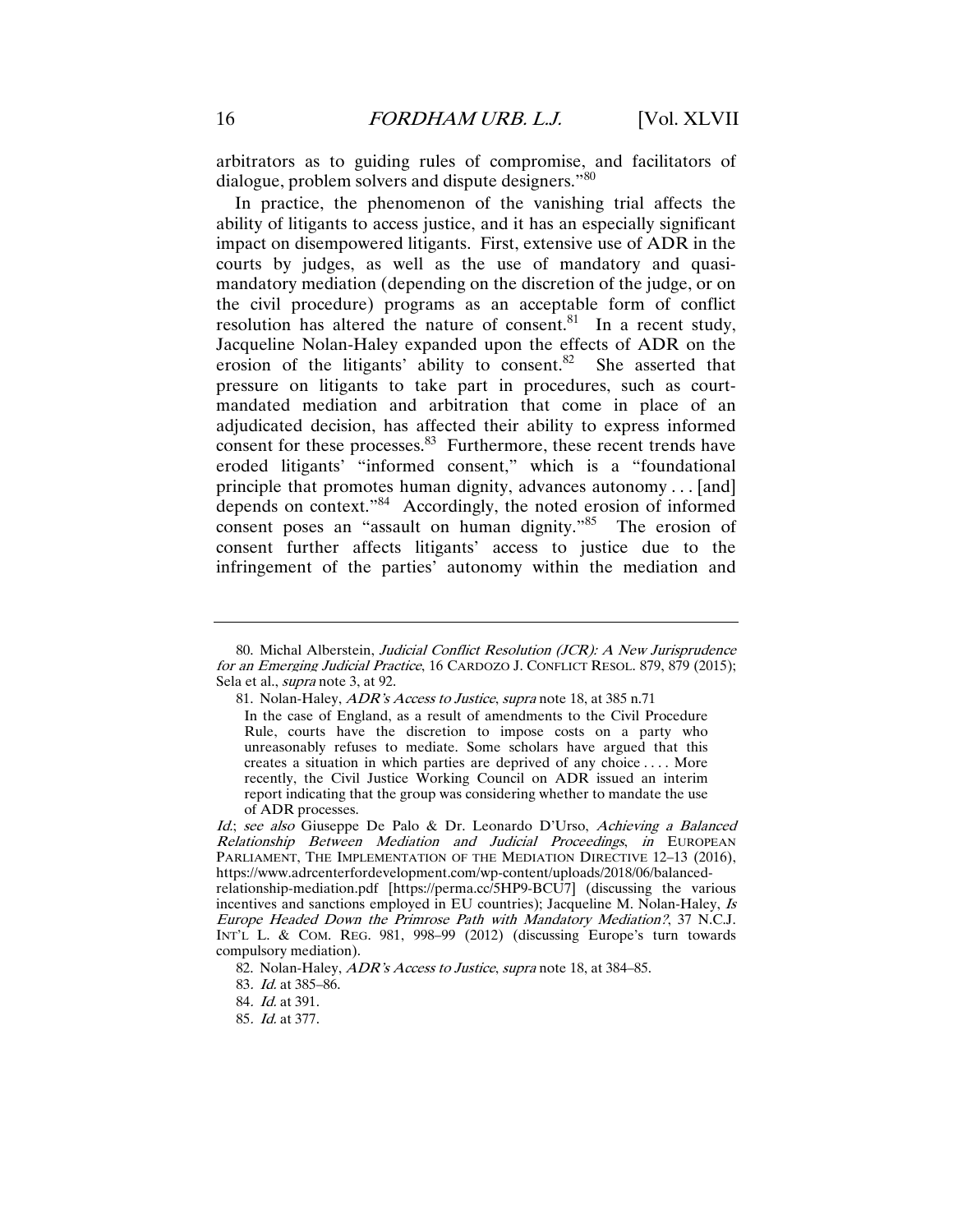arbitration processes. $86$  The diminished or eliminated consent, she says, raises policy questions relating to fairness, substantive and procedural justice, and the adequacy and legitimacy of mandatory mediation. $87$  The notion of consent becomes even more problematic when self-represented parties enter into agreements offered by judges or mediators without being fully aware of their legal rights, thus agreeing to unjust results.<sup>88</sup> Lastly, Professor Nolan-Haley contends that the proper dispute resolution process allows parties to realize self-determination and provides them with relatively equal bargaining power.89

#### II. THE MULTILEVEL MODEL OF THE DEVELOPMENT OF DISPUTES AND ACCESS TO JUSTICE

Building on these three frameworks — access to justice, ADR, and the DSD perspective  $-$  this Article argues that access to justice concerns should transcend the common focus on litigation, with the aim of addressing their shortcomings. In what follows, this Article proposes a model that ensures access to justice, particularly to disempowered litigants, throughout the stages of a conflict.

This model integrates a DSD perspective with an institutionalized ADR framework, in reference to access to justice. The following table outlines the stages that a conflict undergoes, from the "embryonic" stage of conflict, when one does not even realize that an experience is injurious, through its path in court, until its finalization and execution. In each stage, the table emphasizes what is needed to ensure access to justice for disempowered communities.

 <sup>86.</sup> Donna Shestowsky, Disputants' Preferences for Court-Connected Dispute Resolution Procedures: Why We Should Care and Why We Know So Little, 23 OHIO ST. J. ON DISP. RESOL. 549, 560–64 (2008).

<sup>87.</sup> Nolan-Haley, *ADR's Access to Justice*, *supra* note 19, at 377-78.

<sup>88</sup>. Id. at 387 n.84; Jacqueline M. Nolan-Haley, Court Mediation and the Search for Justice Through Law, 74 WASH. U.L. Q. 47, 96 (1996); accord Amy G. Applegate & Connie J.A. Beck, Self-Represented Parties in Mediation: Fifty Years Later It Remains the Elephant in the Room, 51 FAM. CT. REV. 87, 97 (2013) (proposing special guidelines for mediators who work with self-represented parties); Robert Rubinson, Indigency, Secrecy, and Questions of Quality: Minimizing the Risk of "Bad" Mediation for Low-Income Litigants, 100 MARQ. L. REV. 1353, 1354 (2017) (noting that the risk of poor mediation by unskilled mediators intensifies when there are large numbers of low-income litigants who participate in court-annexed mediation programs).

 <sup>89.</sup> Nolan-Haley, ADR's Access to Justice, supra note 18, at 387.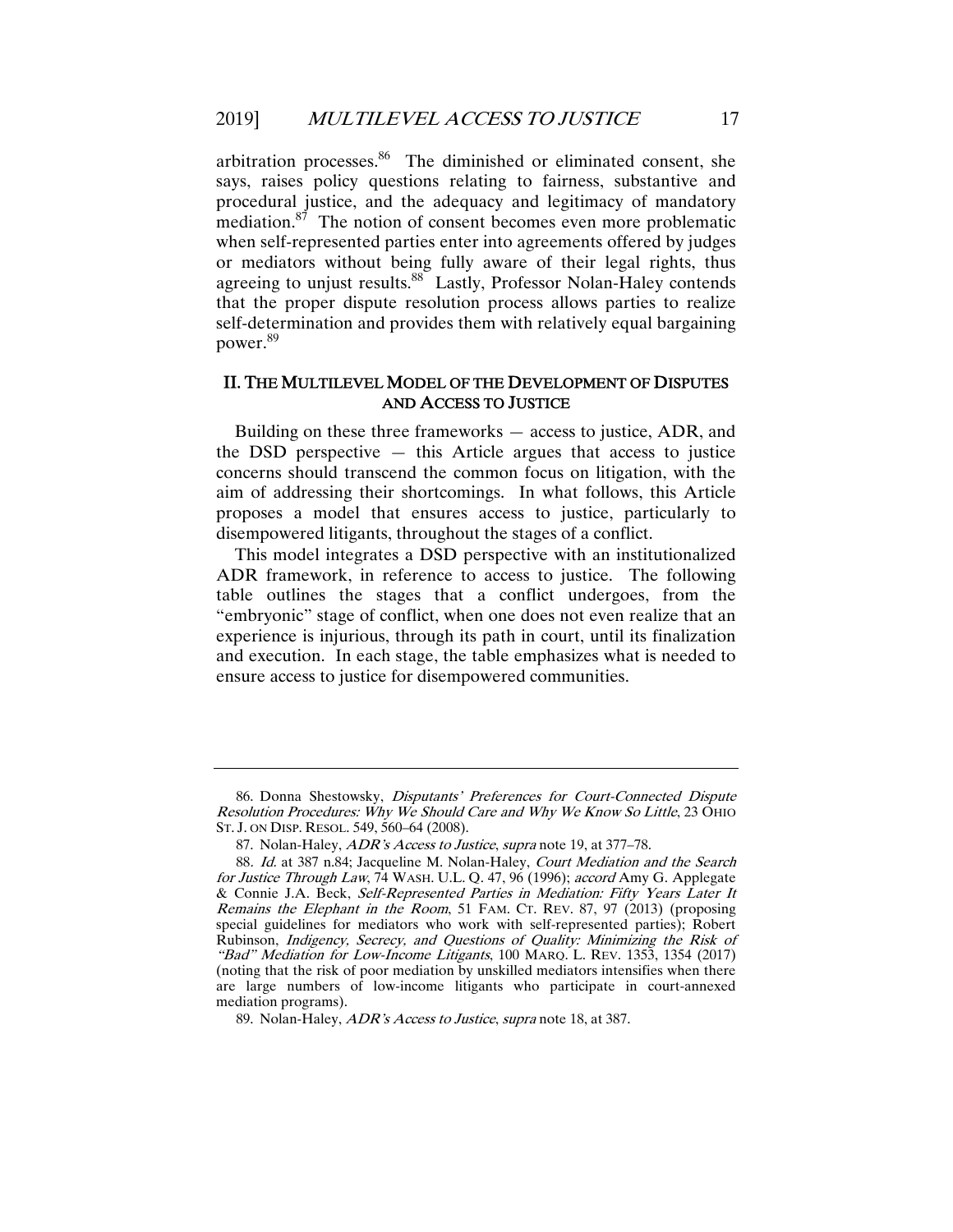| <b>Stage of Legal Conflict</b>                          | Access to Justice Needs and<br>Challenges                                                                                     |
|---------------------------------------------------------|-------------------------------------------------------------------------------------------------------------------------------|
| UnPerceived Injurious Experience<br>(unPIE)             | Rights awareness, legal education                                                                                             |
| Early Stages of Naming and<br><b>Blaming</b>            | Legal knowledge, resources,<br>increased awareness                                                                            |
| Entrance to Court - Institutional<br>Management         | (1) Information to "one shotters," $90$<br>measuring implications on<br>disempowered litigants; (2) Legal aid<br>or clinics   |
| Court-Annexed ADR                                       | Skillful in-house facilitators, resolving<br>disputes in the "shadow of the law" <sup>91</sup>                                |
| <b>Pretrial Hearings</b>                                | Use of judicial intervention<br>techniques to close gaps                                                                      |
| <b>Trial Stage</b>                                      | Ensuring judicial awareness of<br>disempowerment                                                                              |
| Verdict                                                 | Setting norms to protect<br>disempowered parties                                                                              |
| <b>Execution of the Verdict</b>                         | Ensuring that rights have indeed<br>been implemented in action and not<br>only in books or in the verdict                     |
| Avoiding similar conflicts and<br>implementing the norm | Altering the conditions which<br>brought the specific conflict including<br>reference to other potential similar<br>conflicts |

#### A. The UNPIE Stage

Most of the disputes relevant for an "access to justice" perspective are actually at the bottom of the dispute pyramid. $92$  Unperceived

 <sup>90.</sup> Galanter, Why the Haves Come Out Ahead, supra note 8, at 97 (defining "one shotters" to mean "claimants who have only occasional recourse to the courts").

 <sup>91.</sup> The expression is taken from Robert H. Mnookin & Lewis Kornhauser, Bargaining in the Shadow of the Law: The Case of Divorce, 88 YALE L.J. 950, 968 (1979).

 <sup>92.</sup> Richard E. Miller & Austin Sarat, Grievances, Claims, and Disputes: Assessing the Adversary Culture, 15 LAW & Soc'y REV. 525, 545 (1980) (explaining the dispute pyramid as follows: "We can visualize the process of dispute generation through the metaphor of a pyramid . . . . At the base are grievances, and the width of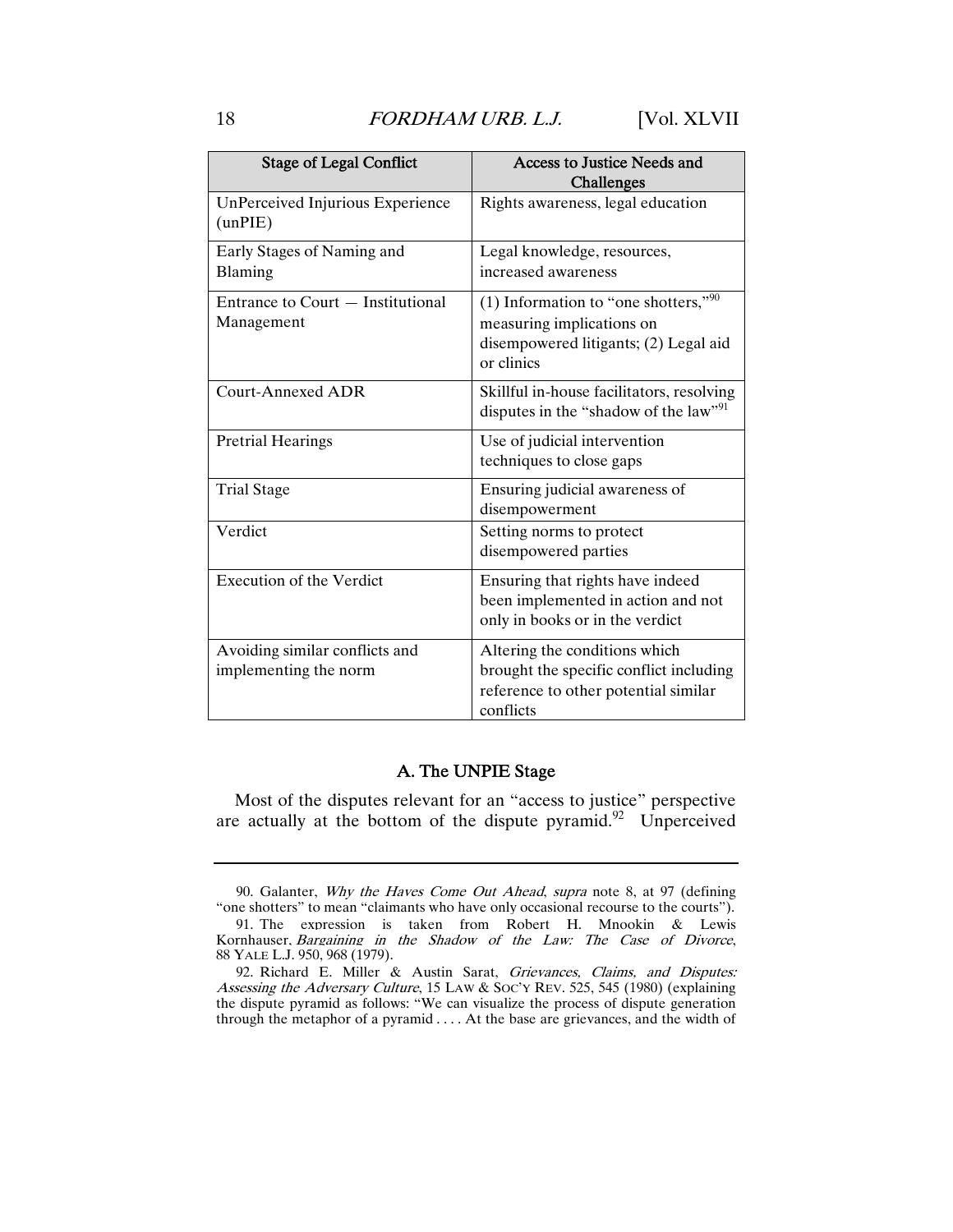injurious experience (unPIE) is a stage in which beholders have no awareness of the legal conflict. Many disputes are unPIE since people do not know their legal rights or fail to notice situations in which others abused them because either a lack of legal knowledge or because the injurious situation was purposely hidden from them.<sup>93</sup> It can be a situation of harassment, inequality, tortious injury, or contract infringement. In contrast to the perspective that society is over-litigious and that there are too many conflicts, as claimed by ADR proponents, the unPIE perspective suggests that people tend to repress conflicts, never reaching the surface of consciousness for most people. Disempowered groups in society tend to remain in such a stage, and therefore, consciousness-raising and education as to their legal rights is the best way to increase their access to justice.

#### B. Early Stages of Naming and Blaming

Naming is the next stage in the development of disputes. This is when an individual both realizes and acknowledges that an experience has been injurious.<sup>94</sup> Naming is a complex process that involves "faulty recall, uncertain norms, conflicting objectives . . . and complex institutions."95 As such, it is very different from the common understanding of legal disputes, where events are perceived as objective, who injured who is clear, and reality is stable and coherent. Here, only after processing the events do the injured individuals realize that they have been wronged. Since the process of naming is subjective and usually happens without contacting a lawyer or an opposing party, it depends on the harmed individual's legal literacy and awareness of rights. Disadvantaged groups many times lack such awareness.<sup>96</sup> Moreover, since disempowered people often suffer from systemic discrimination, they are much less likely to realize that a certain experience is injurious and that they are thus entitled to a remedy. $97$  In order to promote access to justice at this stage,

the pyramid shows the proportions that make the successive transitions to claims, disputes, lawyer use, and litigation.").

 <sup>93.</sup> Felstiner et al., supra note 59, at 633. Felstiner et al. provide an example of a population living close to a nuclear test site, out of which some have developed cancer. Id. In order for a dispute to develop they must learn that they are sick, be able to prove it is the fault of the test site, and sue — not all have the know-how to successfully go through the process and sue the plant. Id.

<sup>94</sup>. Id. at 635.

<sup>95</sup>. Id. at 638.

<sup>96</sup>. See id. at 634–35.

<sup>97</sup>. See id. at 635.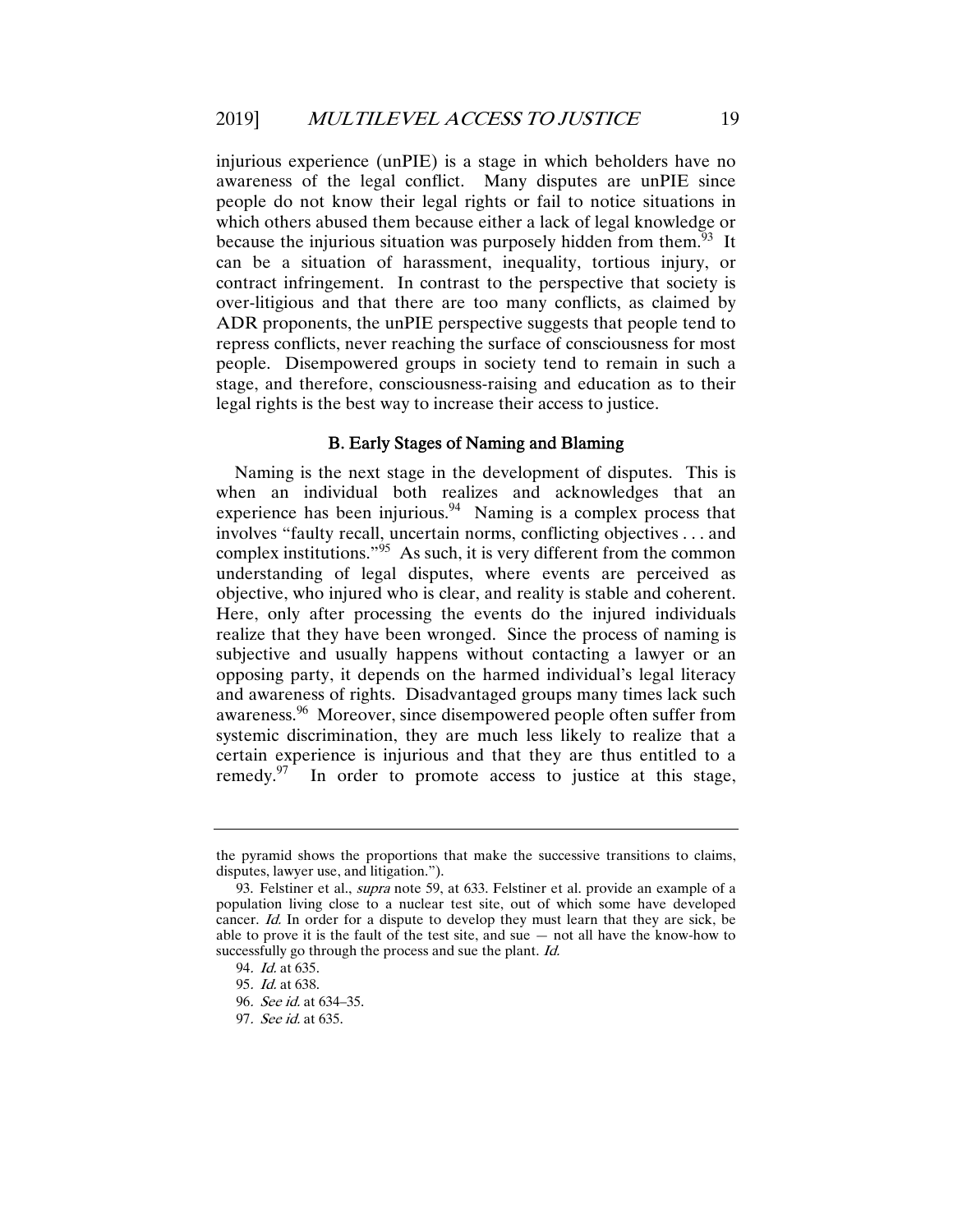information and consultation on legal rights through legal clinics or the internet is required.

Blaming is the next step in the development of disputes. Once an individual or group have perceived an injurious experience, the experience transforms into a grievance.<sup>98</sup> The individual moves from a realization that the experience has been injurious into attribution of blame onto a specific individual or social entity. It relies on individuals' ability to both recognize that they have been wronged and find the relevant mechanisms that will give them access to a remedy. This stage is also subjective as it reflects the perspective of the aggrieved, who perceives the injury as a remediable violation of norms.<sup>99</sup> As in previous stages, disempowered groups are particularly affected by the complexity and incoherence of the process.<sup>100</sup> Factors that may contribute to their vulnerability include the lack of knowledge of forms of dispute processing and legal remedies, lower level of education, and, perhaps critically, few personal or collective role models of successful disputes (such as lack of framing to place the responsibility on the side that inflicted the injury).<sup>101</sup> Often they have only a few, if any, examples around them of people who have managed to transform their experiences into grievances and then disputes.102 Lastly, disempowered groups may lack social networks with representatives and officials to further their disputes once they are realized.<sup>103</sup> Social structures such as class, ethnicity, age, gender, and their intersections, amplify the vulnerability of disadvantaged groups as well as the lack of awareness of their injuries.<sup>104</sup> Access to

100. See id. at 637.

102. See Felstiner et al., *supra* note 59, at 636–37.

103. See id. at 644.

<sup>98</sup>. Id.

<sup>99</sup>. See id. at 635, 641 (explaining the reason for this behavior: "Attribution theory asserts that the causes a person assigns for an injurious experience will be important determinants of the action he or she takes in response to it; those attributions will also presumably affect perception of the experience as injurious." (citation omitted)).

<sup>101</sup>. See generally Brown v. Bd. of Educ., 347 U.S. 483 (1954) (a rare example of success in achieving equality for the African American community in the United States).

<sup>104.</sup> See Kimberlé Crenshaw, *Demarginalizing the Intersection of Race and Sex: A* Black Feminist Critique of Antidiscrimination Doctrine, Feminist Theory and Antiracist Politics, 1989 U. CHI. LEGAL F. 139, 150-51 (1989) (demonstrating how being both black and female resulted in unique structural discrimination that was different from race-based or gender-based discrimination); see also generally Pascoe Pleasence & Nigel J. Balmer, Justice and the Capability to Function in Society, DAEDALUS, J. AM. ACAD. ARTS & SCI. 140 (2019); Rebecca L. Sandefur, Access to Civil Justice and Race, Class, and Gender Inequality, 34 ANN. REV. SOC. 339 (2008).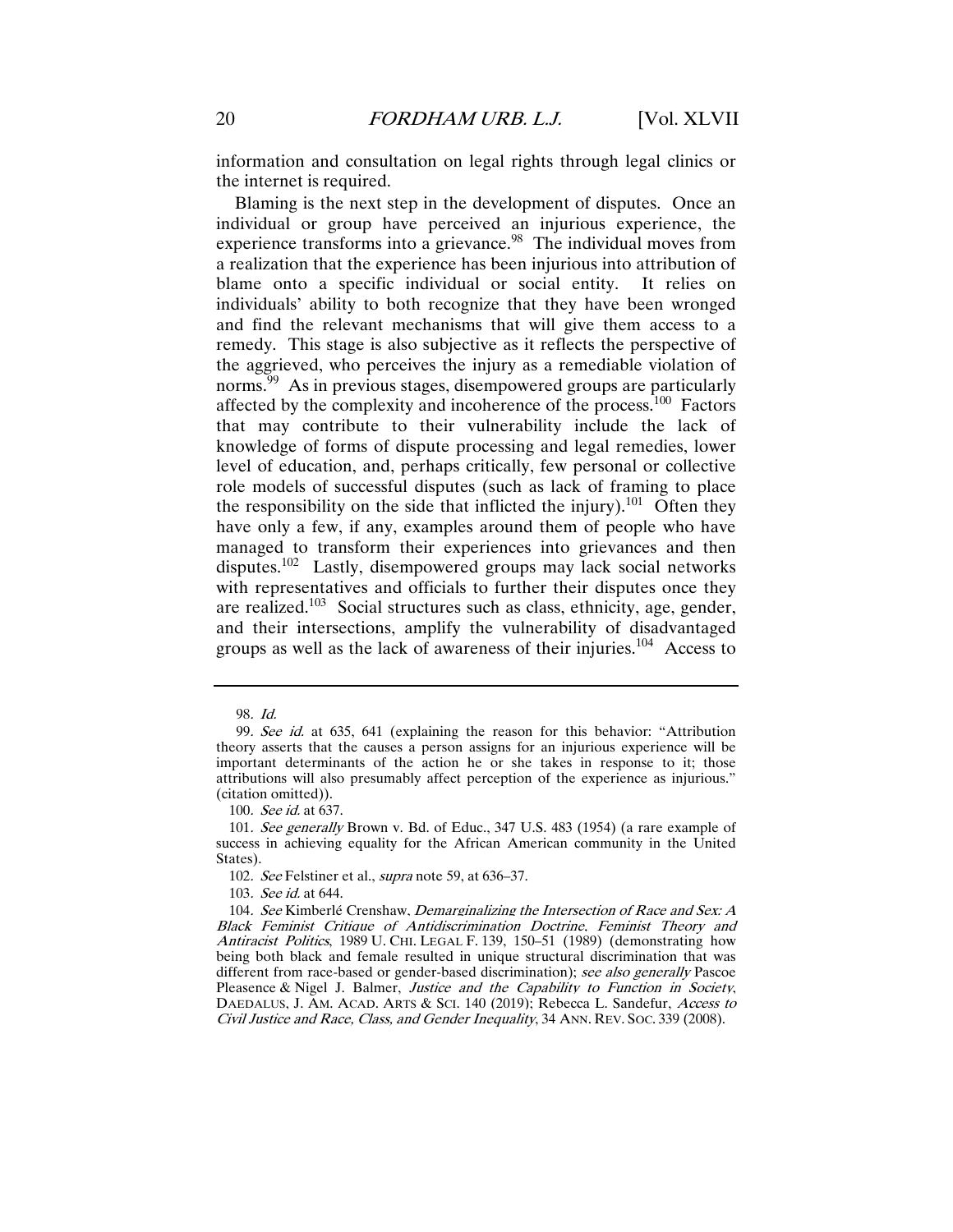justice for disempowered groups at this stage takes place on two fronts. The first aims to increase awareness and bring legal knowledge of available remedies. Associations, unions, social workers, government representatives, and lawyers function as consciousness-raising agents that make disempowered litigants aware of their grievances and possible remedies.<sup>105</sup> The second allocates resources to assist disempowered groups to claim their rights via legal clinics and various NGOs, which will also raise awareness of injurious experiences that have been recognized as such.<sup>106</sup> The professional agents of dispute transformation additionally help groups and individuals realize their options.<sup>107</sup>

#### C. Entrance to Court: Institutional Management

The next stage of legal conflict takes place when persons subjected to an injurious experience voice their grievance to a person or a body of authority, such as a landlord or the courts, in demand of a remedy from whom they are claiming their rights. When the grievance is rejected by a person or a body of authority, it is transformed into a dispute between the injured party and the other party.<sup>108</sup> According to the DSD perspective and the dispute pyramid, not all claims must end in court with a written judgment to be justly resolved.<sup>109</sup> For example, some needs are not economic. They might originate from a demand for a comprehensive policy change, validation of the injurious experience from the other side, and at times an apology might suffice to resolve an injurious experience.<sup>110</sup> Second, rules and laws are also meant to create a normative horizon and do not need to be applied in every instance. When entering the institutional stage of the court, litigants who are "one shotters"111 should receive information about the legal process, including the length and duration of each stage within the court system.

 <sup>105.</sup> Felstiner et al., supra note 61, at 645.

<sup>106.</sup>  $See, e.g.,$  THE ACTION GRP. ON ACCESS TO JUSTICE, LEGAL ORGANIZATIONS AND ACCESS TO JUSTICE ACTIVITIES IN ONTARIO (2014), ACTIVITIES IN ONTARIO (2014), https://lawsocietyontario.azureedge.net/media/lso/media/legacy/pdf/b/backgroundero nlegalorganizationsasofmay282014engfinal.pdf [https://perma.cc/P7AF-V39K].

 <sup>107.</sup> Felstiner et al., supra note 59, at 637.

<sup>108</sup>. Id. at 635–36.

<sup>109.</sup> Marc Galanter, Access to Justice in a World of Expanding Social Capability, 37 FORDHAM URB. L.J. 115, 117–18 (2010).

 <sup>110.</sup> Such is the case of the CA (TA) Rabinowitz v. El Al, Tel Aviv Magistrate Court, 14588-03-16 (June 21, 2017) (Isr.). See infra Part III.

<sup>111.</sup> Galanter, *Why the Haves Come Out Ahead, supra* note 8, at 97 (elaborating on the scope of the term "one shotters").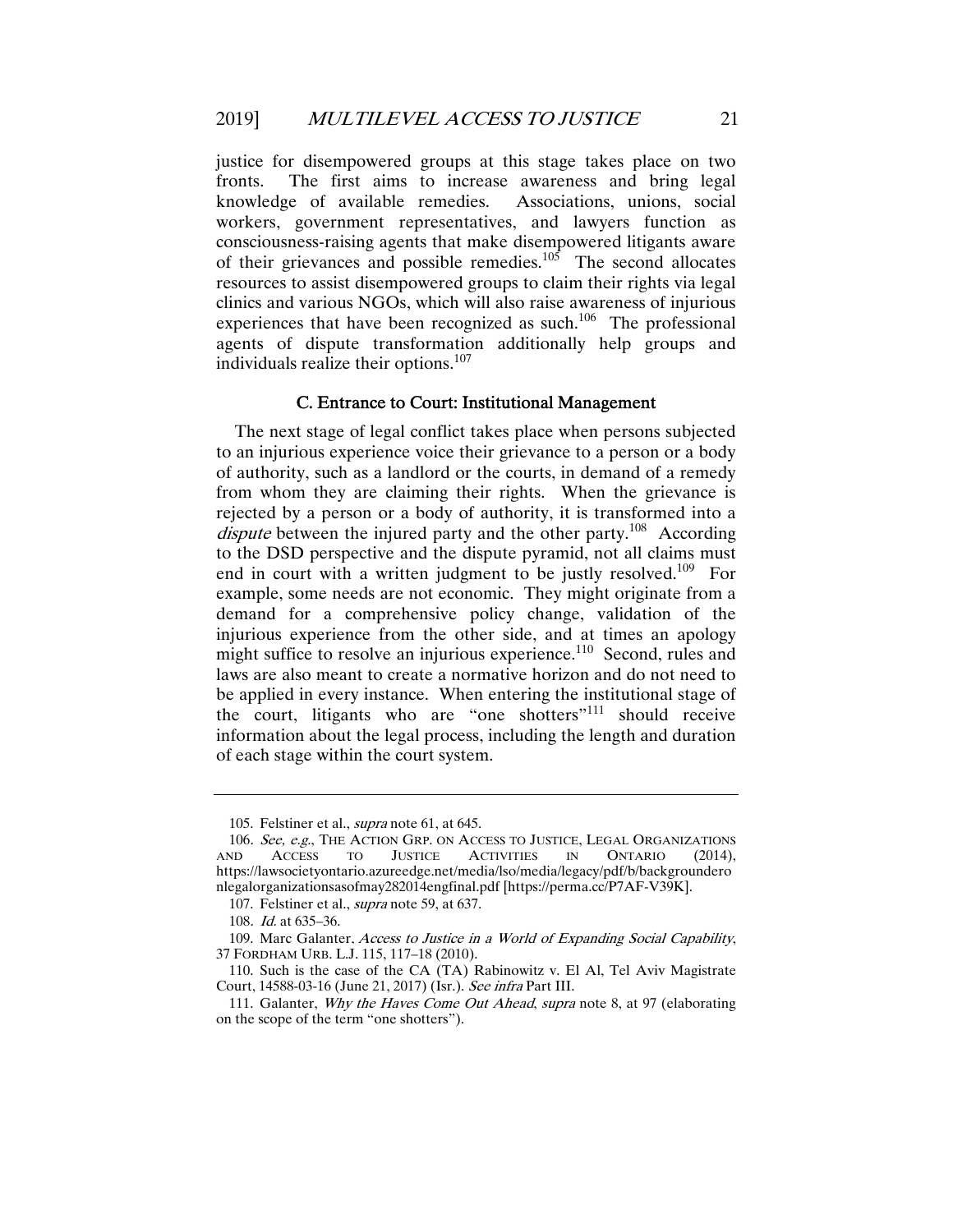#### D. Court-Annexed ADR

After a dispute is framed and a claim is submitted to the court, most legal systems today refer at least some cases to court-annexed  $ADR$ ,<sup>112</sup> some form of assisted negotiation,<sup>113</sup> or various managerial or procedural tracks that encourage settlement and information exchange.<sup>114</sup> In certain jurisdictions, most of the cases settle at that stage before the parties even see a judge.<sup>115</sup> Many of these cases include fixed amounts of debt owed to banks, cellular companies, municipalities, and public institutions.<sup>116</sup> At this stage, concerns regarding access to justice include assistance in providing information for disempowered parties and caution regarding endorsement of debt claims without hearing the respondent position. $117$ 

#### E. Pretrial Hearings

The next stage in the evolution of a legal case is pretrial hearings, which take place unless parties reach a settlement or mediation agreement. In a large number of legal systems today, cases are disposed of during preliminary hearings such as pretrial settlement, judicial conciliation, cost hearings, summary trial, magistrate settlement hearing, or other institutionalized hybrids.<sup>118</sup> This stage includes an encounter with a presiding judge or another judicial figure.<sup>119</sup> In this stage, parties are actively encouraged to sort out

117. Id.

<sup>112</sup>. See generally Lisa Bernstein, Understanding the Limits of Court-Connected ADR: A Critique of Federal Court-Annexed Arbitration Programs, 141 U. PA. L. REV. 2169 (1993); Yedan Li, From "Access to Justice" to "Barrier to Justice"? An Empirical Examination of Chinese Court-Annexed Mediation, 3 ASIAN J.L. SOC'Y  $377(2016)$  (discussing court-annexed ADR in China).

<sup>113</sup>. See generally Jean-Francois Roberge, "Sense of Access to Justice" as a Framework for Civil Procedure Justice Reform: An Empirical Assessment of Judicial Settlement Conferences in Québec (Canada), 17 CARDOZO J. CONFLICT RESOL. 323 (2016).

<sup>114.</sup> See generally Carpenter, supra note 7.

<sup>115.</sup> See generally Sela & Gabay-Egozi, supra note 4, at  $11-12$  (discussing pretrial case terminations in Israel).

 <sup>116.</sup> Yaniv Dori, Registrar, Bar-Ilan University, Israel, Address at Conference on Debts and Conflict Resolution (Feb. 2, 2019).

<sup>118.</sup> See Galanter, The Vanishing Trial, supra note 2, at 515–18. See generally Robert Dingwall & Emilie Cloatre, Vanishing Trials?: An English Perspective, 2006 J. DISP. RESOL. 51 (2006) (describing the English legal system); John Lande, 'The Vanishing Trial' Report, 10 DISP. RESOL. MAG. 19 (2004) (detailing procedures in the U.S.); Sela & Gabay-Egozi, *supra* note 4 (discussing Israeli conventions).

 <sup>119.</sup> Magistrate judges in the United States, for instance, facilitate settlement conferences. See generally Nancy A. Welsh, Magistrate Judges, Settlement, and Procedural Justice, 16 NEV. L.J. 983 (2016).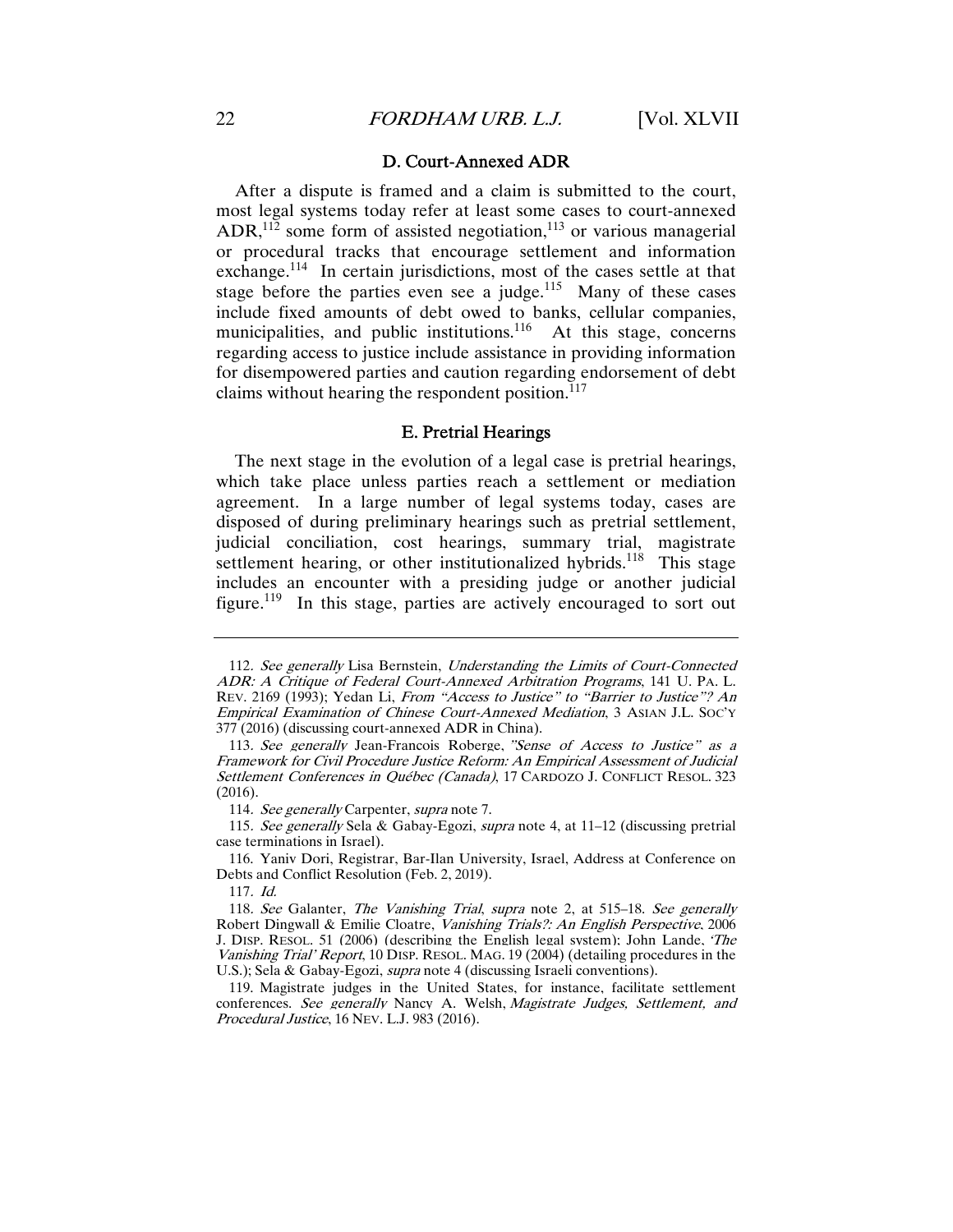their claims and counterclaims, gather information from each other, and pursue settlement in or out of the court.<sup>120</sup> Parties are not allowed to begin the trial stage until they go through this stage.<sup>121</sup> Access to justice concerns at this stage are crucial since for many parties, this is their main encounter with the courts.<sup>122</sup> The judge or magistrate is, for them, the official representative of the legal system. The authors' Judicial Conflict Resolution (JCR) research is a European Research Council (ERC) commissioned research project, led by one of the authors, Professor Michal Alberstein from the Law School at Bar Ilan Univeristy. The project explores the changing roles of judges in the era of "vanishing trials," wherein settlements and plea bargaining far outnumber full and final verdicts. The fiveyear comparative study is taking place in three countries: Israel (project headquarters), England and Wales, and Italy.<sup>123</sup> The JCR project focuses on the pretrial stage, and in the next Section, this Article elaborates on the relevant role of the judge within this stage.

#### F. The Trial Stage

The trial stage is usually referred to as the main target for access to justice concerns.<sup>124</sup> The disadvantaged litigants usually aim to "have" their day in court," and perceive the trial as the execution of ideal justice.<sup>125</sup> Most of the existing literature focuses on broadening the procedural justice horizons of this stage; however, some of the highly debated questions today include whether reaching this stage is indeed the highlight of legal access.<sup>126</sup> For example, the Woolf Reform in

<sup>120.</sup> See generally Sela et al., supra note 3.

 <sup>121.</sup> In England, when sides file a court claim, they must indicate what measures they have taken to settle and why those measures have been unsuccessful. See ALLOCATION QUESTIONNAIRE FOR CIVIL CLAIMS, http://www.daviessolicitors.co.uk/forms\_davies/Civil%20Disputes/Allocation%20Que stionaire.pdf [https://perma.cc/DLY4-KNAX] (last visited Oct. 21, 2019).

<sup>122.</sup> See generally Colleen F. Shanahan, The Keys to the Kingdom: Judges, Pre-Hearing Procedure, and Access to Justice, 2018 WIS. L. REV. 215 (2018) (providing a general analysis of pretrial hearings on the access to justice of litigants).

<sup>123</sup>. Research, JCR COLLABORATORY, http://jcrlab.com/ [https://perma.cc/CMW7- 55XH] (last visited Oct. 21, 2019).

<sup>124.</sup> See, e.g., Nolan-Haley, ADR's Access to Justice, supra note 18, at 380.

 <sup>125.</sup> Interview with anonymous litigant (June 1, 2019) (on file with author).

 <sup>126.</sup> Cappelletti & Garth, supra note 1, at 182 ("The words 'access to justice' are admittedly not easily defined, but they serve to focus on two basic purposes of the legal system — the system by which people may vindicate their rights and/or resolve their disputes under the general auspices of the state."). Yet more recent literature has focused on access to justice and how potential pitfalls can arise from the manner by which judges facilitate settlement. See Sylvia Shaz Shweder, Judicial Limitations in ADR: The Role and Ethics of Judges Encouraging Settlements, 20 GEO. J. LEGAL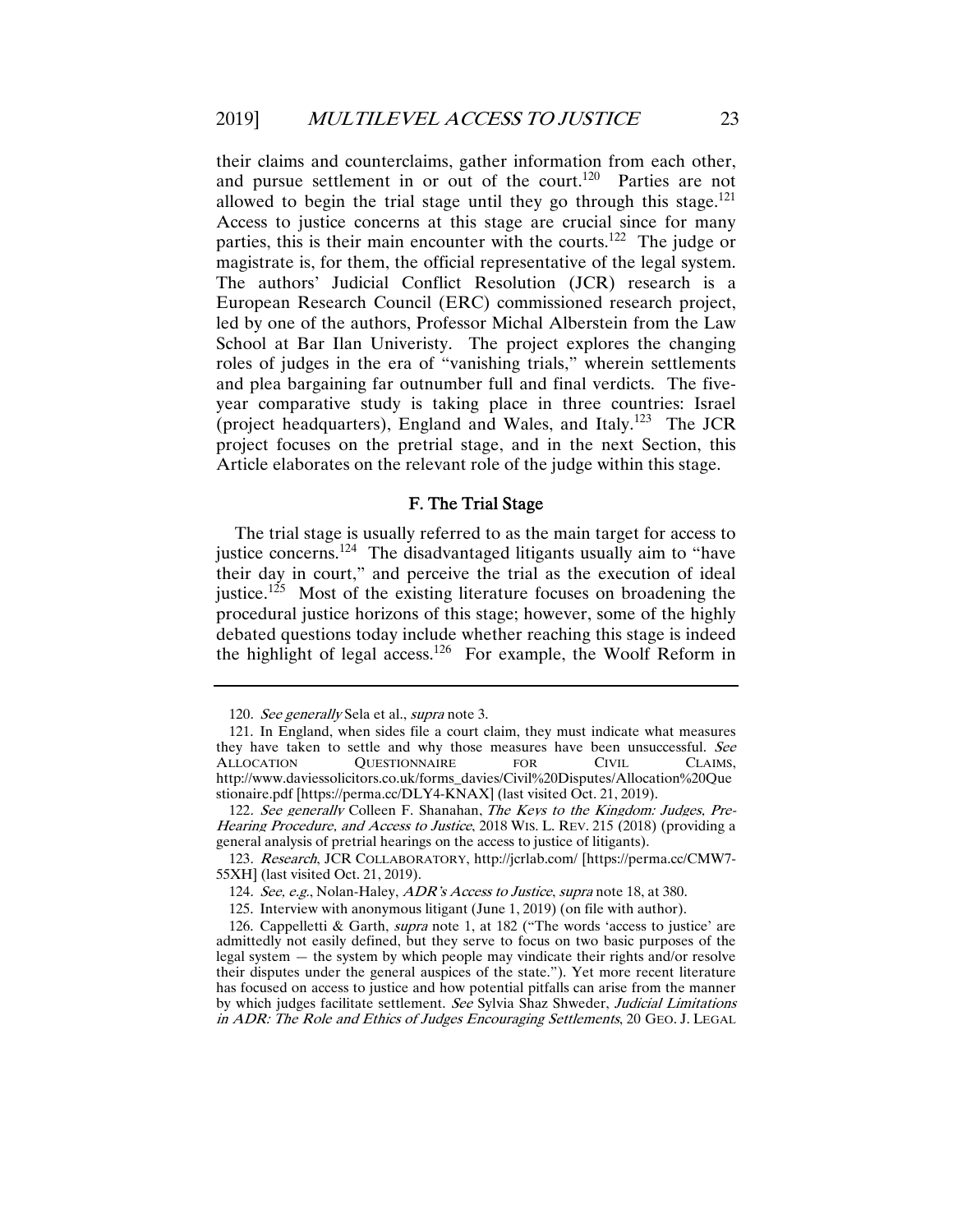England and Wales — which was the largest civil justice reform that took place in 1999, and was aimed at increasing court efficiency and access to justice<sup>127</sup>  $-$  has promoted the opposite perspective, and under the search for access to justice, favors "more, better and earlier settlements."<sup>128</sup> Much criticism has been written on this reform, challenging its claim to improve access to justice by looking into the way it has unfolded in reality.<sup>129</sup> However, it can be argued that the Woolf reform suggests a new perspective on proportional access to justice.<sup>130</sup> There is a gap between the layperson's expectation for access to justice and the system's perception of the services related to such a right. When efficiency becomes the guiding principle, wasting the valuable time of the judge is considered disproportional for achieving justice.

#### G. The Verdict Stage

The verdict reflects the written public formulation of the acknowledgment of rights for disempowered parties and the substantive normative acknowledgment of notions of equality.<sup>131</sup> The written decisions, and especially those of the rare cases resolved by the U.S. Supreme Court, are the most celebrated by legal scholars, and most cited for law students as part of their legal education. Some of these cases may acknowledge the rights of disadvantaged persons

ETHICS 51 (2007); see also Nolan-Haley, ADR's Access to Justice, supra note 18 (focusing on the significance of consent inside and outside the legal process in relation to access to justice).

 <sup>127.</sup> The Woolf Reform was based on the Woolf Report, which was written by Lord Woolf between 1994 and 1995 and led to the adaptation of a new system of civil rules. The new rules highlighted the use of ADR and technology, tried to simplify litigation to make it more accessible to the public, and aspired to reduce the high costs of litigation. DEP'T FOR CONSTITUTIONAL AFFAIRS, ACCESS TO JUSTICE FINAL REPORT (1996) [hereinafter WOOLF REPORT], https://webarchive.nationalarchives.gov.uk/20060213223540/http://www.dca.gov.uk/ci vil/final/contents.htm [https://perma.cc/Z5FK-QJ9H]; The Civil Procedure Rules 1998, SI 1998/3132 (Eng.).

<sup>128.</sup> WOOLF REPORT, *supra* note 127, at 9.1.

<sup>129</sup>. See generally Hazel Genn, What Is Civil Justice for? Reform, ADR, and Access to Justice, 24 YALE J.L. & HUMAN. 397 (2012).

<sup>130.</sup> See generally JOHN SORABJI, ENGLISH CIVIL JUSTICE AFTER THE WOOLF AND JACKSON REFORMS: A CRITICAL ANALYSIS (2015).

<sup>131</sup>. See, e.g., Boaventura de Sousa Santos, Law and Revolution in Portugal: The Experiences of Popular Justice After the 25th of April 1974, in THE POLITICS OF INFORMAL JUSTICE 9 (Richard L. Abel ed., 1982) (citing RONALD DWORKIN, TAKING RIGHTS SERIOUSLY (1977)); Ronald Dworkin, No Right Answer?, in LAW MORALITY AND SOCIETY: ESSAYS IN HONOUR OF H. L. A. HART 58 (P. M. S. Hacker & J. Raz eds., 1977); Fiss, Against Settlement, supra note 48; Fiss, The Social and Political Foundations of Adjudication, supra note 49, at 124; see also infra Part III.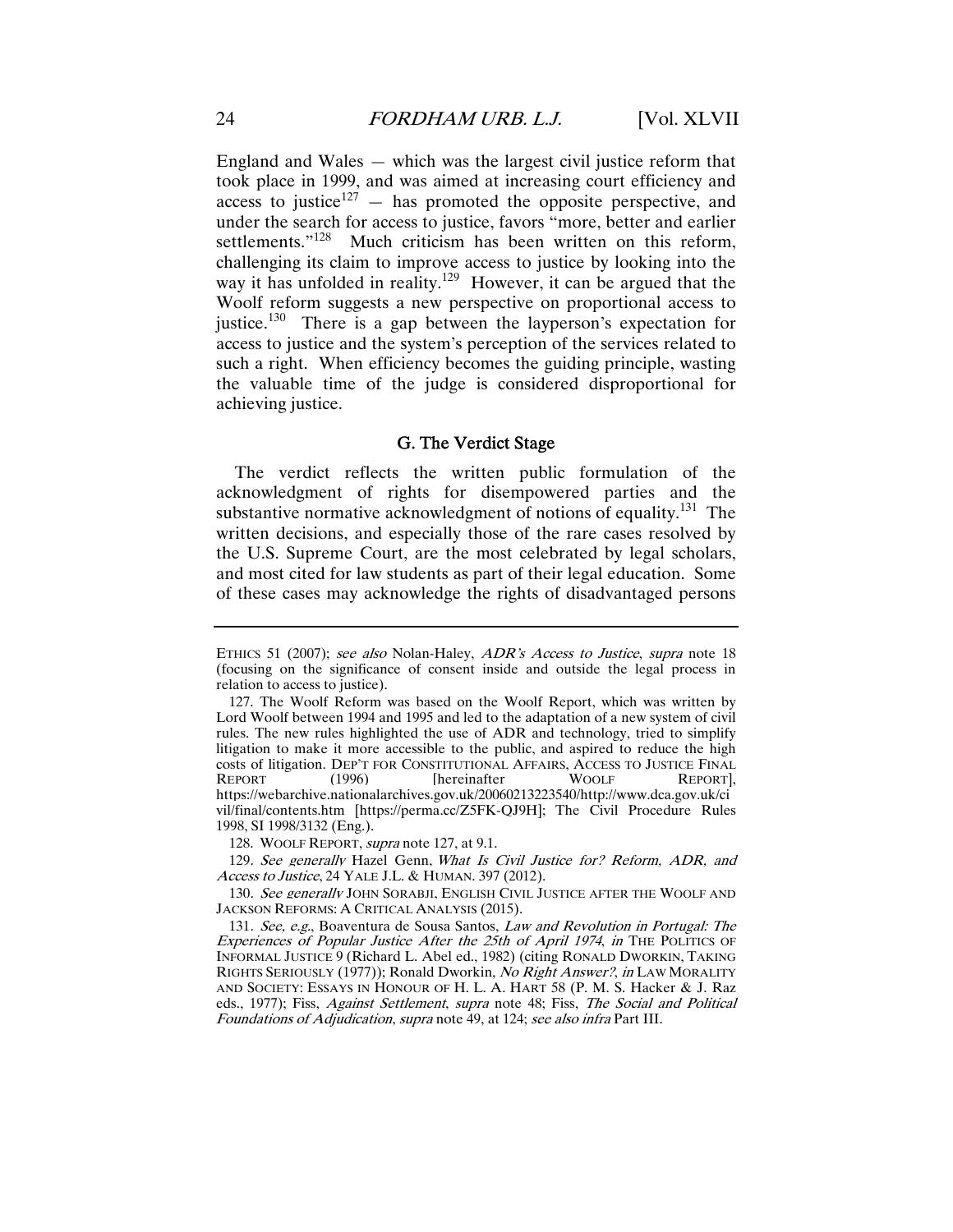while expanding the legal doctrine to include them and protect their entitlements.<sup>132</sup> Other cases may express sympathy and provide obiter opinions for future developments while ruling in a formalistic mode that reinforces the existing status quo. Nevertheless, it is important to bear in mind that cases rendering written opinions are rare, and most of the time, cases do not reach the trial phase at all.<sup>133</sup>

#### H. The Execution of the Verdict

The execution of the verdict and the implementation of the normative change in action many times requires an access to justice awareness that has a unique focus. Repeat players are more likely to enjoy a body of precedents "skewed" in their favor.<sup>134</sup> bargain for a contract amendment that will make the achievement of the disempowered party insignificant, $135$  or minimize the influence of a broad reform.<sup>136</sup>

#### I. Avoiding Future Conflicts and Implementing the Norm

Learning from existing conflicts entails establishing mechanisms to avoid the reemergence of the same problems, as well as the emergence of similar conflicts for other possible litigants. An expanded model of access to justice includes conceptualizing a preventative scheme to deal with similar issues, in the spirit of a DSD approach, $137$  combined with public law approach of enhancing

<sup>132</sup>. See, e.g., Brown v. Bd. of Educ., 347 U.S. 483, 495 (1954) (holding school segregation to be unconstitutional); Faragher v. City of Boca Raton, 524 U.S. 775, 780 (1998) (holding that an employer will be held responsible under Title VII of the Civil Rights Act of 1964 for the acts of supervisory employees whose sexual harassment of subordinates creates a hostile environment); Lawrence v. Texas, 539 U.S. 558, 578 (2003) (striking down a Texas law that banned sodomy).

<sup>133.</sup> See generally Galanter, supra note 72 (underlining the argument in the U.S.); Kritzer, supra note 74 (underscoring the trend in the U.K. and Canada); Sela et al., supra note 3 (underscoring the findings of the JCR research on this topic in Israel).

<sup>134.</sup> Galanter, Why the Haves Come Out Ahead, supra note 8, at 101-02.

<sup>135</sup>. Id. at 98–99. "We would then expect RPs [repeat players] to 'settle' cases where they expected unfavorable rule outcomes. Since they expect to litigate again, RPs can select to adjudicate (or appeal) those cases which they regard as most likely to produce favorable rules."  $Id$  at 101.

<sup>136</sup>. Id. at 100. "OSs [one-shotters] should be willing to trade off the possibility of making 'good law' for tangible gain." *Id.* at 102.

<sup>137</sup>. See generally Andrea Kupfer Schneider, Building a Pedagogy of Problem Solving: Learning to Choose among ADR Processes, 5 HARV. NEGOT. L. REV. 113 (2000); Andrea Kupfer Schneider, The Intersection of Therapeutic Jurisprudence, Preventive Law, and Alternative Dispute Resolution, 5 PSYCH. PUB. POL'Y & L. 1084 (1999). See Smith & Martinez, supra note 66, at 130 (discussing the preventive phase within a DSD approach).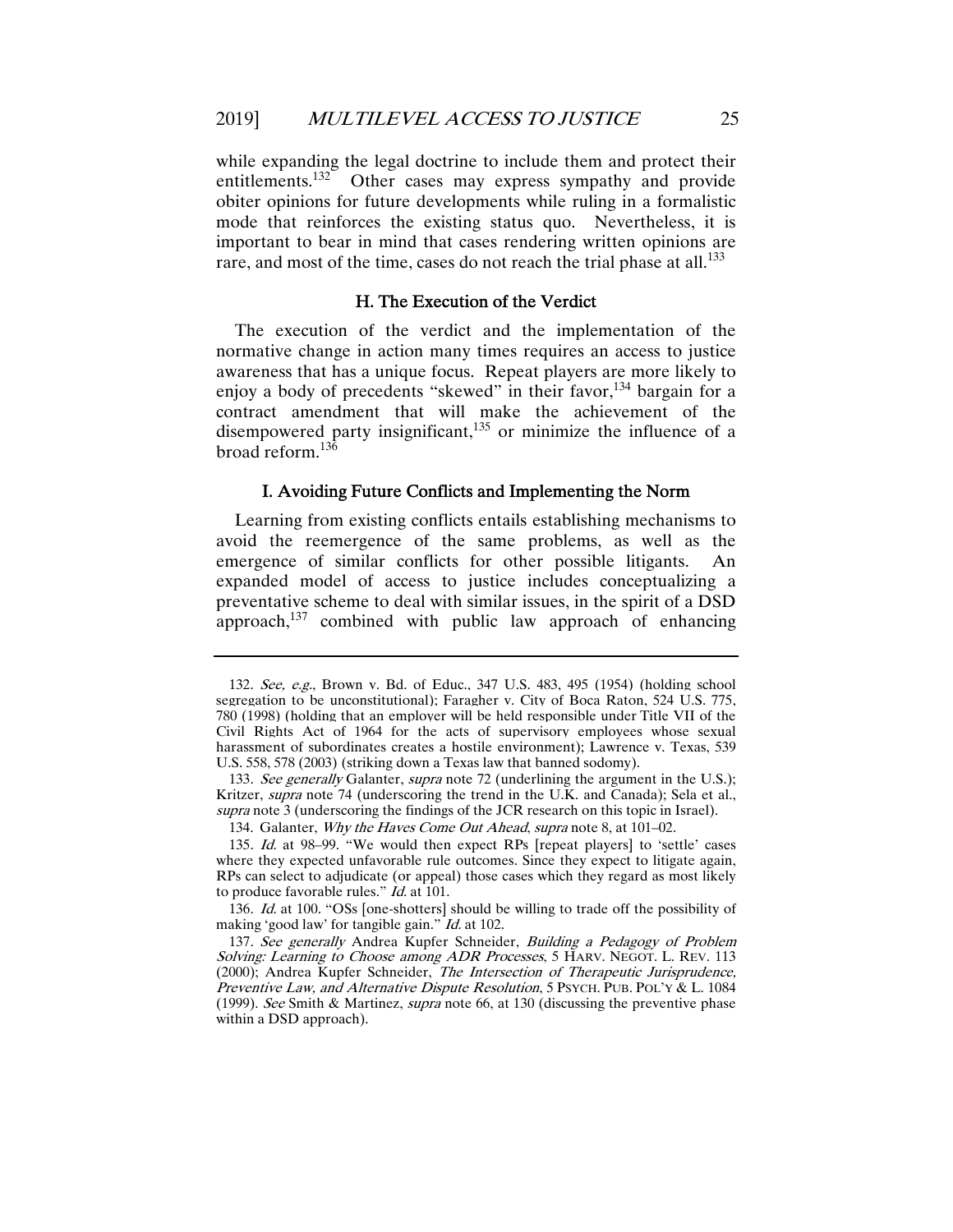structural reforms and educational program which will enable implementation of the new norms. Enabling social change by law requires a sophisticated and pragmatic attitude which acknowledges the resistance of conservative social forces. The possibility of largescale changes in that sense is therefore doubted by some law and society scholars.<sup>138</sup>

Access to justice, then, does not simply come down to improving a person's access to courts or guaranteeing legal representation. To address the broader set of needs, a wider framing of access to justice is needed. Awareness of the full cycle of conflict prevention and resolution as framed by this model is required in each stage, and we will demonstrate this claim in reference to our own findings on judges' activities in an age of vanishing trials. The following Part will focus on access to justice concerns of judges mostly during the preliminary hearing and will provide examples of the relevance of the full model while addressing this stage.

#### III. ADR IN PRETRIAL HEARINGS

In many countries (notably common law countries), most legal cases do not end with a written adjudication.<sup>139</sup> The underlying factors of the vanishing trial phenomenon include a systemic strive for efficiency (in a high caseload environment) coupled with the influence of the alternative dispute resolution framework. Due to these factors, judges have shifted their focus from adjudication to case management and to the promotion of settlements as the means to end legal cases.<sup>140</sup> This activity takes place at the pretrial phase, which is also the first moment of a the actual encounter of the sides to a legal dispute with the justice system — beyond its bureaucratic aspects.

<sup>138.</sup> See generally GERALD N. ROSENBERG, THE HOLLOW HOPE: CAN COURTS BRING ABOUT SOCIAL CHANGE? (1991) (arguing that no significant social reforms can be generated through litigation due to the weakness and infectivity of American courts, especially in comparison to institutions such as Congress and the White House or social movements such as the Civil Rights Movement). The author assessed the effects of key court decisions such as *Brown v. Board of Education*, 347 U.S. 483 (1954), and *Roe v. Wade*, 410 U.S. 113 (1973), to support his arguments. *Id.* 

<sup>139</sup>. See Sela & Gabay-Egozi, supra note 4, at 2, 11.

<sup>140</sup>. See Marc Galanter & Mia Cahill, "Most Cases Settle": Judicial Promotion and Regulation of Settlements, 46 STAN. L. REV. 1339, 1340 (1993); John Lande, Shifting the Focus from the Myth of "The Vanishing Trial" to Complex Conflict Management Systems, or I Learned Almost Everything I Need to Know About Conflict Resolution from Marc Galanter, 6 CARDOZO J. CONFLICT RESOL. 191, 197–98 (2005); Alberstein, *supra* note 80; Diamond & Bina, *supra* note 75; Galanter, *The Vanishing* Trial, supra note 2, at 470; Resnik, supra note 77.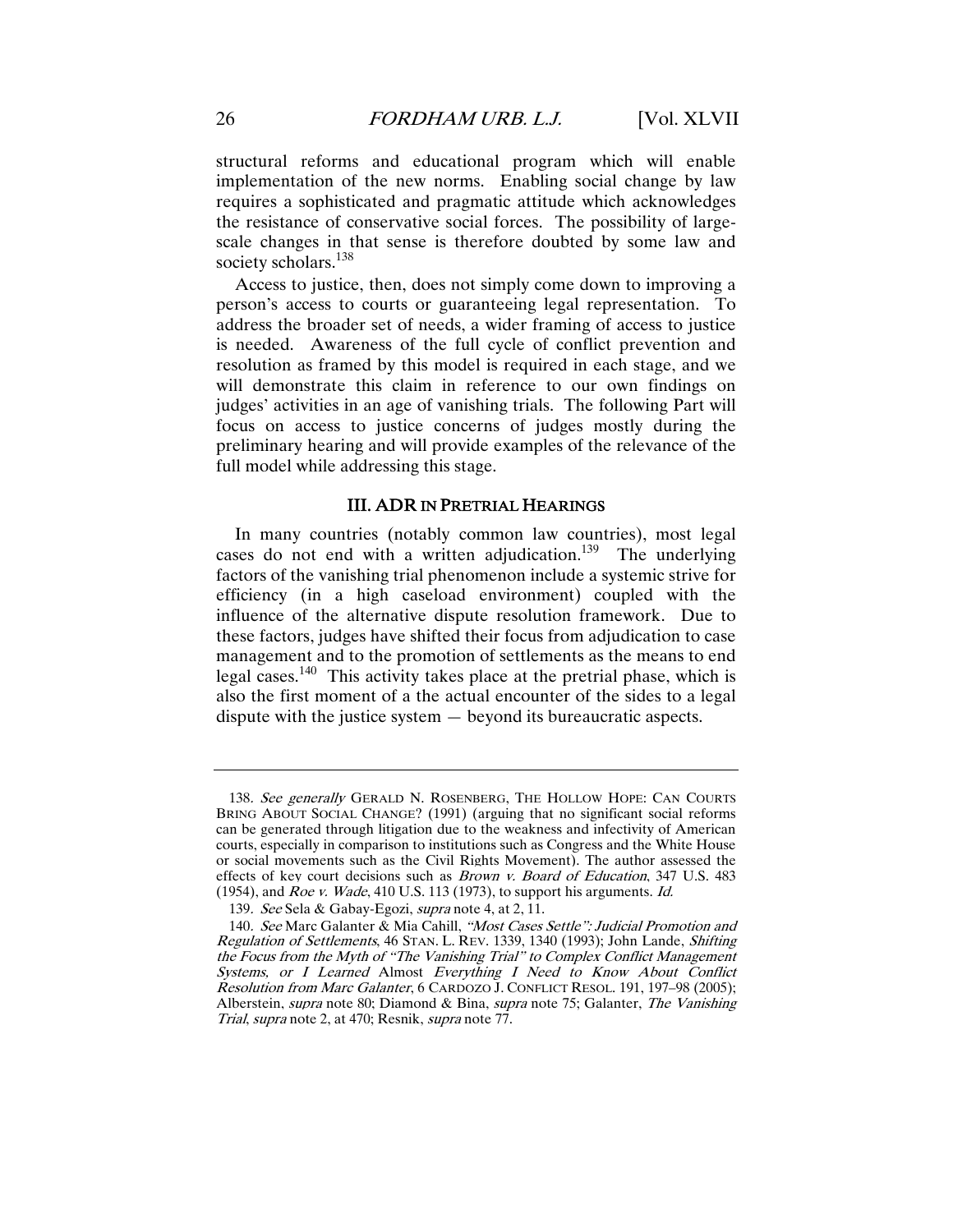The law provides judges significant discretion in promoting settlements and ending trials, with different countries granting judges different tools to do so. In the United States, for instance, Rule 16 of the Federal Rules of Civil Procedure states that "the court may consider and take appropriate action . . . settling the case and using special procedures to assist in resolving the dispute."<sup>141</sup>

In Israel, the majority of cases in which judges are involved end in the pretrial phase. Empirical research carried out in Israel has shown that out of the 30% of filed cases that reach the litigation stage, 19% end in the pretrial phase and only  $11\%$  that end in the trial phase.<sup>142</sup> In the pretrial phase, 60% of cases end in settlement rather than a written decision that mandates judicial involvement.<sup>143</sup> Rule 140 of the Israeli Rules Civil Procedure authorizes judges to be actively involved in this phase and "to examine the possibility of a settlement between the litigants."144 Hence, settlement promotion, which occurs in the shadow of the law, has now officially become part of the pretrial judge's "job description."<sup>145</sup>

When examining the trajectory of a case within the legal system, it becomes clear that most of the cases entering the legal system are disposed of without any encounter with a judge. Cases that include fixed debts to banks and other institutions are not even brought before the courts. Disempowered parties may carry the burden of these debts, and no public intervention is assumed during these stages. As seen above, only 30% of cases proceed to trial, and many of these are resolved through consensual dispositions both in pretrial phases and trials.

This evolving role of judges has drawn considerable scholarly attention, analyzing its nature and meaning for judges, litigants, litigation, and the legal system as a whole.<sup>146</sup> On the ground, the

<sup>141.</sup> FED. R. CIV. P.  $16(c)(2)(1)$ ; see also The Civil Procedure Rules 1998, SI 1998/3132, art. 1.4 (Eng.) ("The courts must further the overriding objective by actively managing cases through encouraging co-operating among parties, encouraging Alternative Dispute Resolution, fixing timetables, using technology, giving appropriate directions to ensure trials proceed quickly and efficiently etc."); Israeli Rules of Civil Procedure (1984) § 140 (Isr.).

<sup>142.</sup> See generally Sela & Egozi, supra note 76, at 11–12.

<sup>143</sup>. Id.

 <sup>144.</sup> Israeli Rules of Civil Procedure (1984) § 140 (Isr.).

 <sup>145.</sup> Judith Resnik, Many Doors? Closing Doors? Alternative Dispute Resolution and Adjudication, 10 OHIO ST. J. DISP. RESOL. 211, 234 (1995).

 <sup>146.</sup> Carpenter, supra note 7, at 707–08 (pointing to judges who attempt to assist unrepresented litigants, and the need for consistency during such interventions as it relates to other litigants, litigation, and the legal system as a whole). See generally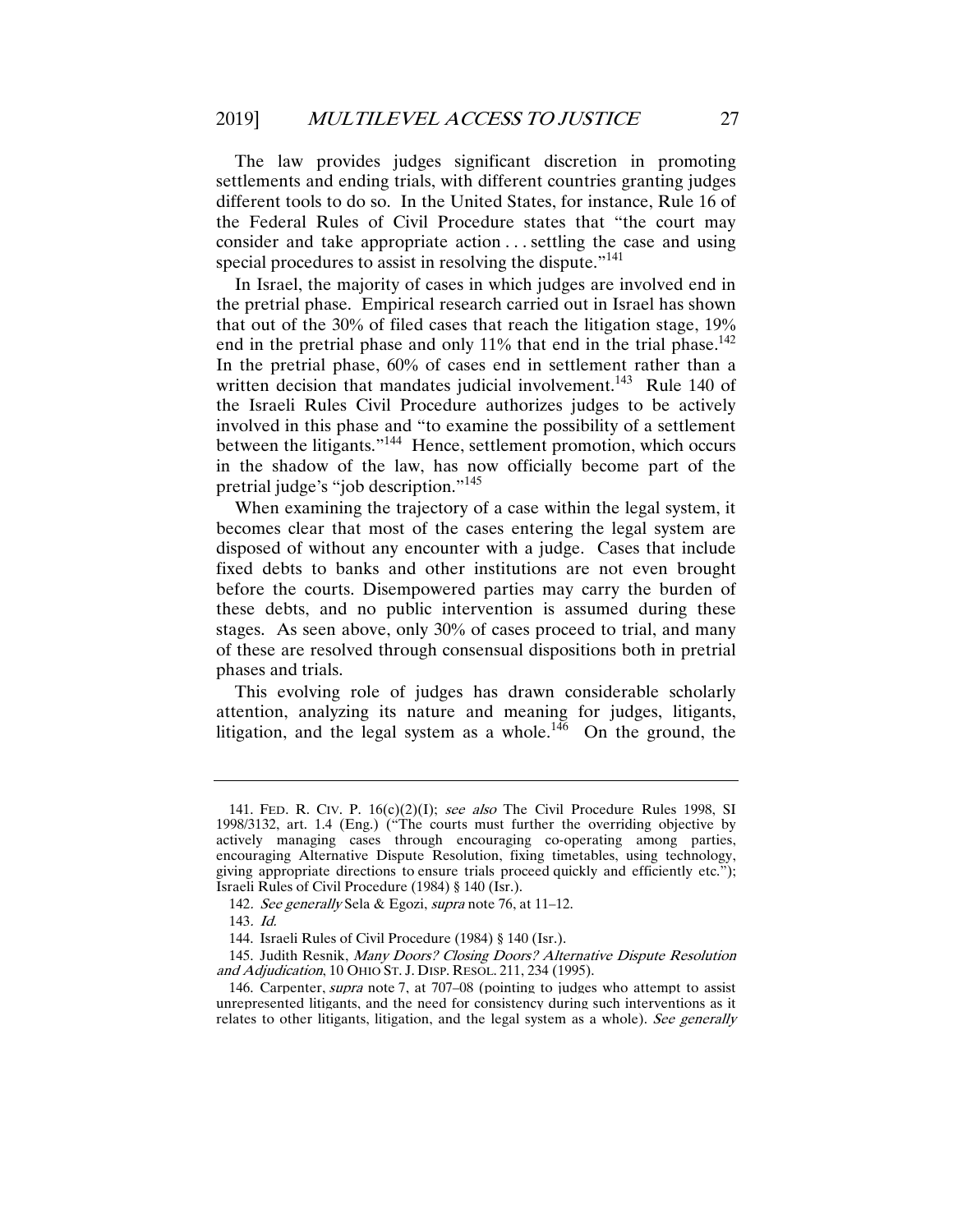pretrial phase, with its extensive judicial involvement, has become a new public arena where settlements materialize in the shadow of the law, and access to justice receives a new meaning. This state of affairs raises significant questions similar to the ones that came up concerning ADR and access to justice for disempowered sides.<sup>147</sup> To begin, what are our expectations from judges vis-à-vis social inequality? Is it the role of the judge to close power imbalances in the courtroom and to "give a voice" to litigants? If they intervene and encourage settlements, does this compromise the normative function of the law? Moreover, what about the tension between the individual's case and justice in a broader sense, which has to do with creating a normative legal horizon? In other words, this Part seeks to understand how the phenomenon of the vanishing trial affects access to justice for litigants and the role of the judge within this settlement scene.

In what follows, this Part analyzes the unfolding of these dilemmas from the pre-litigation stage to trial. Under our proposed model, we demonstrate ways in which judges have attempted to solve these problems and increase access to justice of disempowered litigants within the settlement setting of pretrial. To this end, we bring evidence collected from the Israeli legal system, which has special characteristics that amplify the dilemmas judges face when adjudicating against the backdrop of the phenomenon of the vanishing trial.

One of the judges interviewed, Justice Dafna Barak Erez, lamented about the advantages and disadvantages of inducing settlement:

It is important that judges promote a settlement when it is the right thing for the litigants  $\dots$ . Perhaps the judge can suggest an out-ofthe-box solution or resolve a few conflicts at once. At the same time, judicial experience should guide considerations not to settle . . . such as empowering a disadvantaged litigant that dared to take judicial action. In that case, perhaps, it is the role of the system to encourage them and others like them to request judicial action.<sup>148</sup>

The Israeli justice system is an adversarial one, yet judges have inquisitorial authority during the pretrial stage.<sup>149</sup> While a strict division exists between the pretrial and the trial stage, the same judge

Shweder, supra note 126 (discussing the role of judges as case managers and the ethical questions this issue raises).

<sup>147.</sup> See generally Fiss, Against Settlement, supra note 48.

 <sup>148.</sup> Justice Dafna Barak Erez, Address at the Bar-Ilan University Law and Society Conference (Jan. 28, 2018) (on file with author).

 <sup>149.</sup> Israeli Rules of Civil Procedure (1984) § 40 (Isr).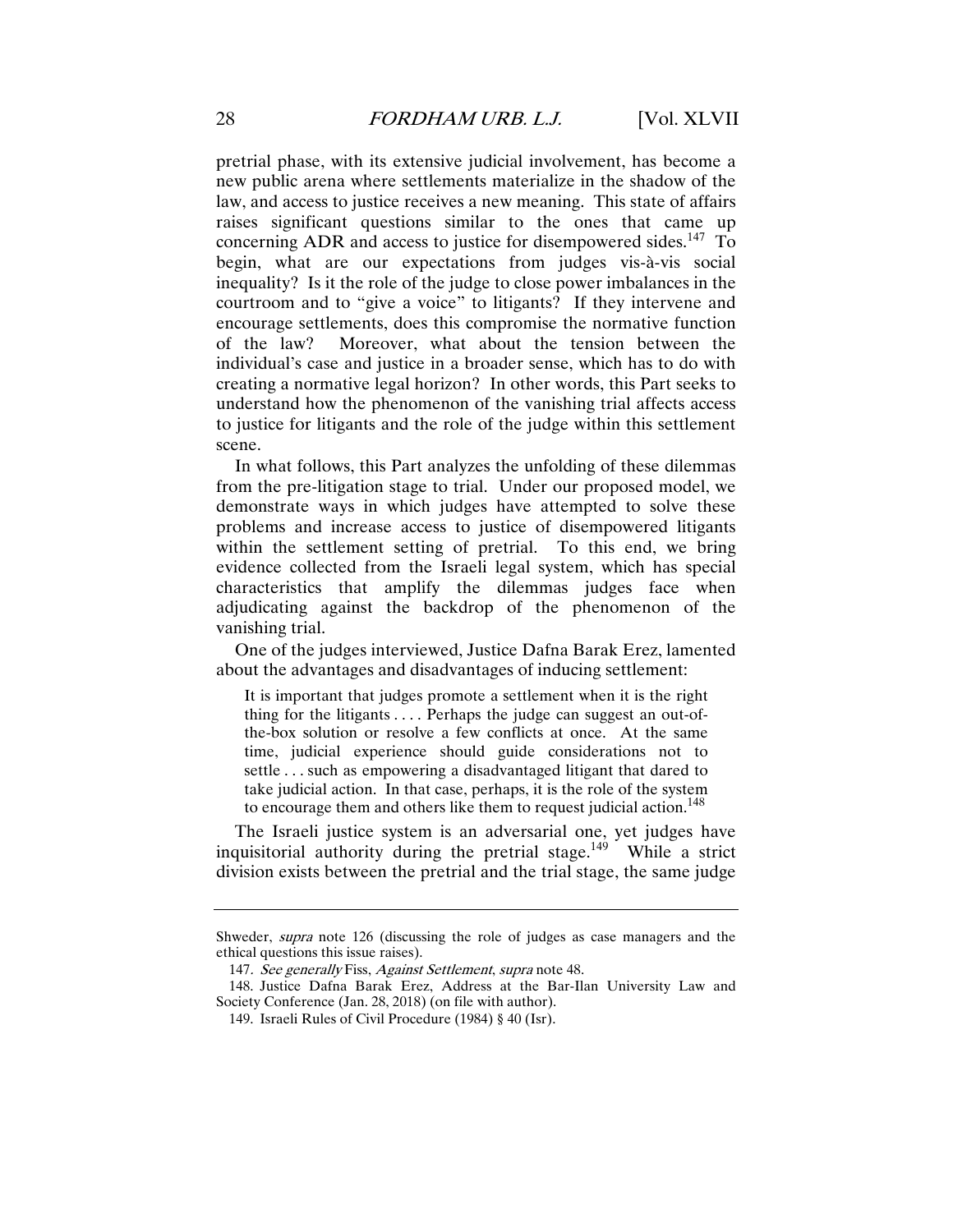sits throughout the entire legal case. Thus, if litigants refuse a settlement proposition, the judge who offered it nevertheless remains on the case. Second, in Israel, a unique legislative mechanism exists that provides judges with a quasi-arbitration authority.150 Article 79A of the Israeli Courts Law stipulates that "[a] court presiding over a civil matter is allowed, by consent of the parties, to rule in the matter before it, partly or fully, by way of compromise."<sup>151</sup> This mechanism allows judges great flexibility in the courtroom. It also enables them to deliver a "bottom-line outcome without a reasoned decision, to rule an outcome that does not result from strict application of the law, or to simulate a fair settlement between the parties."<sup>152</sup> This extended discretion, however, does not come with precise and definitive instructions governing its use. It enables some bending of the formal law to address disadvantaged parties and mitigate harsh consequences that may result from a strictly formal application of the  $law.<sup>153</sup>$ 

In interviews carried out with retired Israeli judges who adjudicated pretrial hearings, the judges seemed to have developed their own perception of justice that resulted from their experience pursuing settlement.154 The procedural flexibility given to them has affected the substance of their decision-making when coming to ensure access to justice for disadvantaged litigants, and when addressing the particular case at hand while applying the universal aspects of the law:

When you see a very weak litigant facing a very powerful one . . . you know that [only] if you write a judgment you can have justice .... You will have to stray from the accepted interpretation of the norm you are applying . . . to 'concretize' it to the case at hand in order to get the result which you think is the correct one.<sup>155</sup>

Another judge lamented on the implications of adjudicating versus encouraging disempowered sides to settle. On the one hand, she was concerned that "turning to the path of compromise will only duplicate the weakness with which they arrived to the legal process  $\dots$ <sup>156</sup> On

 <sup>150.</sup> Courts Law § 79A (Isr.).

<sup>151</sup>. Id.

 <sup>152.</sup> Sela et al., supra note 3, at 104 n.75.

 <sup>153.</sup> Yuval Sinai & Michal Alberstein, Expanding Judicial Discretion: Between Legal and Conflict Considerations, 21 HARV. NEGOT. L. REV. 221, 276 (2016).

 <sup>154.</sup> Based on interviews with retired Israeli judges carried out for the JCR research (Feb. 2018) (on file with author).

<sup>155</sup>. Id.

<sup>156</sup>. Justice Dafna Barak Erez, supra note 148.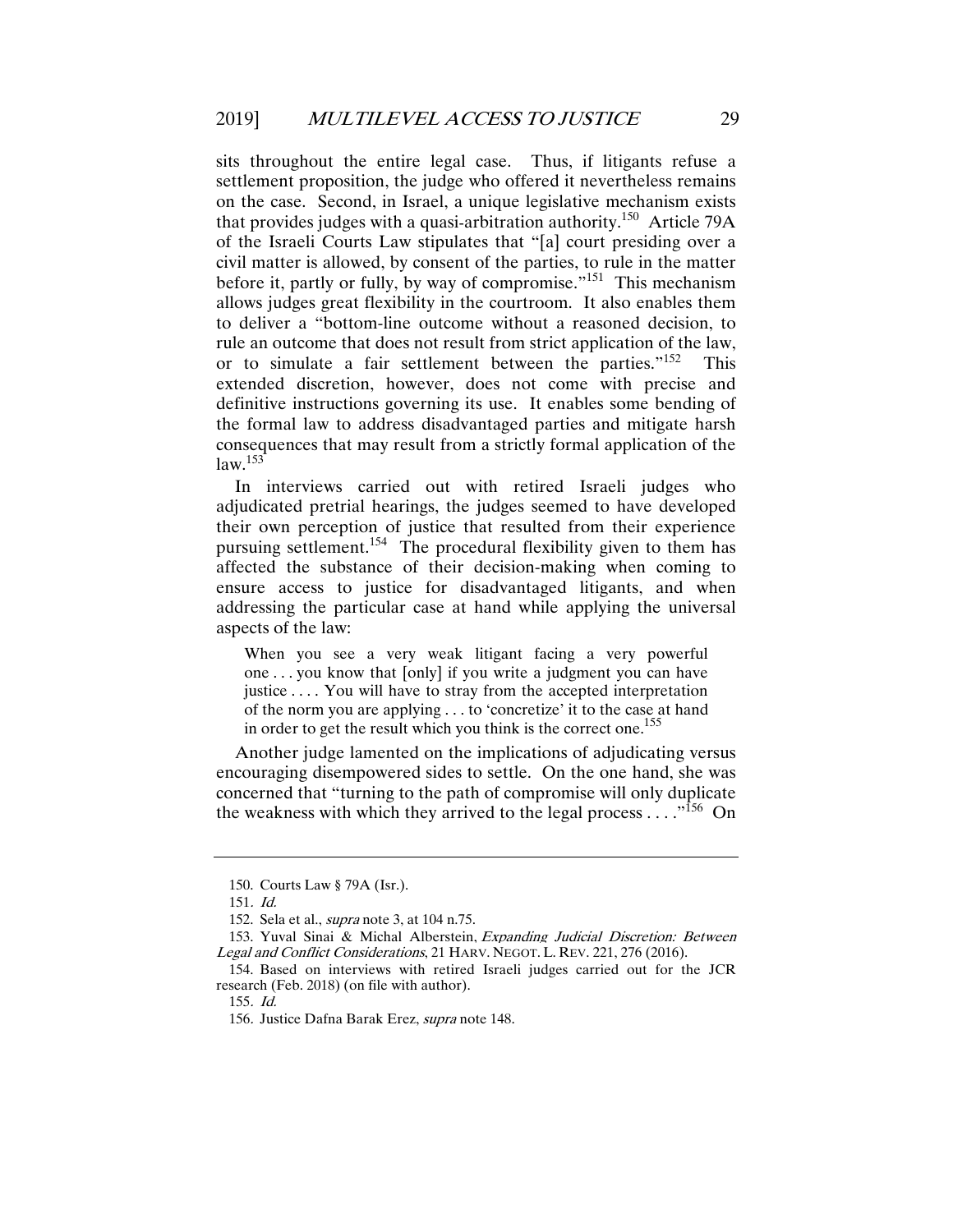the other hand, "[t]here are instances in which [advocating a settlement] is better for the sides and is necessarily more useful." $157$ 

Judges also tried to negotiate between creative justice for the particular case at hand and justice for the greater good, such as refraining from delayed justice and delivering verdicts in a timely manner. As noted by Justice Erez, "When reaching a compromise, you can offer a solution that is outside of the box, or reach an agreement that can simultaneously resolve a few conflicts."<sup>158</sup>

As judges do not have specific instructions using the extended discretion granted by law, what seems to guide them when negotiating between the law and the particularities of the case at hand is their own sense of justice:

When a judge sits in court, he has the law on the one hand, and on the other hand there is what he feels towards the case, which does not always go hand in hand with the law . . . . Every judge encounters this conflict. If he wants to resolve the situation using a settlement agreement and he is super-sophisticated, he needs to know how to bring into the formal power relations his own sense of justice. It is like a coat and a hanger. The hanger is the law, and the judge's sense of justice is like a coat, which is what actually envelopes the law . . . . Either that or you work only with the hanger of law and you must hurt people to hang them on the hanger. If, however, you want to bring the coat as well, that is everything else besides the law, you must be very clever in the ways in which you will bring the sides to an agreement that will include a component of decency.159

This expression goes together with informal conversations we conducted with judges, $160$  accompanied by some public lectures, in which they speak about "the justice of settlement," in contrast to "formalistic justice."<sup>161</sup> The settlement, according to this expression, is a more flexible setting that enables tailor-made justice, which many times can be more adapted to the needs of disempowered parties. Judges may exert some pressure on the strong party to exceed his legal obligation due to its deep pockets, for example. They may use the flexibility of § 79A to mitigate potentially harsh consequences for disempowered parties resulting from the formal application of the

<sup>157.</sup> See supra note 154 and accompanying text.

 <sup>158.</sup> Justice Dafna Barak Erez, supra note 149.

<sup>159.</sup> See supra note 154 and accompanying text.

 <sup>160.</sup> Id.

 <sup>161.</sup> Justice Ofer Groskopf, Israeli Supreme Court, Panel Discussion at the Workshop on Trends in Legal Formalism and the Judicial Role: Jurisprudence Meets Empirical Legal Studies, Bar-Ilan University (Dec. 2016) (on file with author).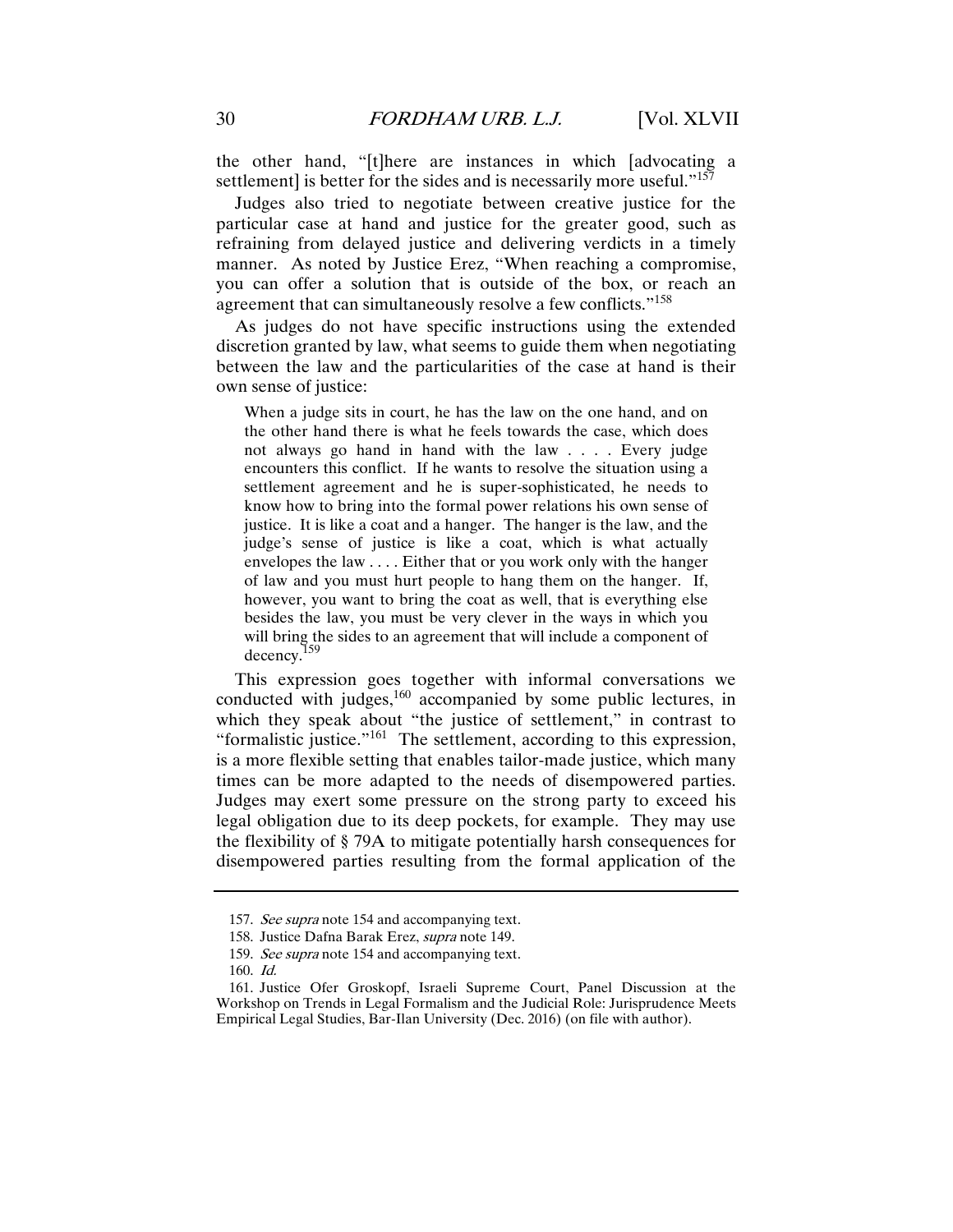law.<sup>162</sup> In encouraging parties to settle, they may call to supplement legal principles with other considerations such as social justice.

Courtroom observations carried out in Israel revealed a host of techniques judges used to mitigate the power imbalance between litigants.<sup>163</sup> In a case between an insurance company and its client, where a clear power imbalance existed between the sides since the former was not only wealthier but also a repeat litigant, the judge invoked his authority and the prediction of a negative judicial outcome to order the insurance company to settle with the client: "If you think that this case will end without compensation you are greatly mistaken . . . . I suggest you go out and end this saga without letting me decide it."<sup>164</sup>

Other judges go further in actively assisting disempowered litigants. In a housing case between a landlord and a protected tenant who was about to be forcefully vacated from government-subsidized housing for a small debt, the judge intervened on behalf of the tenant. The judge began the hearing stating that he does not want the tenant "have to choose between paying his rent, buying food, or paying for medication."<sup>165</sup> Off the record, the judge asked the sides what were their red lines beyond which they will not settle, and he based his settlement offer accordingly. When the landlord refused the judge's offer stating that she was not the welfare bureau, the judge told her: "I am trying to find a situation in which the lion will be full, and the sheep will be whole."<sup>166</sup> When the landlord finally agreed to the offered settlement, the judge addressed her personally and thanked her for her kindness and the good deed she has chosen to do towards the tenant.<sup>167</sup> This approach reflects awareness of the various stages of the conflict and to its complex, cyclic nature.

In another case, in which a flight company canceled a flight, causing a passenger to miss her flight and as a result, not to see her mother before death, the judge directly expressed his identification with the plaintiff and asked the flight company to meet the plaintiff

<sup>162.</sup> For the possibility to use this section for such a purpose, see Sinai  $\&$ Alberstein, *supra* note 153, at 241–42. This practice was also acknowledged in informal conversations with retired judges in Israel (on file with author).

 <sup>163.</sup> For an extended analysis of these techniques such as prediction, direct facilitation of litigotiation, emphasizing the legal aspects of the legal process, and more, see Sela et al., *supra* note 3.

 <sup>164.</sup> See supra note 154 and accompanying text.

<sup>165</sup>. See supra note 154 and accompanying text.

<sup>166.</sup> See supra note 154 and accompanying text.

<sup>167</sup>. See Kim Yankelovitz, Conflict Resolution from the Point of View of the Judge 20–22 (2019) (unpublished manuscript) (on file with author).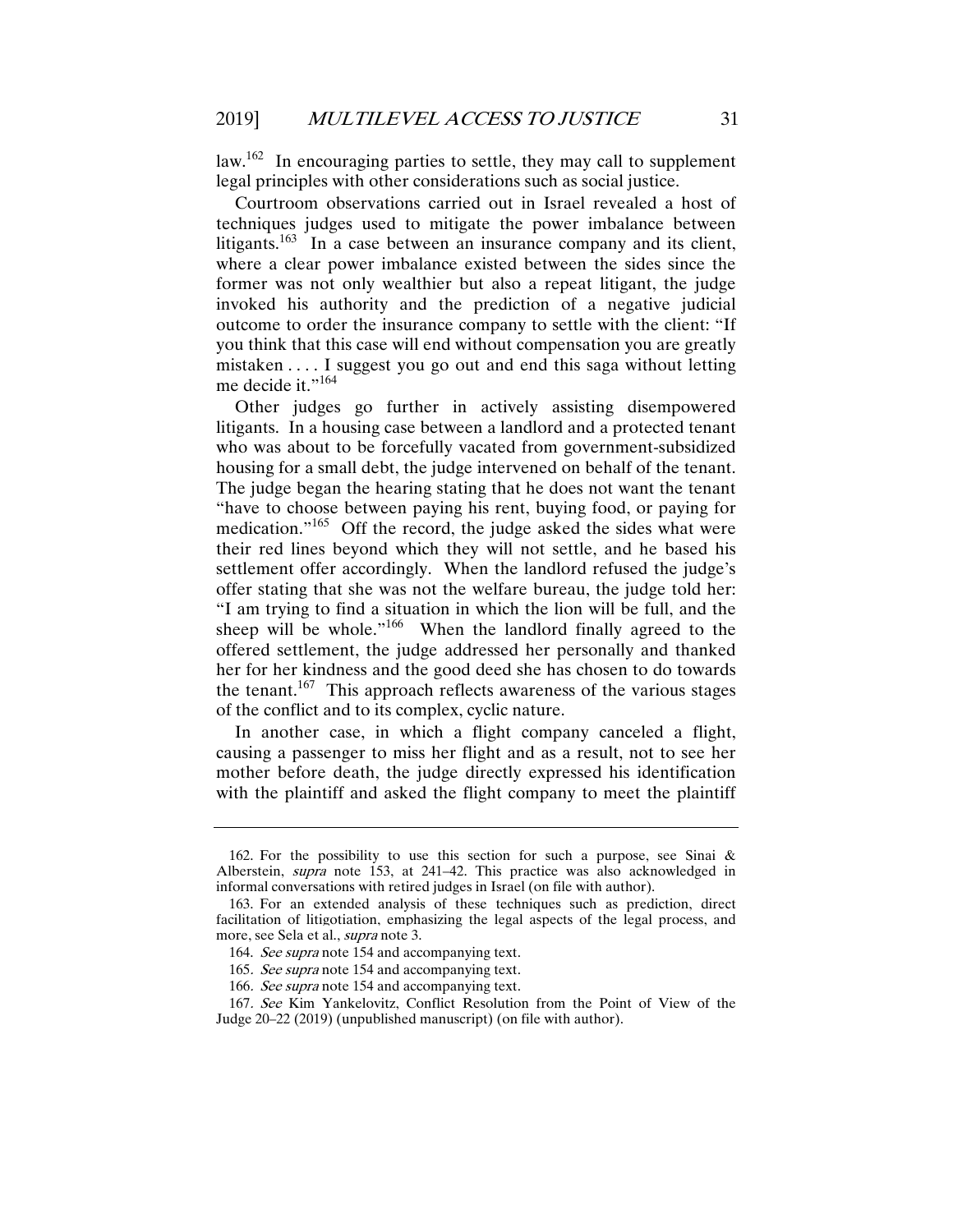halfway, even if not required to do so. "Such a victory will be emotionally significant for the plaintiff, and will provide compensation for a loss that cannot be compensated for [the death of the mother]; and for a company your size no real damage will be done by providing a small compensation such as this."<sup>168</sup> This approach goes beyond access to justice as fulfilling rights, but also as acknowledging needs and emotions.

In a case between a landlord and a tenant, the judge took on an active role and gave a prediction of a possible legal outcome, warning the tenant of the risk of pursuing the claim rather than settling. "I want to give [the plaintiff] money .... She needs to understand, however, that she made a grave mistake and that pursuing this case might end with her putting her hand into her pocket and paying more."<sup>169</sup>

Addressing the plaintiff directly, the judge emphasized:

I want to help you .... I am assessing this case, but legally it is problematic. Not ethically or morally. There are two options: one, I hope [the landlord] will agree to pay and will say "I made mistakes" and "I am satisfied with this amount." Two, to go ahead with this case, means paying the lawyer's fee and perhaps even having to pay the other side. But I want you to listen well  $-$  I am really not against you. This is dangerous! Because we have here a situation of "he said, she said."<sup>170</sup>

Laying out the options before her, the judge gave the tenant, the weaker side, a prediction regarding the financial risks involved if she did not settle.

One judge indicated that he used court procedures to avoid manipulation by repeat players.<sup>171</sup> On the one hand, he scheduled closing hearing dates when companies were reluctant to progress in a case (as they hoped that the opposing parties would give up). While on the other hand, he postponed hearings for more than a year when he expected a repeat player to settle though there might not be a strong legal claim.

These examples demonstrate that in a world of vanishing trials and increased settlements in the pretrial stage, courtroom judges are key players in ensuring access to justice. They do so by carrying out a host of JCR techniques that include predictions, using court

<sup>168.</sup> See supra note 154 and accompanying text.

<sup>169.</sup> See supra note 154 and accompanying text.

<sup>170.</sup> See supra note 154 and accompanying text.

<sup>171.</sup> See supra note 154 and accompanying text.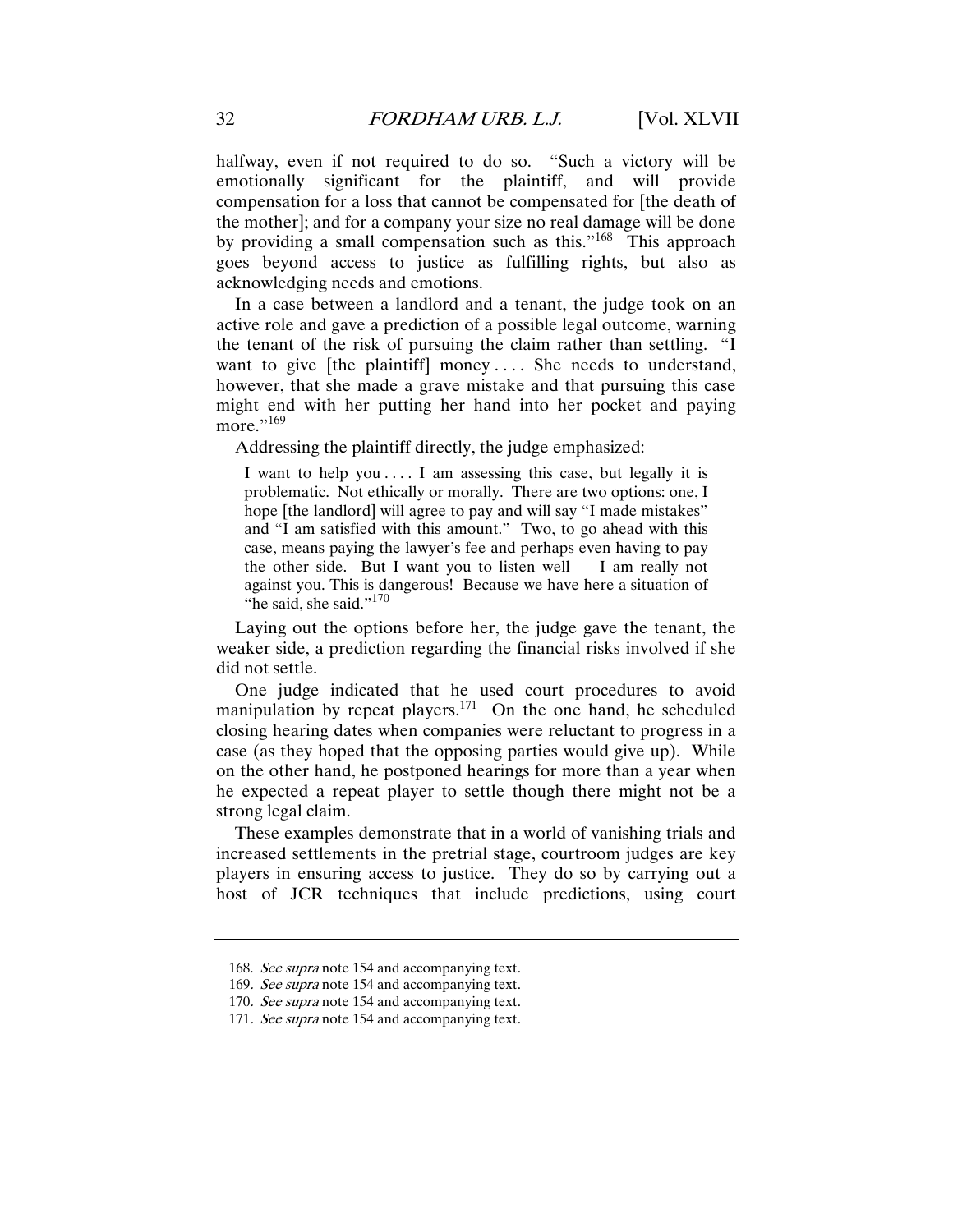procedures to encourage a balanced solution, expressing their sympathies with the weaker litigants, or warning them of the risks involved in legal proceedings. Moreover, most importantly, regarding ensuring a fair trial and access to justice, they do all of that as they negotiate this unregulated public sphere, in which settlement takes place in the shadow of the law.

Some judges manage to resolve tensions in ways that touch on the significance of the rule of law and the creation of a normative legal horizon. They acknowledge the importance of judicial decisions and their public visibility, influence, and effect, and refrain from the risk of misuse of judicial authority using ADR practices in court. One such successful instance of ensuring a broad perception of access to justice by using JCR, which merits special attention due to its public significance, happened in a recent high-profile gender discrimination Israeli case between an airline and a female passenger.<sup>172</sup>

On February 12, 2015, 82-year-old Renee Rabinowitz boarded an El Al flight from New York to Tel Aviv and took her seat in business class. Shortly after, she was asked by a flight attendant to change her seat to accommodate the request of an Orthodox Jewish man who refused to sit next to a woman.<sup>173</sup> After failed attempts at protesting the seat change, Ms. Rabinowitz moved and later sued El Al for gender discrimination.<sup>174</sup> The case received considerable public attention in Israel, $175$  as the incident followed other religiously motivated attempts of gender segregation, such as requesting women to sit at the back of buses that serve ultra-Orthodox neighborhoods.<sup>176</sup> At the same time, almost no attention was given to the fact that such a high-profile case that had great relevance to the

 <sup>172.</sup> Rabinowitz v. El Al Isreal Airlines, Tel Aviv Magistrate Court, 14588-03-16 (June 21, 2017) (Isr.).

<sup>173</sup>. Id. at 2.

<sup>174</sup>. Id. at 3.

<sup>175.</sup> Nir Hasson & Rina Rozenberg Kandel, El Al Hit by Gender Discrimination Suit over Ultra-Orthodox Seating on Planes, HAARETZ (Feb. 27, 2016), https://www.haaretz.com/israel-news/el-al-hit-by-gender-discrimination-suit-1.5410179 [https://perma.cc/7H34-AUZB]; Holocaust Survivor Sues El Al for Gender Discrimination, TIMES ISR. (Feb. 27, 2016), https://www.timesofisrael.com/holocaust-

survivor-sues-el-al-for-gender-discrimination/ [https://perma.cc/4U8T-DMZH].

 <sup>176.</sup> Or Kashti, 'Only Room for Men': Driver Denied Israeli Woman Entry on Bus to Ultra-Orthodox Town, HAARETZ (July 10, 2019), https://www.haaretz.com/israelnews/.premium-only-room-for-men-driver-denied-woman-entry-on-bus-to-ultraorthodox-town-1.7486509 [https://perma.cc/W5QH-URLC]; Joshua Mitnick, From Back of the Bus, Israeli Women Fight Segregation, WALL ST. J. (Jan. 5, 2012), https://www.wsj.com/articles/SB10001424052970204368104577136253309226604 [https://perma.cc/7PA8-8QM6].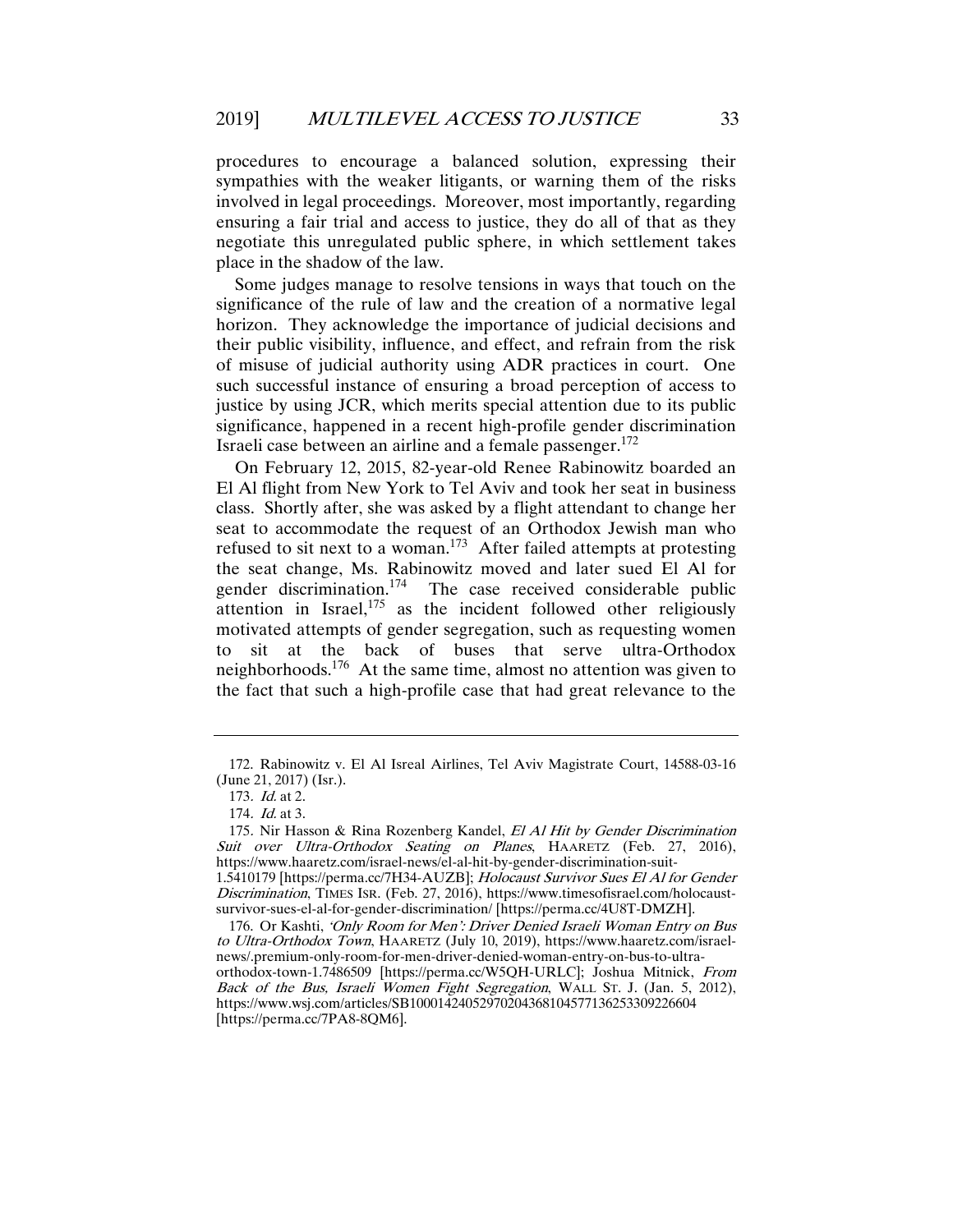setting social norms of equality and justice, ended with a settlement rather than a judicial verdict.

The hearing protocols reveal that the presiding judge in the case, Judge Dana Cohen-Lekach in Jerusalem Magistrate Court carried out a de facto mediation process in order to facilitate conciliation and lead both sides to agree to a resolution mutually. The judge explained the differences between the various types of discrimination when asking the airline representatives "what is the difference between a situation in which there is a request ahead of time of a man not to sit next to a woman, to which you automatically say no, to a situation on the ground when a man asks that," $177$  and further asking whether they would accommodate a traveler's request not to sit next to a woman when purchasing the flight ticket. The representatives said that they would not accommodate such a request.<sup>178</sup> Judge Cohen-Lekach continued to ask: "A passenger boards, and asks the flight attendant: 'I want a seat not next to an Arab passenger.' What is the flight attendant supposed to do as far as El Al is concerned?"<sup>179</sup> They answered that they would not accommodate such a request either.<sup>180</sup> Off the record, the judge emphasized the difficulties facing the flight attendants who needed to manage such complicated and sensitive situations under time pressure, and with the responsibility of ensuring a timely takeoff.<sup>181</sup>

After these discussions, both sides requested to hear what the court had to say, asking that the discussions remain informal and undocumented, and stating that they would not be obliged to accept the court's suggestions.<sup>182</sup> The sides were asking to take advantage of this informal space and discuss with the judge, off-the-record, and thus with no documentation, how she viewed the possible legal outcome. Following this interaction, Ms. Rabinowitz and El Al came to an agreement, under which the airline agreed to refrain from accommodating any future passengers' request to change their seat due to the gender of the neighboring passenger. El Al further committed to training the entire crew of the company's flight

 <sup>177.</sup> Rabinowitz v. El Al Isreal Airlines, Tel Aviv Magistrate Court, 14588-03-16 (June 21, 2017) (Isr.) at 2.

<sup>178</sup>. Id.

<sup>179</sup>. Id. at 3.

<sup>180</sup>. Id. at 3.

 <sup>181.</sup> Interview with plaintiff's attorney, Rabinowitz v. El Al (2017) (on file with author).

 <sup>182.</sup> Rabinowitz v. El Al Isreal Airlines, Tel Aviv Magistrate Court, 14588-03-16 (June 21, 2017) (Isr.) at 4.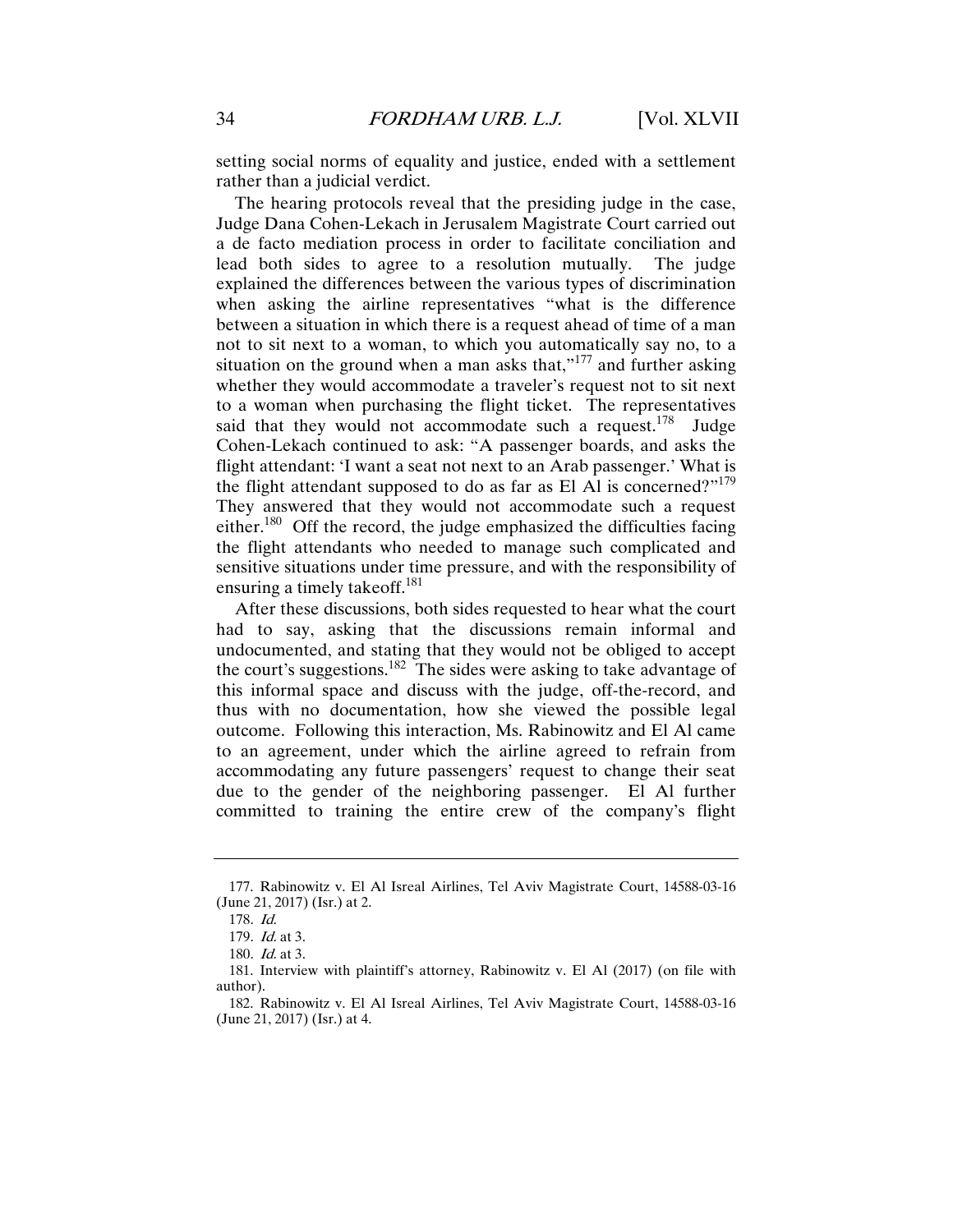attendants regarding prohibited gender discrimination per the Israeli Prohibition of Discrimination in Products, Services, and Entry into Places of Entertainment and Public Places Law.<sup>183</sup> Ms. Rabinowitz, for her part, received symbolic monetary compensation for her hardship:  $$1800$  out of the  $$15,000$  she demanded in the lawsuit.<sup>184</sup>

This case, which dealt with an important public issue and whose sides were significantly unequal in their economic ability  $-$  and the fact that one was a repeat litigant while the other a one-shot litigant — crystallized the challenges posed by the vanishing trial to the broader notion of access to justice. First of all, the case ended with a settlement agreement that received great public attention and was covered in the Israeli media as though it was an adjudicated precedent.<sup>185</sup> A normative legal horizon was provided on this significant issue in Israeli society, prohibiting further gender discrimination in the airline. Second, Judge Cohen-Lekach's use of judicial intervention techniques such as dispute resolution practices in order to bring the sides to an agreement, allowed her to empower a litigant that suffered discrimination. Her use of judicial creativity in an unregulated public sphere that oscillates between "pure" decision making and mediation underscored her own understanding of justice, and what must be done to ensure it. Her emphasis on the prevention of future conflicts and on training the airline staff in order to avoid discrimination is a sensitive implementation of a law and society perspective of disputes. She took into account the various stages of the conflict, as discussed above, and addressed its complexity.

To conclude the discussion dealing with pretrial judicial activity, we will give one example of increased sensitivity to access to justice during the execution stage and as manifested by registrars. In Israel, debt enforcement court is a judicial arena in which disempowered litigants come to court for debt rescheduling or debt forgiveness, and it has become an arena in which registrars employ sensitive

 <sup>183.</sup> Israeli Prohibition of Discrimination in Products, Services, and Entry into Places of Entertainment and Public Places Law (2000), available at https://www.nevo.co.il/law\_html/Law01/018m1k1\_001.htm [https://perma.cc/K5EJ-A26F].

 <sup>184.</sup> Rabinowitz v. El Al Isreal Airlines, Tel Aviv Magistrate Court, 14588-03-16 (June 21, 2017) (Isr.) at 1.

<sup>185</sup>. See Isabel Kershner, Israeli Woman Who Sued El Al for Sexism Wins Landmark Ruling, N.Y. TIMES (June 6, 2017), https://www.nytimes.com/2017/06/21/world/middleeast/israeli-woman-who-sued-el-alfor-sexism-wins-landmark-ruling.html [https://perma.cc/FJ4K-Y6N2].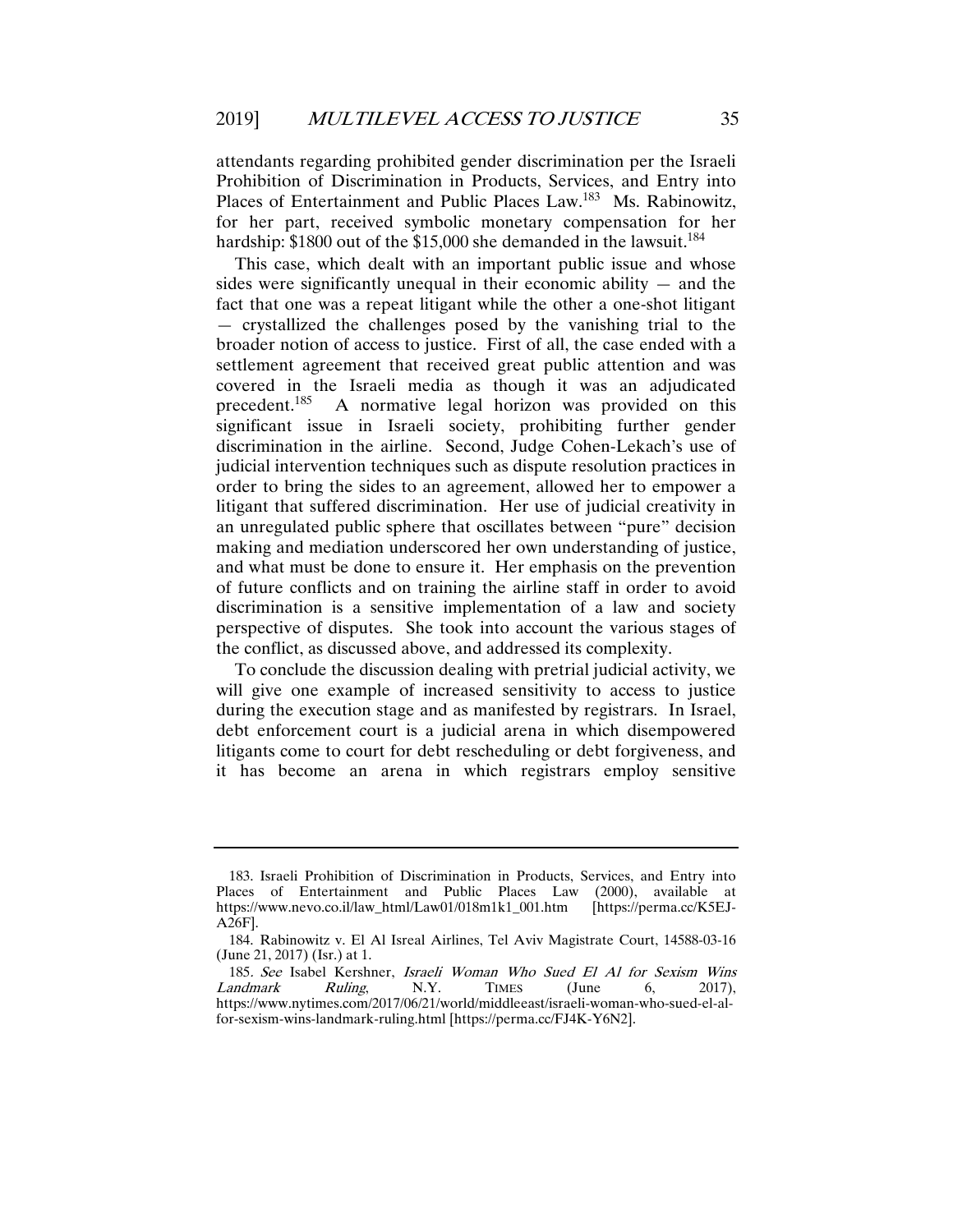mechanisms of enforcement in the execution stage.<sup>186</sup> In some cases, when realizing that debtors owe an amount that exceeds their ability to pay, registrars assess the debtors' particular circumstances and use legal procedures to assist them. For instance, if they assess that the payment amounts will eventually constitute only a minuscule sum of the total owed, a registrar can decide to erase the debtors' debts by declaring them "limited means" debtors.<sup>187</sup> In other cases, registrars forgive the debt if the creditors do not show up for the court hearing. <sup>188</sup> In adherence with the principles of access to justice, registrars justify such decisions by interpreting the law in a manner that develops systemic solutions for delivering justice: "[T]he law also includes directives which are social in their conceptual basis . . . the legislature did not mean that activating the collection mechanism will leave the debtor destitute and a burden on society."<sup>189</sup> As such, these registrars, aware of the particular difficulties facing disadvantaged litigants, use the discretion granted to them by the law to develop and implement their own perspective of justice appropriate for the case at hand.<sup>190</sup> In some systems, non-represented litigants are excluded from such preliminary negotiation requirements.<sup>191</sup>

In the following Part, we present an "ideal type" model of access to justice through an analysis of the Québec justice system, which incorporated the access to justice framework into its system, relying mainly on a conflict resolution perspective.

#### IV. AN "IDEAL TYPE"? THE CANADIAN CIVIL CODE DECLARATION

In the past decade, the Canadian government has made access to justice a national priority.<sup>192</sup> Canada is divided into sub-national

 <sup>186.</sup> Registrar Yniv Dori Dayan elaborated at a conference regarding the various mechanisms he uses to help disempowered debtors who owe large amounts of money due to interest. Yniv Dori Dayan, Registrar, Address at Debts and Conflict Resolution Conference at Bar-Ilan University, Israel, (Feb. 25, 2019). He assesses their particular circumstances and applies the law creatively to consolidate debts and create special payment arrangements. Id.

 <sup>187.</sup> Tel Aviv Execution Office Decision (Apr. 5, 2018) (on file with author).

 <sup>188.</sup> Tel Aviv Execution Office Decision (Mar. 9, 2018) (on file with author); Tel Aviv Execution Office Decision (Mar. 15, 2018) (on file with author); Tel Aviv Execution Office Decision (Mar. 20, 2018) (on file with author); Tel Aviv Execution Office Decision (May 10, 2018) (on file with author).

 <sup>189.</sup> Tel Aviv Execution Office Decision (Apr. 16, 2018) (on file with author).

 <sup>190.</sup> Rabinowitz v. El Al Israel Airlines, Tel Aviv Magistrate Court, TA 14588-03- 16 (2017) (according to Registrar Dori this is a common practice among registrars).

 <sup>191.</sup> ISRAELI CIV. PRO. REGS., 5744-1984, § X.

<sup>192.</sup> See Cappelletti & Garth, supra note 1, at 184-85. E.g., C.J. BEVERLEY MCLACHLIN, REMARKS TO THE EMPIRE CLUB OF CANADA: THE CHALLENGES WE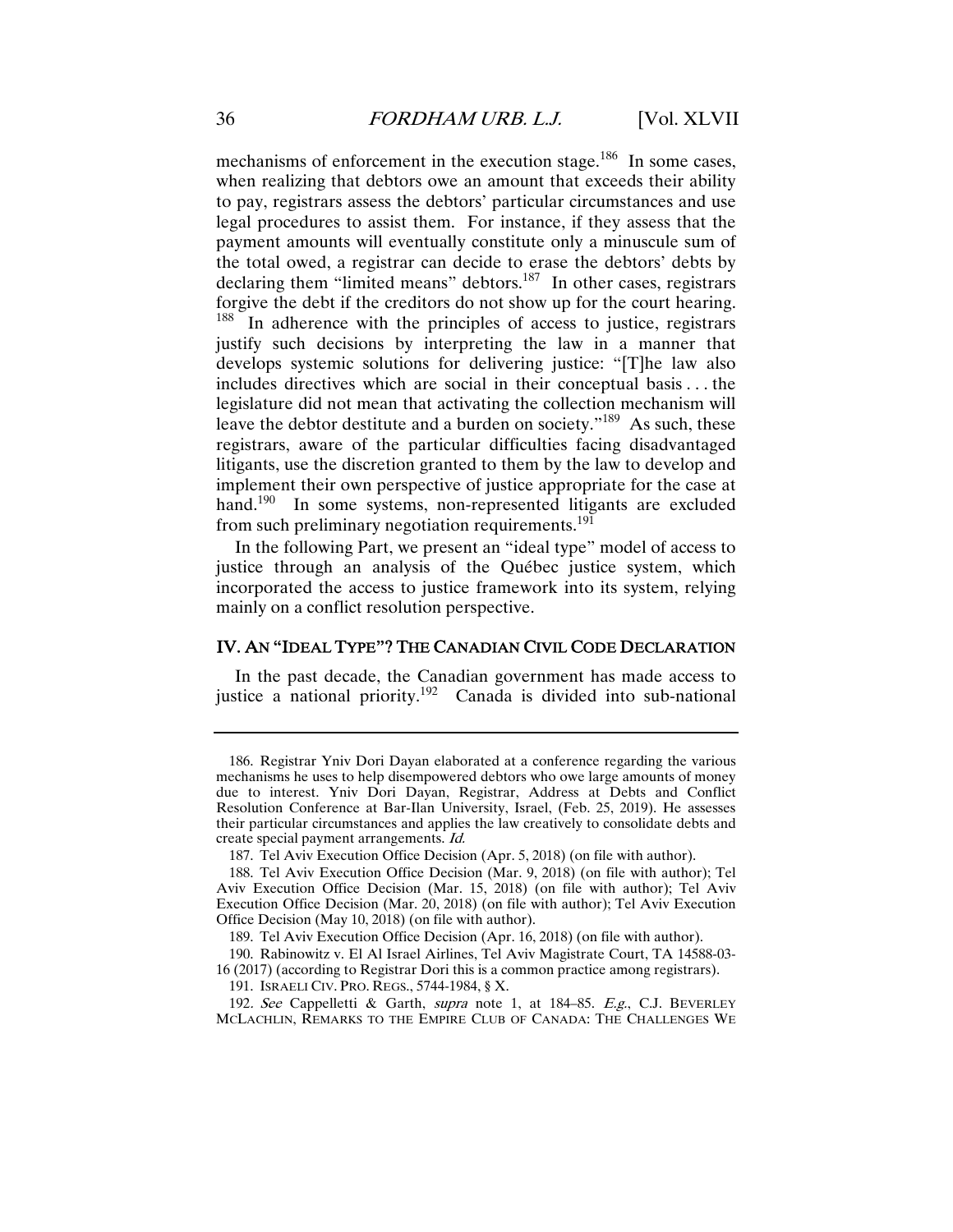provinces that have their own territorial governments, which abide by the Canadian Constitution.193 Each province has discretion in implementing "access to justice" as a judicial principle. The government of the Canadian province of Québec has made access to justice a priority via legal reforms and institutional frameworks, led by a vision of participatory justice and fair-minded legal processes, the transformation of legal services, and institutional measures.<sup>194</sup>

Advancing a legal culture that perceives litigants as clients of the justice system and as agents with an active role in legal proceedings, the Québec civil law province has placed conflict resolution at the fore as the main solution for legal disputes and made adjudication to be the last resort.<sup>195</sup>

In contrast to the Woolf reform discussed above,<sup>196</sup> which announced the same goals of promoting access to justice and making adjudication the last resort, this reform provides an alternative vision of law from the outset. The legislative reform began in 2003, with the adoption of an amendment to the Code of Civil Procedure.<sup>197</sup> It was completed in 2014 when the New Code of Civil Procedure of Québec was adopted, and administration of civil justice was made part of the

 193. Roberge, supra note 113, at 325 n.5 ("Canada is a federation: The Constitution provides for a division of powers among the federal government, the ten provinces, and three territories. Because the administration of justice comes under provincial jurisdiction, we find a variety of access to justice measures, including settlement conferencing practices in different provinces."); Constitution Act, 1867, 30; 31 Vict., c 3 (U.K.), reprinted in R.S.C. 1985, app II, no 5 (Can.), §§ 91–92.

FACE 6 (Mar. 8, 2007) (transcript available at http://www.cfcjfcjc.org/sites/default/files/docs/2007/mclachlin-empireclub-en.pdf

<sup>[</sup>https://perma.cc/KW92-JDET]); Lucianna Ciccocioppo, There Is No Justice without Access to Justice: Chief Justice Beverley McLachlin, U. TORONTO FACULTY L. 2 (Nov. 11, 2011), http://www.law.utoronto.ca/news/there-no-justice-without-accessjustice-chief-justice-beverley-mclachlin [https://perma.cc/8AFZ-ULZU]; Beverly McLachlin, Why Should We Care About Access to Justice?, NAT'L MAG. (Aug. 17, 2013), http://www.nationalmagazine.ca/Blog/August-2013/Why-should-we-careabout-access-to-justice.aspx [https://perma.cc/J2QJ-R7DB]; Chief Justice McLachlin Speech to CBA Council 2012, CAN. L. MAG. (Aug. 11, 2012), https://www.canadianlawyermag.com/multimedia/chief-justice-mclachlin-speech-tocba-council-2012/276374 [https://perma.cc/J7LW-ATY8].

<sup>194.</sup> See Roberge, *supra* note 116, at 325; see also id. at 325 n.8 ("With this new Code of Civil Procedure, I would like to instill a culture change among all stakeholders of the judiciary . . . . We are going, with this reform, to modernize the procedure in our courts so Québec's civil justice will move from the 20th to the 21st Century. This shift shall make our justice system, more accessible, faster, less heavy and less costly, while appealing to new ways of doing things." (omission in original)); see Constitution Act, *supra* note 195.

 <sup>195.</sup> Roberge, supra note 113, at 326.

<sup>196</sup>. See supra note 127 and accompanying text.

 <sup>197.</sup> CODE OF CIV. PRO., R.S.Q., c. C-25 (Can.), repealed by R.S.Q., c. C-25.01.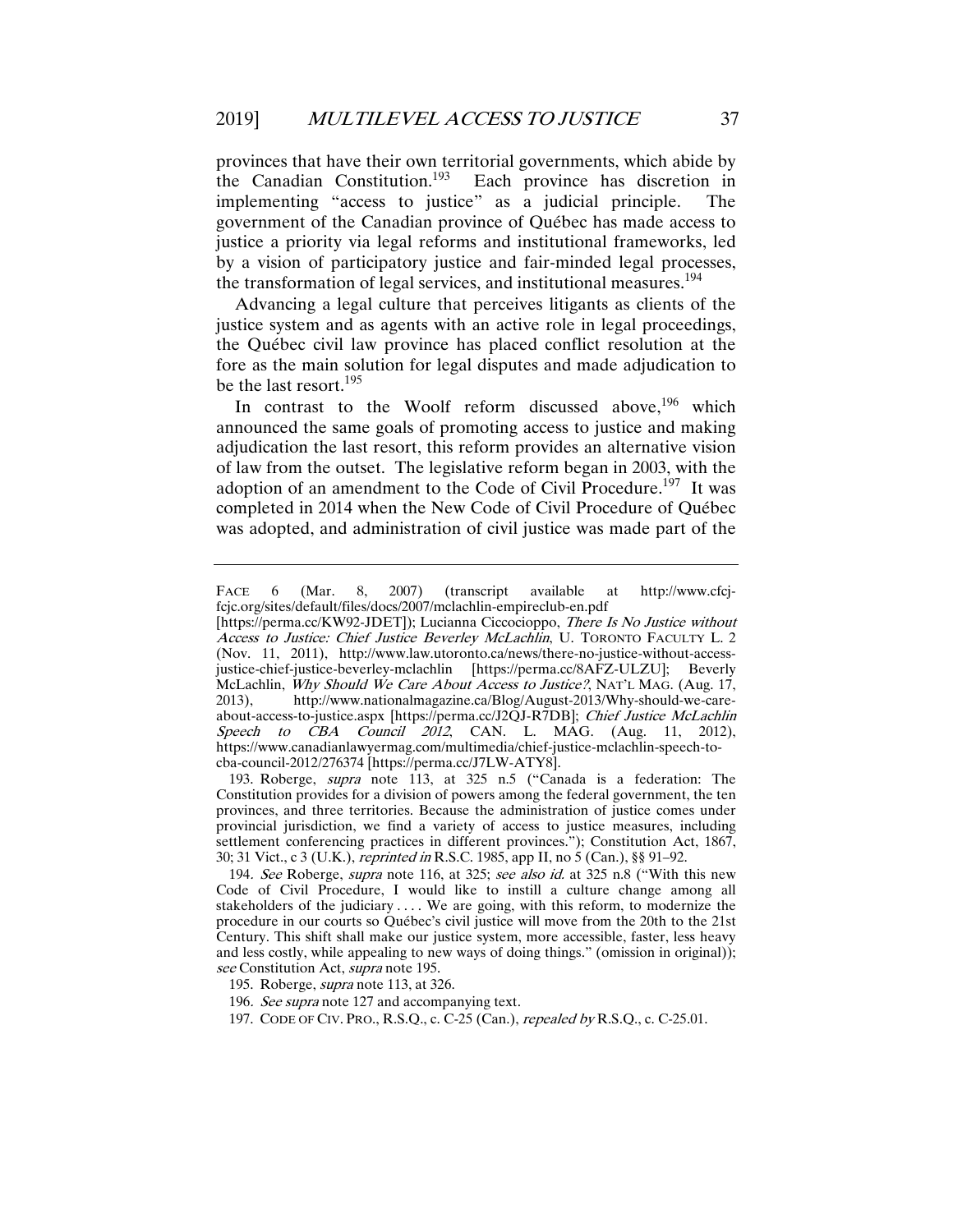province's constitutional responsibility.<sup>198</sup> The Code made access to justice a public good meant to serve both public and private interests, and it stipulated the precise components of the framework:

The Code is designed to provide, in the public interest, means to prevent and resolve disputes and avoid litigation through . . . efficient and fair-minded process that encourages the persons involved to play an active role. It is also designed to ensure the accessibility, quality and promptness of civil justice, the fair, simple, proportional, and economic application of procedural rules, the exercise of the parties' rights in a spirit of co-operation and balance, and respect for those involved in the administration of justice.<sup>199</sup>

The Code reversed the preferred modes of settlement, rendering negotiations and mediation the preferred methods to end a dispute, and trials before a judge the last resort. In Article 1, it calls the parties to first consider "private prevention and resolution processes before referring their disputes to the courts."<sup>200</sup> This call offers a new formula for promoting access to justice and delivers the message that access to justice is not access to the full process of adjudication that ends by a written verdict, but is related to participation, and needs satisfaction and cooperation between parties. Rather than being passive and accepting protection from the state, disadvantaged litigants are called to take an active role and experience citizenship and participation. Authoritative top-down protection of rights by judges is no longer the paradigm of justice according to this formula. By defining the goals of the institutions of law as preventing disputes and resolving them, while empowering citizens, the Code goes beyond the efficiency-oriented drive in other legal systems. Access to justice is not a commodity that is given to parties according to a rightsoriented legal measure that provides affordable levels of legal procedures. Instead, a more radical perspective of this notion, combining a DSD perspective with a law and society idea of dispute as a social construct, suggests that encouraging awareness of disputes in various stages is crucial, together with a call to avoid them altogether, and to engage with them constructively once they happen.

The extrajudicial private modes listed in the Code name direct negotiations between the parties or third-party led mediation or

 <sup>198.</sup> An Act to establish the new Code of Civil Procedure, S.Q. 2014, B. 28 (Can.) (enacted), available at http://www.assnat.qc.ca/en/travaux-parlementaires/projetsloi/projet-loi-28-40-1.html [https://perma.cc/B2Z9-8UYT].

<sup>199</sup>. Id. at Preliminary Provision.

<sup>200</sup>. Id. art. 1.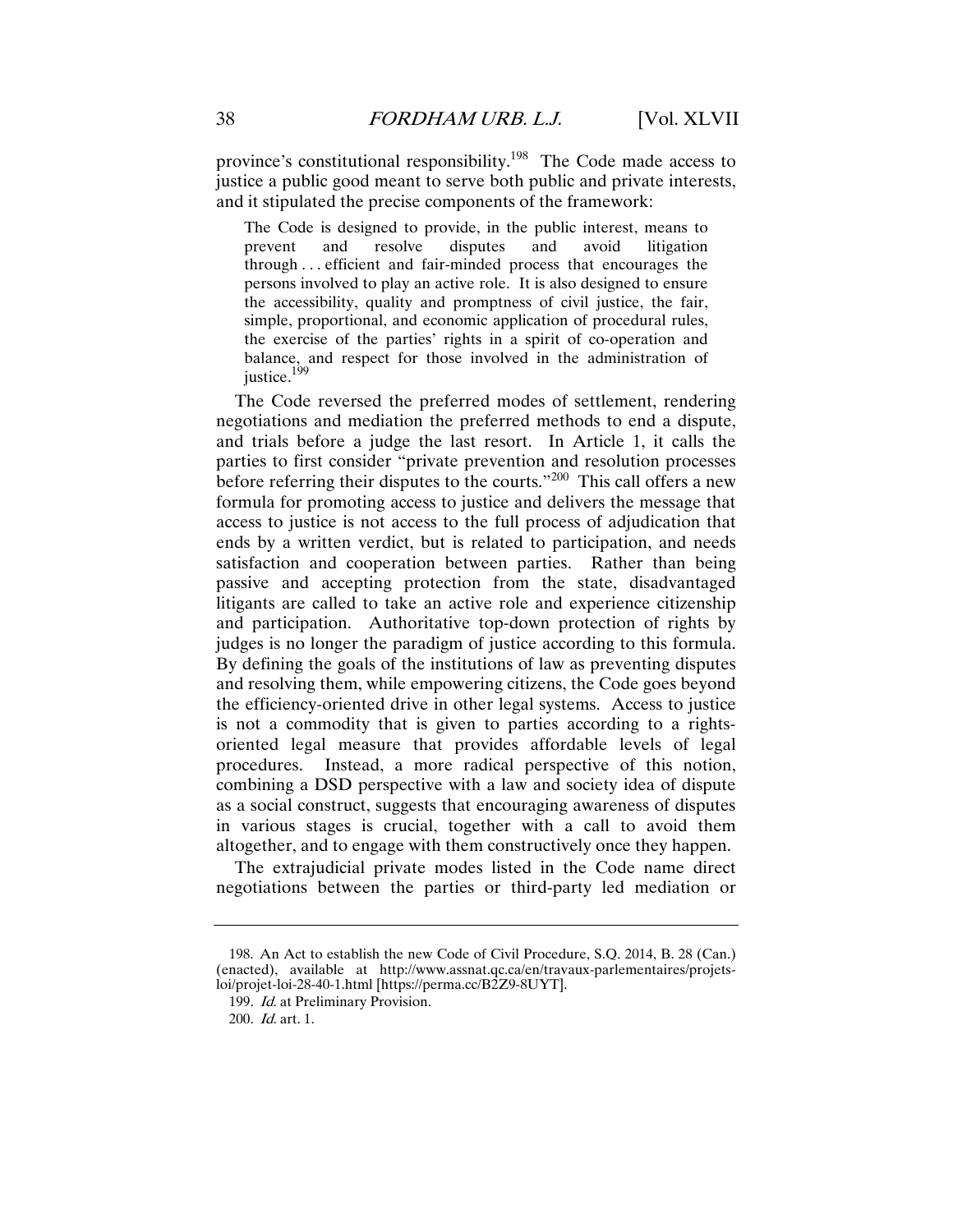arbitration. Articles 2 through 7 list the principles by which the negotiations between the parties must take place, which include good faith, transparency, active cooperation, and confidentiality. Once the dispute has reached the courts, a judge must first carry out a settlement conference. Thus, the Code prevents disputes from becoming litigious.<sup>201</sup> In the settlement conference, the judge facilitates a settlement discussion between the parties. If they do not come to an agreement, the trial takes place before a different judge not the judge involved in the negotiations of the failed settlement agreement. Trial before a judge is positioned as a last resort, and the Code sets this as a normative interpretive framework.<sup>202</sup> The coherent integration of negotiation and mediation efforts in and outside the courtroom, accompanied by a substantive perspective on the quality of such negotiation and the active, sincere participation required, seems to provide a more fertile ground for promoting access to justice. If these aspirations are indeed reflected in the legal culture of Québec, it may provide the missing piece in the common access to justice approach as described in this Article.

The Canadian model developed in Québec can be described as a more developed form of access to justice, which takes into account our multilevel model of access to justice as described in Part II.<sup>203</sup> This model provides a new ideal for a justice system in which adjudication is in decline and trials vanish. Instead of perceiving the shadow of adjudication and trial as the main reference point for handling preliminary stages and pretrial, the idea of problem-solving, conflict resolution, and prevention of future equivalent cases becomes the guideline for justice promotion and, consequentially, of access to justice.

<sup>201.</sup> See Roberge, supra note 113, at 359, 326 n.12; Press Release, Montreal Bar, The Honourable Francois Rolland, Chief Justice of the Superior Court of Québec (Nov. 17, 2014) (on file with author). At the 7th Annual Round Table of the Bar of Montreal on Participatory Justice, an invitation to the legal community was launched to take the turn of participatory justice:

The court simply cannot be the first forum which is approached to have a dispute resolved. There is evidence that the prosecution responds poorly to the needs of our citizens who want convenient and expeditious solutions to their problems, at a reasonable cost . . . . It is in this spirit that participatory justice exists.

Id.

 <sup>202.</sup> An Act to establish the new Code of Civil Procedure, S.Q. 2014, B. 28 (Can.), arts. 161–65 (enacted), available at http://www.assnat.qc.ca/en/travauxparlementaires/projets-loi/projet-loi-28-40-1.html [https://perma.cc/B2Z9-8UYT].

<sup>203</sup>. See supra Part II.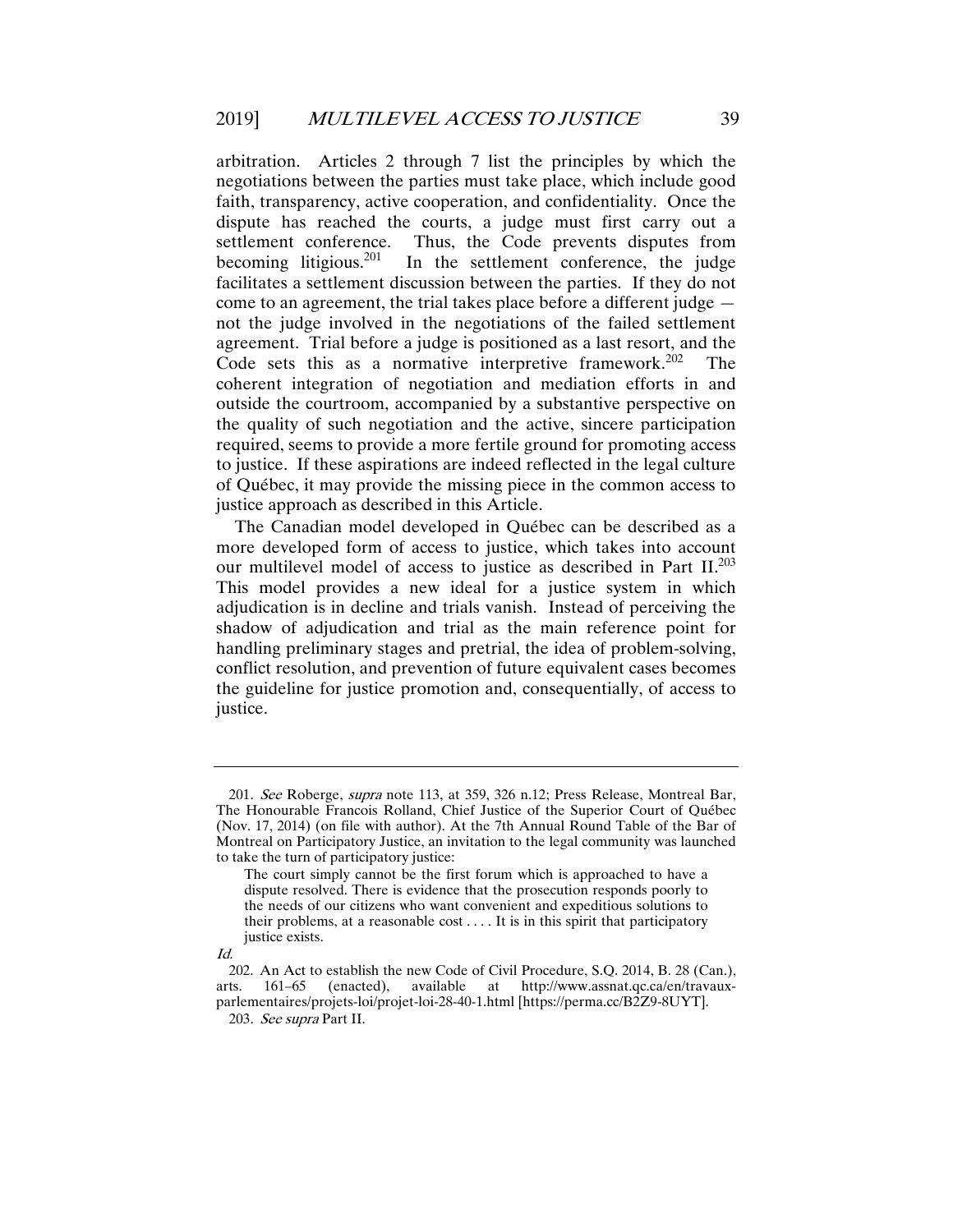This approach to legal conflicts can be presented as a public health perspective of law. <sup>204</sup> Public health is defined as "the science and art of preventing disease, prolonging life and promoting health through the organized efforts and informed choices of society, organizations  $-$  public and private, communities, and individuals.<sup>"205</sup> The principles of public health, distinct from those of clinical medicine that are more focused on medicalized treatments of individuals in a clinical setting, are based on a population approach, an approach to health that aims to improve the health of the entire population and to reduce health inequities among population groups. In order to reach these objectives, the public health paradigm looks at and acts upon the broad range of factors and conditions that have a strong influence on our health. Components include: (1) a focus on primary care prevention and health promotion; (2) targeted studies of the economic, political, and environmental factors that may affect populations and cause diseases; and (3) ways in which the modification of social and environmental variables may promote public health aims (through active social and political involvement).<sup>206</sup> This strategy contrasts sharply with that of "traditional" clinically oriented medicine, especially as practiced in hospitals. Our access to justice conflict resolution perspective transcends the focus on the individual dispute and the focus on the past, in favor of a social perspective on the nature of disputes and a focus on primary prevention. It is a comprehensive approach, which presents law as focusing on primary prevention through relationship building, and on altering the social conditions that produce legal conflicts while digging deep into their source. Such a public health approach to law can be elaborated through the use of DSD methodologies, and their study should be a central part of legal education.

 <sup>204.</sup> For elaboration on the relationship between conflict resolution and public health, see Naday Davidovitch & Michal Alberstein, *Therapeutic Jurisprudence and* Public Health: A Broad Perspective on Dialogue, 30 T. JEFFERSON L. REV. 507, 524 (2008); see also Michal Alberstein & Nadav Davidovitch, Intersecting Professions: A Public Health Perspective on Law to Address Health Care Conflicts, 83 INT'L J.L. CONFLICT ENGAGEMENT & RESOL. 1–2 (2017).

 <sup>205.</sup> DEREK WANLESS, BRITISH HM TREASURY, SECURING GOOD HEALTH FOR THE WHOLE POPULATION 3 (2004).

 <sup>206.</sup> For a recent general overview of public health characteristics, see U.S. INST. OF MED. OF THE NAT'L ACAD., THE FUTURE OF THE PUBLIC'S HEALTH IN THE 21ST CENTURY 3–4 (2003).